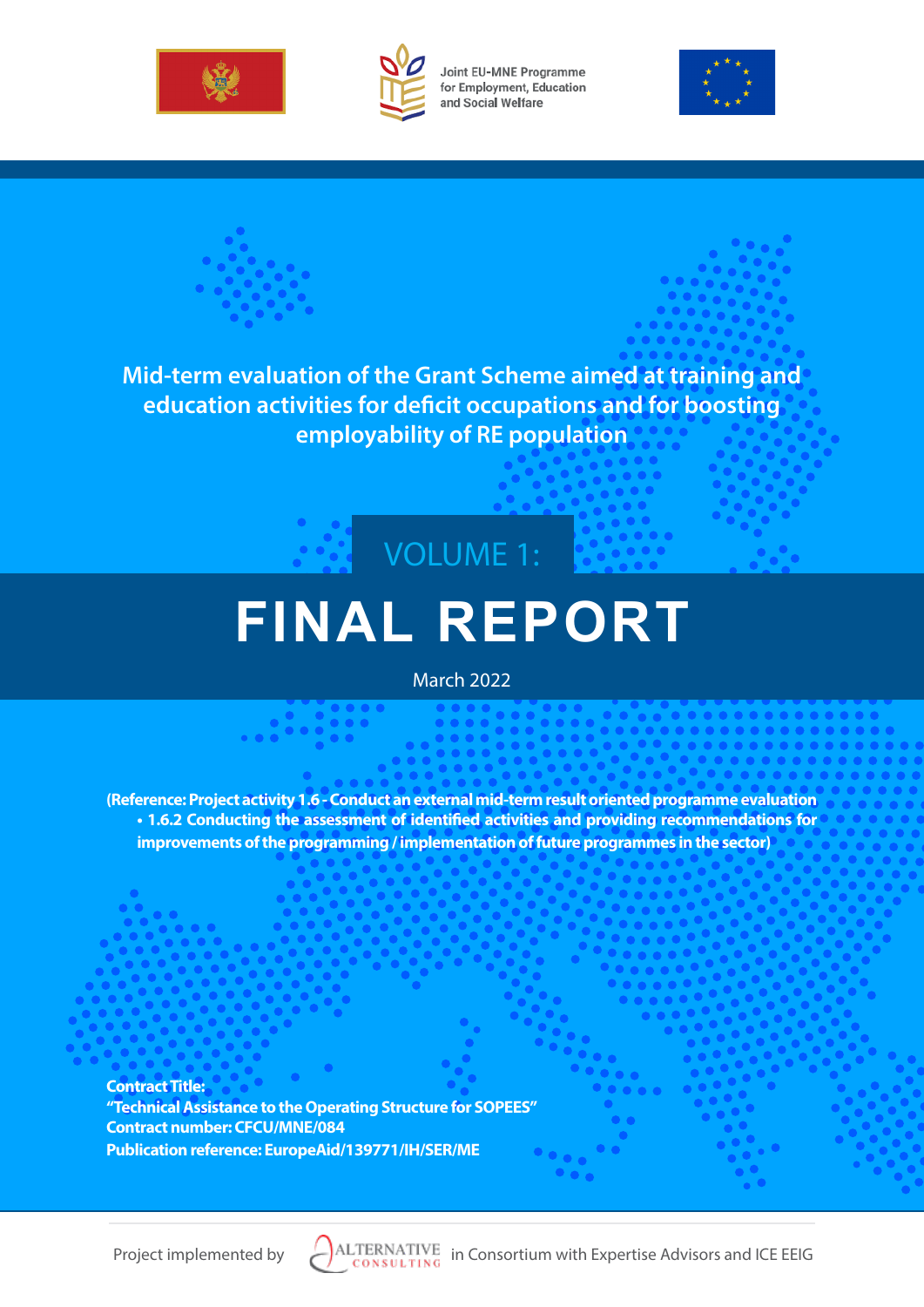

Joint EU-MNE Programme<br>for Employment, Education<br>and Social Welfare



This report has been prepared by the TA team provided by the Contractor ALTERNATIVE CONSULTING in Consortium with Expertise & Advisors and International Consulting Expertise EEIG (ICE).

The findings, conclusions and interpretations expressed in this document are those of the authors alone and should in no way be taken to reflect the policies or opinions of the European Commission.

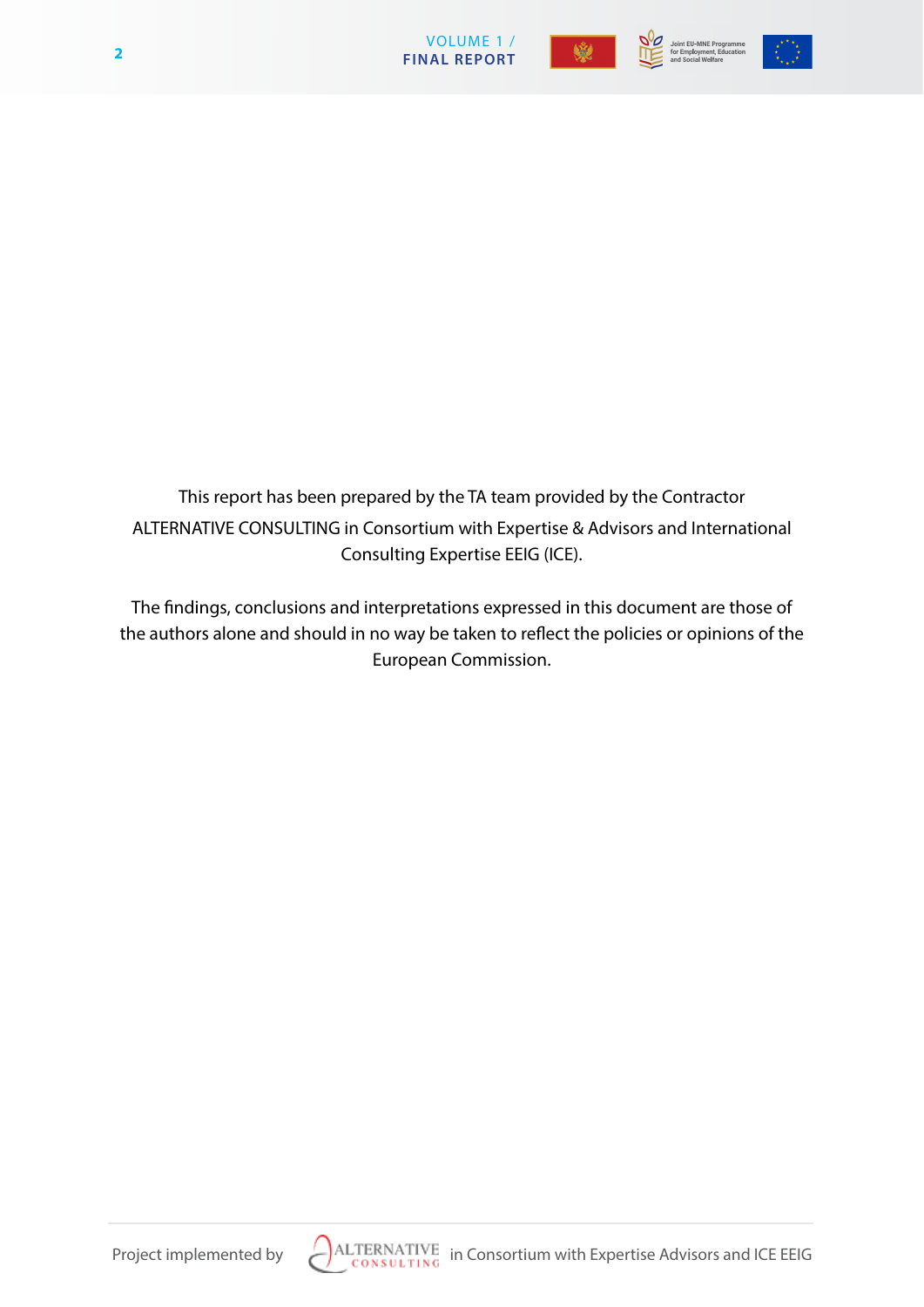

 $\mathcal{L}^{\mathcal{M}}_{\mathcal{L},\mathcal{F}}$ 

# VOLUME 1 / **FINAL REPORT**

# Table of Content

| EQ1 - Relevance: To what extent has the Grant Scheme support been clear and<br>consistent with the country needs, valid in terms of design and implementation                                                                                |  |
|----------------------------------------------------------------------------------------------------------------------------------------------------------------------------------------------------------------------------------------------|--|
|                                                                                                                                                                                                                                              |  |
| EQ2 - Effectiveness: To what extent the Grant Scheme assistance contributed/ is                                                                                                                                                              |  |
| EQ3 - Efficiency: To what extent was the preparation and implementation of the                                                                                                                                                               |  |
| EQ 4 - Efficiency: To what extent the Grant Scheme made good use of the                                                                                                                                                                      |  |
| EQ 5 - Sustainability: To what extent are the envisaged outcomes of the Grant Scheme                                                                                                                                                         |  |
| EQ6 - Impact: To what extent has the assistance under the Grant Scheme                                                                                                                                                                       |  |
| EO7 - EU Added Value: What is the added value of the EU intervention to support<br>"Training and education activities for deficit occupations and for boosting<br>employability of RE population in Montenegro" compared to interventions by |  |
| EQ8 - Complementarity: To what extent is the scope of the EU support to deficit<br>occupations and RE employability aligned with/complements other interventions                                                                             |  |
|                                                                                                                                                                                                                                              |  |
|                                                                                                                                                                                                                                              |  |
|                                                                                                                                                                                                                                              |  |
|                                                                                                                                                                                                                                              |  |
|                                                                                                                                                                                                                                              |  |
|                                                                                                                                                                                                                                              |  |
|                                                                                                                                                                                                                                              |  |
|                                                                                                                                                                                                                                              |  |
|                                                                                                                                                                                                                                              |  |

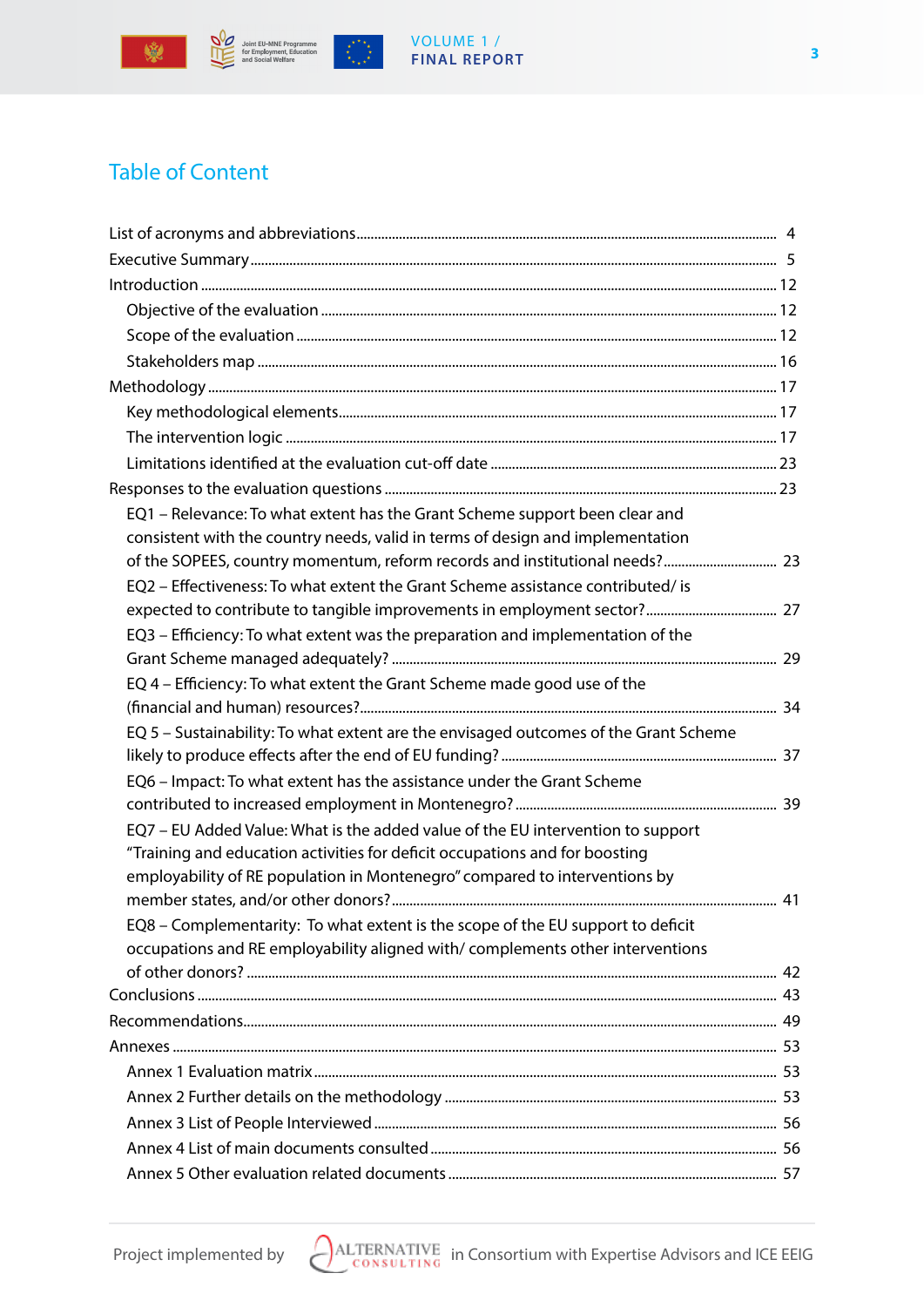VOLUME 1 /  **FINAL REPORT 4**



Joint EU-MNE Programme<br>for Employment, Education<br>and Social Welfare



# List of acronyms and abbreviations

| CA            | <b>Contracting Authority</b>                                              |
|---------------|---------------------------------------------------------------------------|
| <b>CFCU</b>   | <b>Central Finance and Contract Unit</b>                                  |
| CfP           | <b>Call for Proposals</b>                                                 |
| <b>CN</b>     | <b>Concept Notes</b>                                                      |
| <b>DAC</b>    | Development Assistance Committee (OECD)                                   |
| <b>DEU</b>    | Delegation of the European Union to Montenegro                            |
| EAM           | <b>Employment Agency of Montenegro</b>                                    |
| <b>EBIT</b>   | Entrustment of budget implementation tasks                                |
| EC            | <b>European Commission</b>                                                |
| <b>EIO</b>    | <b>European Integration Office</b>                                        |
| EQ            | <b>Evaluation Questions</b>                                               |
| ERP           | Economic Reform Programme                                                 |
| FA            | <b>Financing Agreement</b>                                                |
| FAF           | <b>Full Application Forms</b>                                             |
| GB            | Grant Beneficiary/ies                                                     |
| GfA           | <b>Guidelines for Applicants</b>                                          |
| GS            | <b>Grant Scheme</b>                                                       |
| IL            | Intervention Logic                                                        |
| <b>ISP</b>    | <b>Indicative Strategy Paper</b>                                          |
| JC            | Judgment Criteria                                                         |
| LLL           | Life Long Learning                                                        |
| <b>MED</b>    | Ministry of Economic Development                                          |
| <b>MFSW</b>   | Ministry of Finance and Social Welfare                                    |
| <b>MLSW</b>   | Ministry of Labour and Social Welfare                                     |
| <b>MS</b>     | <b>Member State</b>                                                       |
| <b>NIPAC</b>  | <b>National IPA Coordinator</b>                                           |
| OS            | <b>Operating Structure</b>                                                |
| PIU           | Project Implementation Unit                                               |
| <b>RE</b>     | Roma and Egyptian                                                         |
| <b>ROM</b>    | <b>Results Oriented Monitoring</b>                                        |
| <b>SOPEES</b> | Sector Operational Programme for Employment, Education and Social Welfare |
| <b>ToR</b>    | <b>Terms of Reference</b>                                                 |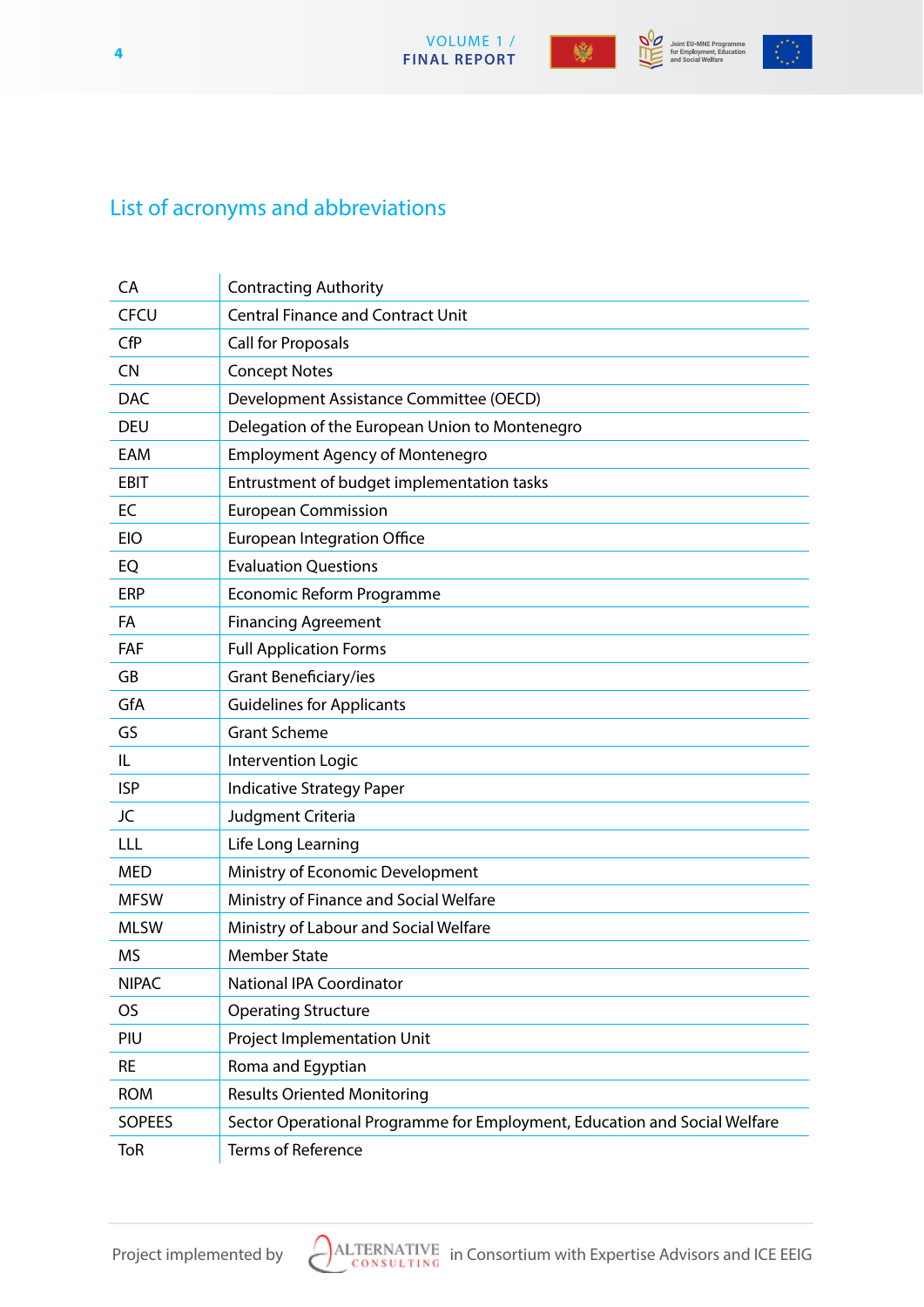



# Executive Summary

#### *Objectives and context of the evaluation*

This mid-term result oriented evaluation is conducted in frame of the Multi-annual Action Programme for Montenegro on Employment, Education and Social Policies (IPA II 2015-2017) under the project "Technical Assistance to the Operating Structure for SOPEES". The objective of this midterm evaluation is the assessment of the on-going Grant Scheme "Training and education activities for deficit occupations and for boosting employability of RE population"1 (in the text referred to as Grant Scheme 1 or Grant Scheme) to determine the extent to which the grants approved are so far meeting the objectives both in terms of the Grant Scheme contribution to objectives of SOPEES programme and related sector reforms and developments in accession process in scope of related negotiation chapters. In addition, the evaluation assesses the Grant Scheme 1 complementarity with other donors' assistance and assesses the need for future programming of EU support in the sector concerned.. The cut-off date for analysed information is end of May 2021. In scope of the Grant Scheme "Training and education activities for deficit occupations and for boosting employability of RE population", the following grant contracts were subject of evaluation:

- $\triangleright$  Contribution to social inclusion of the Roma and Egyptians from the Konik area through education and employment activities (GB: Montenegro Red Cross)
- Learn, work and earn (GB: GURU PLAST)
- $\triangleright$  Improved access to the labour market for women and youth in the Northeast of Montenegro (GB: Help - Hilfe zur Selbsthilfe)
- $\triangleright$  Boosting employability creating sustainable solutions for RE population in the Northern region of Montenegro (GB: Help - Hilfe zur Selbsthilfe)
- $\triangleright$  Knowledge and skills in the function of better employability in hospitality industry (GB: PEI Hotel Education Center – Training Center Gastronom Club of Vuko Mitrovic)
- $\triangleright$  RE open Doors (GB: Capital City of Podgorica)
- $\triangleright$  Successful Measures for the Integration to the Labour Market (GB: PaMark)
- The Right Approach to Educate (GB: ZOPT)
- $\triangleright$  Empowering RE population to access the labour market (GB: CIN CG)

#### *Methodology*

The DAC evaluation criteria (relevance, effectiveness, efficiency, sustainability and impact) have been applied as an underlying basis. In addition, the evaluation team assesses the donors coordination (Complementarity/Coordination) and EU Added value. The evaluation is evidence based. The

**5**



<sup>1</sup> For the purpose of the evaluation, it includes the  $1<sup>st</sup>$  and the  $2<sup>nd</sup>$  Call for Proposals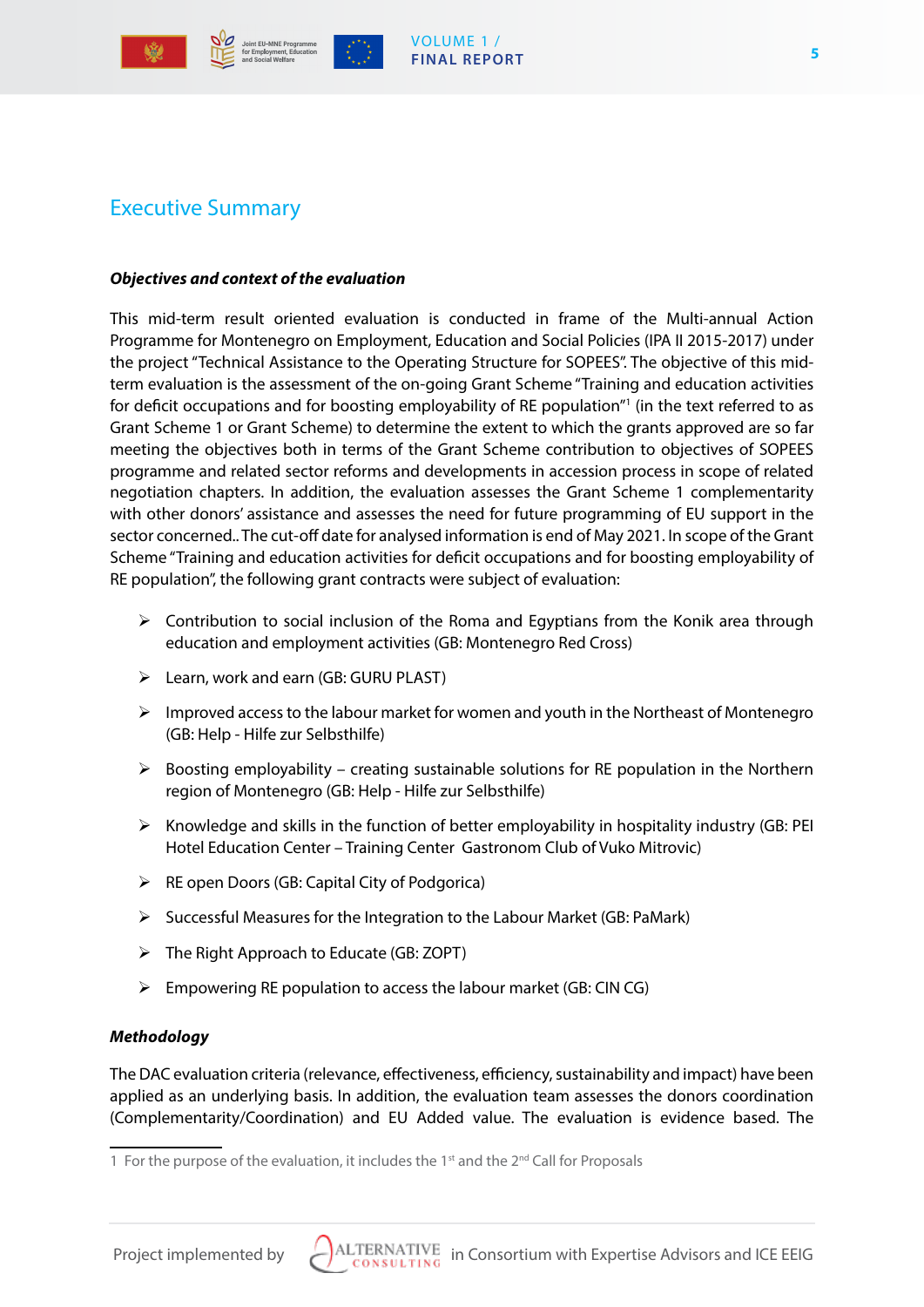



Evaluation Questions were identified in the inception note and have given rise to a number of Judgment Criteria and associated indicators. The evaluation is indicator-based. For all EQs, data collection included a mixture of desk review of documents and semi-structured online/ face-to-face interviews with relevant stakeholders.

#### *Responses to the Evaluation Questions*

*EQ1 on Relevance: To what extent have the Grant Scheme support been clear and consistent with the country needs, valid in terms of design and implementation of the SOPEES, country momentum, reform records and institutional needs?*

EU support under the Grant Scheme has been clear and consistent with the country needs, valid in terms of design and implementation of the SOPEES as well as the reforms and institutional needs.

The Grant Scheme support relied on a comprehensive set of EU and national policies and strategy documents, which have been internally consistent. The objectives of the Grant Scheme correspond to the employment policy needs. The first priority policy need for Montenegro is to improve the regulatory environment and conditions for job creation, as well as increase employment opportunities for those what are inactive in the labour market. The individual grants' objectives are well aligned with the policy needs and focus on addressing issues like: reducing regional disparities, focus on increasing employment opportunities for youth and women, addressing deficit occupations (hospitality and tourism sector, construction sector) and focus on unemployed RE population. The relevance of the Grant Scheme was strengthened by the following approaches (1) possibility of receiving diploma/ certification (2) employers having a possibility to receive equipment to provide new services/ products. The Grant Scheme timing is relevant from the point of evolution of the needs of RE. The assistance focused initially on supporting adjustments in the legal system in relation to the status of foreigners, then on improving living conditions and now is starting to focus on increasing employment. There is good consistency between the GS objectives and the accession priorities in relation to reducing regional disparities, focus on increasing employment opportunities for youth and women, addressing deficit occupations (hospitality and tourism sector) and focus on employment of RE population. The quality of design of individual grants is adequate in terms of intervention logic and definition of indicators. The logical approach and indicators were used from the design phase and throughout the implementation of the grants.

The GS priorities remain valid in relation to the current policy needs. EC Progress Reports note the considerable regional disparities (North of Montenegro) affecting women and young people. There is a need for introducing better quality employment measures aiming at your people, women, disabled people and minorities.

However, the National Employment Strategy 2021-2025 was not adopted in 2020 as planned, but in December 2021, and therefore the validity of the GS priorities with the new strategy could not be assessed.

*EQ2 on Effectiveness: To what extent the Grant Scheme assistance contributed/ is expected to contribute to tangible improvements in employment sector?*

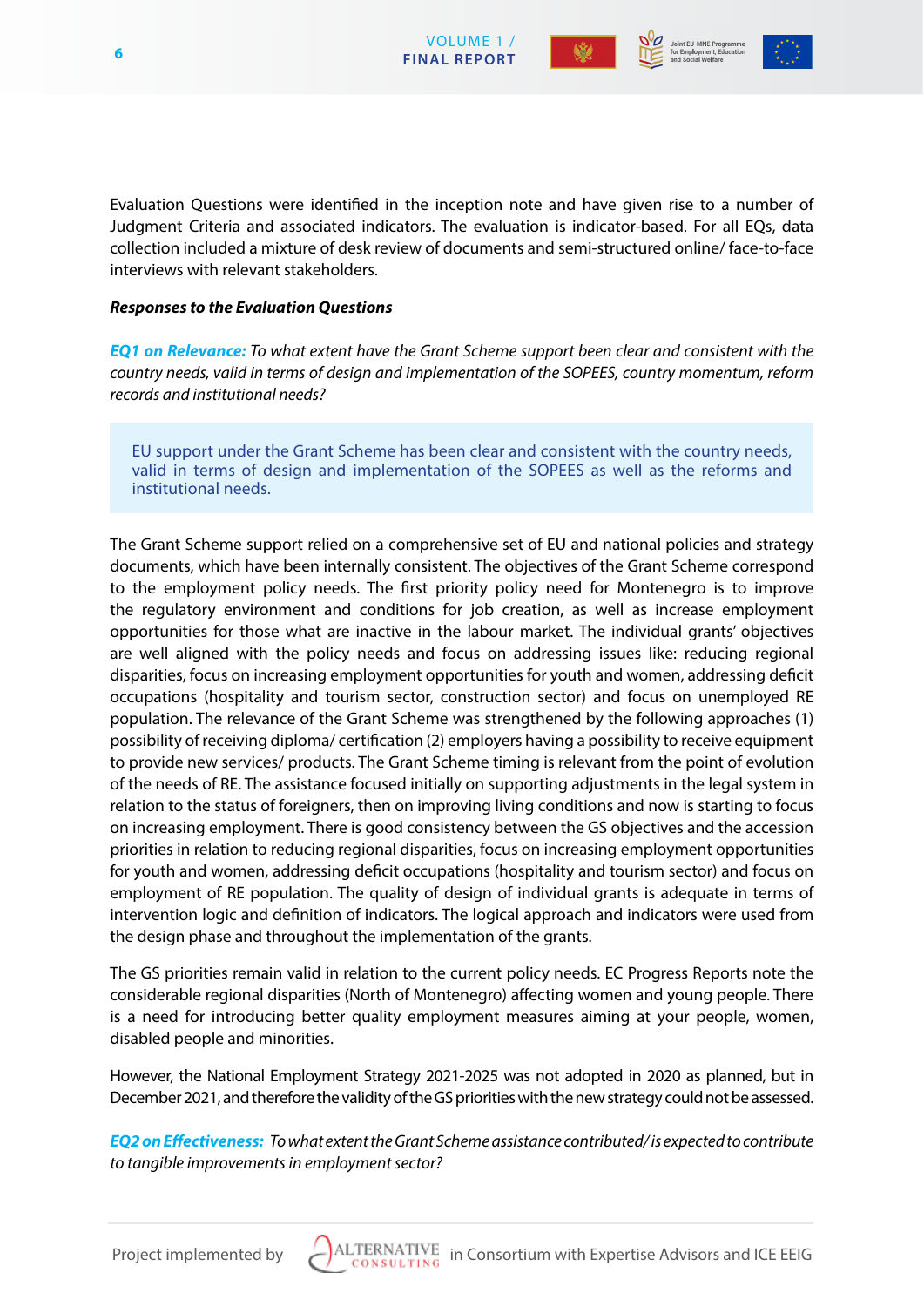

#### VOLUME 1 / **FINAL REPORT**

At the midterm of Grant Scheme implementation, its contribution to improvements in employment sector is visible. The expected results were achieved (for completed projects) or are expected to be achieved (for ongoing projects).

In the area of deficit occupations, the expected results were achieved or are expected to be achieved. RE population participating in the GS was empowered to enter labour market. The anticipated results were achieved, and in several cases exceeded the target values. Overall, the skills, knowledge and attitudes developed are proven by the official certifications and actual employment of the trainees of the grants. Based on the analysis of information available at the evaluation time, approximately 230 people received formal certificates/ training completion and out of which approximately 82 persons got employed/self-employed.

Effectiveness of the support was increased by using the following approaches: (1) measuring people's motivation before the application process, (2) going beyond technical skills development (e.g., soft skills), (3) nominating mentor for theory and practice for each trainee, (4) development of motivational tools, e.g., workshops for the target group to attract and motivate candidates, (5) organising workshops for employers, (6) adjusting to COVID restrictions, e.g., smaller groups of trainees, (7) using RE assistants to support trainees.

Grant Beneficiary organisations to a great extent remained in contact with many trainees and followed up their employment history. At the time of evaluation, Grant Beneficiary organisations confirmed that majority of trainees stayed on the job, e.g., all welders and mechanics were working, trainees in the media stayed in the media business and some of them started own business in the media sector and will continue education. Feedback from the employers (e.g., hospitability industry) confirms that they were very satisfied with the trainees' knowledge and skills.

*EQ 3 on Efficiency: To what extent was the preparation and implementation of the Grant Scheme managed adequately?*

Preparation and implementation of the Grant Scheme was managed adequately to some extent.

Preparation of GS and implementation of grant actions management shows room for improvements. There was significant time elapsed between programming (i.e., date of SOPEES approved by CID) and tendering (first CfP for the GS launched) – 3.2 years and between programming and contracting – 4.15 years. Limited efficiency in the preparation and implementation of grant actions can be attributed to the process of assessment of the Montenegrin administration for indirect management of SOPEES, with ex-ante controls by DEU. 27 months passed from the submission of the request for EBIT until the signing of the FA which was pre-conditioned by the EC positive assessment of the readiness of the Montenegrin administration for indirect management of SOPEES programme. There were some delays in ex-ante control of GfA for the first CfP, which was due to the quality of tender documents.

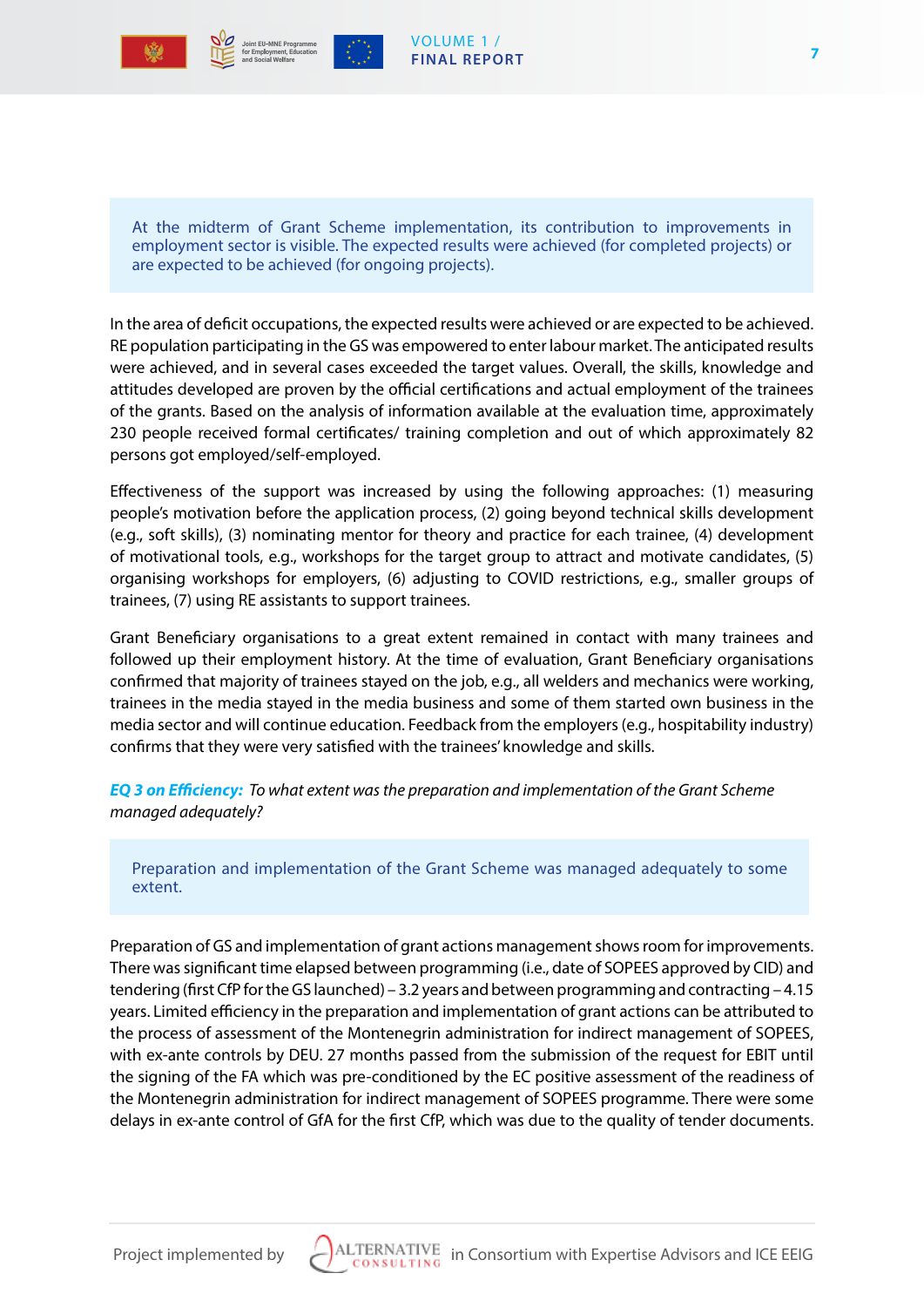



As the amount of funds originally planned for the award of grant through the GS was much higher than the amount of grant awarded to selected Grant Beneficiaries, the beneficiary proposed that another CfP for deficit occupations is launched in scope of the GS, for the amount that remained available after the first CfP. It took 12 months between the proposal for FA Addendum and the launch of the second CfP and in November 2021, the evaluation report was not approved yet. Regarding the "n+5" rule that applies for SOPEES, it is worth noting that planned 12 month implementation period of grant actions selected under the second CfP might enter in the year 2023 and generate ineligible cost for SOPEES programme if the contracts with selected GBs do not get signed by the end of 2021 and the actions completed by 2022. The COVID pandemics had a great impact on efficiency of the grants implementation. Deviations from work plans of grant actions have occurred in all nine grant projects. The main and generic reason for delays and changes in the implementation timelines relate to COVID-19 pandemic as the root cause. However, the grant actions' progress was not endangered by delays due to proactive measures taken by the Grant Beneficiaries to reduce its impact. GBs have modified their originally planned organisation strategy and adjusted their approach to the respective target groups in the manner, which to the maximum extent possible ensured the implementation of activities within the extended implementation period. The GBs managed the risk mitigations strategies addressing the new risks due to COVID-19 situation.

Grant actions awarded under the first CfP were completed. The perspectives for the award and completion of selected rant actions of the second CfP are positive, provided that contracts get signed before the end of 2021 and the actions are completed by the end of 2022.

*EQ 4 on Efficiency: To what extent the Grant Scheme made good use of the (financial and human) resources?*

Grant actions will absorb the majority of grant contracted for selected grant actions and to a great extent made a good use of financial and human resources.

Grant Beneficiaries were entitled to receive pre-financing amount after the signature of the contract (e.g., 80% pre-financing of contracted grant amount). There were delays in payment of pre-financing (for three contracts) for almost five months, as some GBs faced problems in ensuring bank guarantees for pre-financing. In one case, this caused delays in implementation of some activities. Disbursements by GBs to large extent followed the work plan implementation in terms of timeliness related to project duration and the majority of GBs expected to receive the amount of grant contracted. However, for some grants the final amount of eligible cost recognised by the CA to some extent differed from the total amount of actual cost declared by GB. The deductions by the CA extend from app 3% to 11% of cost declared by GBs.

Adjustments in the implementation of grant actions were necessary, in order to ensure grant actions' progress of implementations in spite of COVID-19 situation. Addenda to contracts were signed for extended project implementation beyond originally planned duration of 12 months for eight grant contracts out of nine.

All awarded grants were implemented in the crisis situation requiring risk management. Grant Beneficiaries discussed regularly the risks and risk mitigation strategies were in place.. Awarded GBs

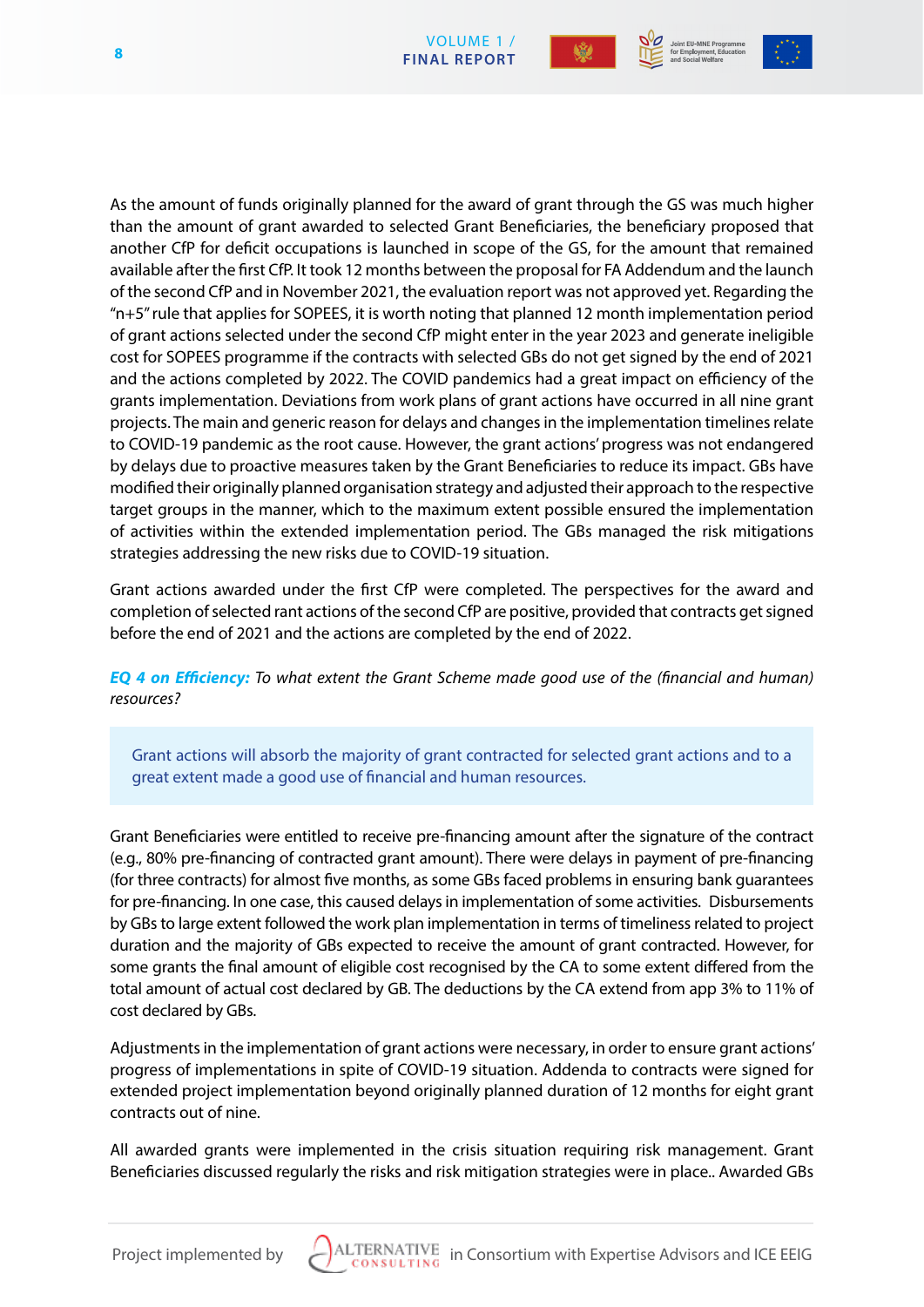



were required to report on a quarterly basis on their progress through Monitoring Information, which inter-alias included a section on risks identified during reporting period and corrective measures, either planned or undertaken by GB.

Standard EU visibility requirements were respected by all awarded GBs in scope of the GS. At programme level, SOPEES programme website exists, with a separate section on each GS financed in scope of the programme.

A good balance on gender equality was achieved. However, awarded GBs reported on challenging traditional issues in this regard, e.g., Roma girls do not obtain education and their early marriages by tradition, and some occupations are traditionally more interesting for men than for women.

Green economy aspects were not taken into account beyond the Grant Beneficiaries' own procedures (e.g., less printing).

*EQ 5 on Sustainability: To what extent are the envisaged outcomes of the Grant Scheme likely to produce effects after the end of EU funding?*

At the midterm, there are good prospects that the envisaged outcomes of Grant Scheme are likely to produce effects after the end of EU funding.

Sustainability issues were taken into account at the design phase of the interventions and followed up to the final reports on the implementation.

All Grant Beneficiary organisations remained in operation after the project completion (or during the final stages of implementation). No evidence was found that any of the GBs will have difficulties to be operational and adequately staffed after grant financing closure.

The GBs plan follow up actions, e.g., developing a regional centre for training on tourism and there is a need for continuation of support, e.g., in other municipalities. Majority of GBs plan developing proposals to continue support to employment.

Future sustainability of the GS's outcomes is linked to the following issues: (1) comprehensive intersectoral approach including social housing, education and strategy for SMEs (self-employed), (2) key role of education supporting employment, (3) role of community centres to support GS and to interconnect services at local level.

*EQ 6 on Impact: To what extent has the assistance under Grant Scheme contributed to increased employment in Montenegro?*

The assessment of impact of the GS on increased employment is limited at the mid-term. There is a good level of achievement performance measured by indicators and reported, thus the outputs and expected outputs will contribute to increased employment.

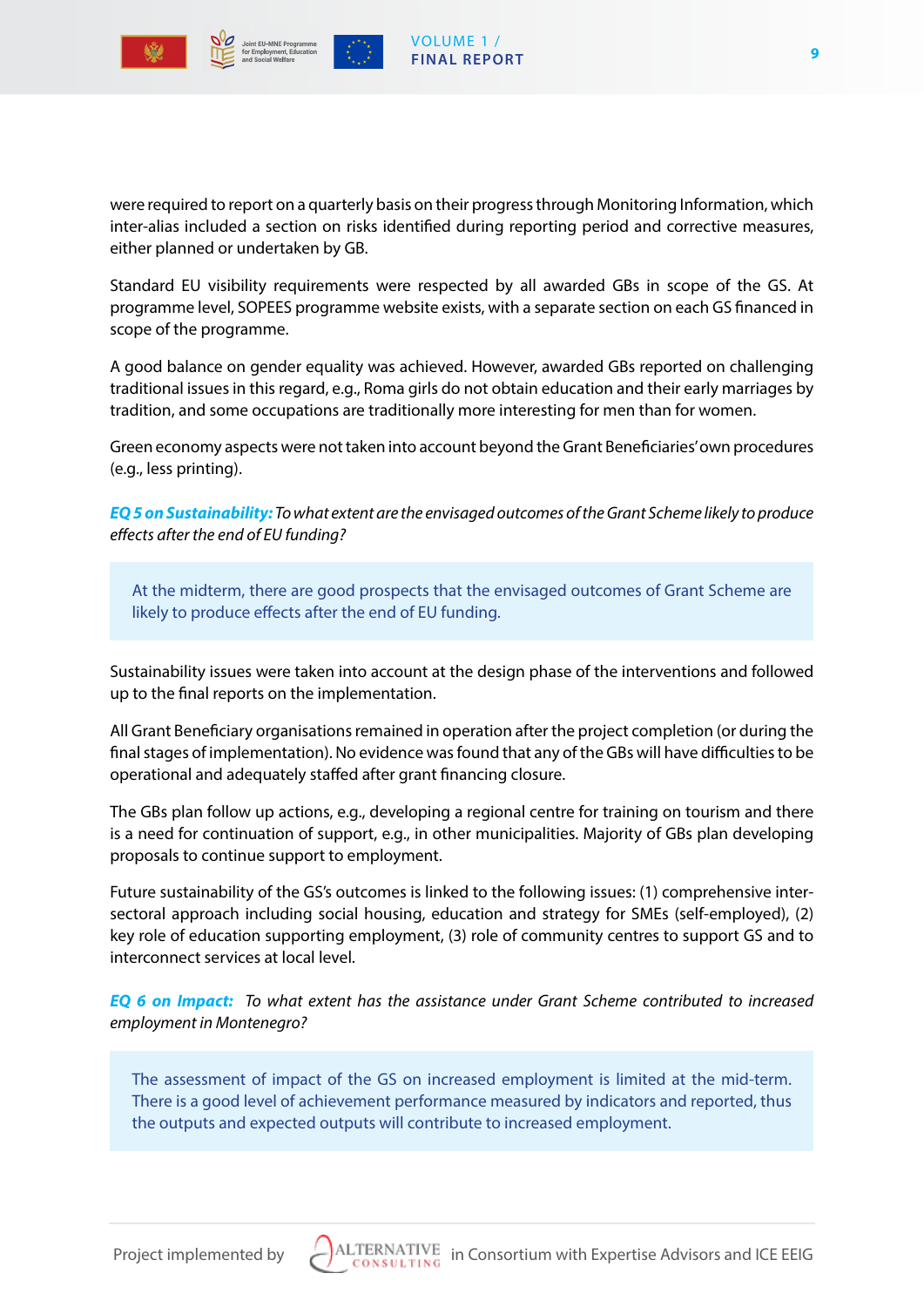





The expected outputs of the completed grant actions (at the time of the evaluation cut-off date) will contribute to increased employment of persons trained for deficit occupations and increased number of members of RE population that received training. Approximately 82 people found employment or became self-employed.

The GS also contributes to the EU negotiation process priorities under chapter 19 as there is a need for introducing quality employment measures aimed at young people, women, disabled people and minorities.

Impact on the outreach to general public was noted, e.g., 150,000 people watched Vijesti with information on the GS and thus assisted in changing the perception on RE.

*EQ 7 on EU Added Value: What is the added value of the EU intervention to support "Training and education activities for deficit occupations and for boosting employability of RE population in Montenegro" compared to interventions by member states, and/or other donors?*

To some extent there was an added value of EU support compared to other donors.

The added value of the EU support was noted in regards to clear rules and transparency of EU support; EU assistance covers a lot of issues and tries to think in a comprehensive way to cover various issues; the added value of EU support is in its approach to minority rights, position of the RE population, working with disabilities and the importance of the rule of law. At the same time, it was noted that the reporting under the EU support is challenging, requiring time and human resources effort as compared to other donors and the duration of the grants (one year) is shorter as compared to other donors (e.g., two years with German assistance) for the same area of assistance covered.

In the future, the EU could make a difference with (1) including private sector in the grant scheme calls, (2) supporting policy dialogue on the need for the tax exemptions for employers, (3) allowing for time needed to invest in the target group – enhancing missing skills (writing, literacy, local language, financial skills).

*EQ 8 on Complementarity: To what extent is the scope of the EU support to deficit occupations and RE employability aligned with/ complements other interventions of other donors?* 

The Grant Scheme assistance is complementary to other donors interventions to some extent.

The EU support to deficit occupations and RE employability was complementary to other assistance as noted in the relevant programming documents. There is limited evidence on sector donor coordination practices. The overall coordination has been performed by the Office of the Prime Minister, which has prepared and maintained the database for donor coordination purposes. A good experience with the working group under the Strategy for Roma inclusion was noted. In the working group, there are representatives of all institutions such as ministry of health, finance, education, and employment.

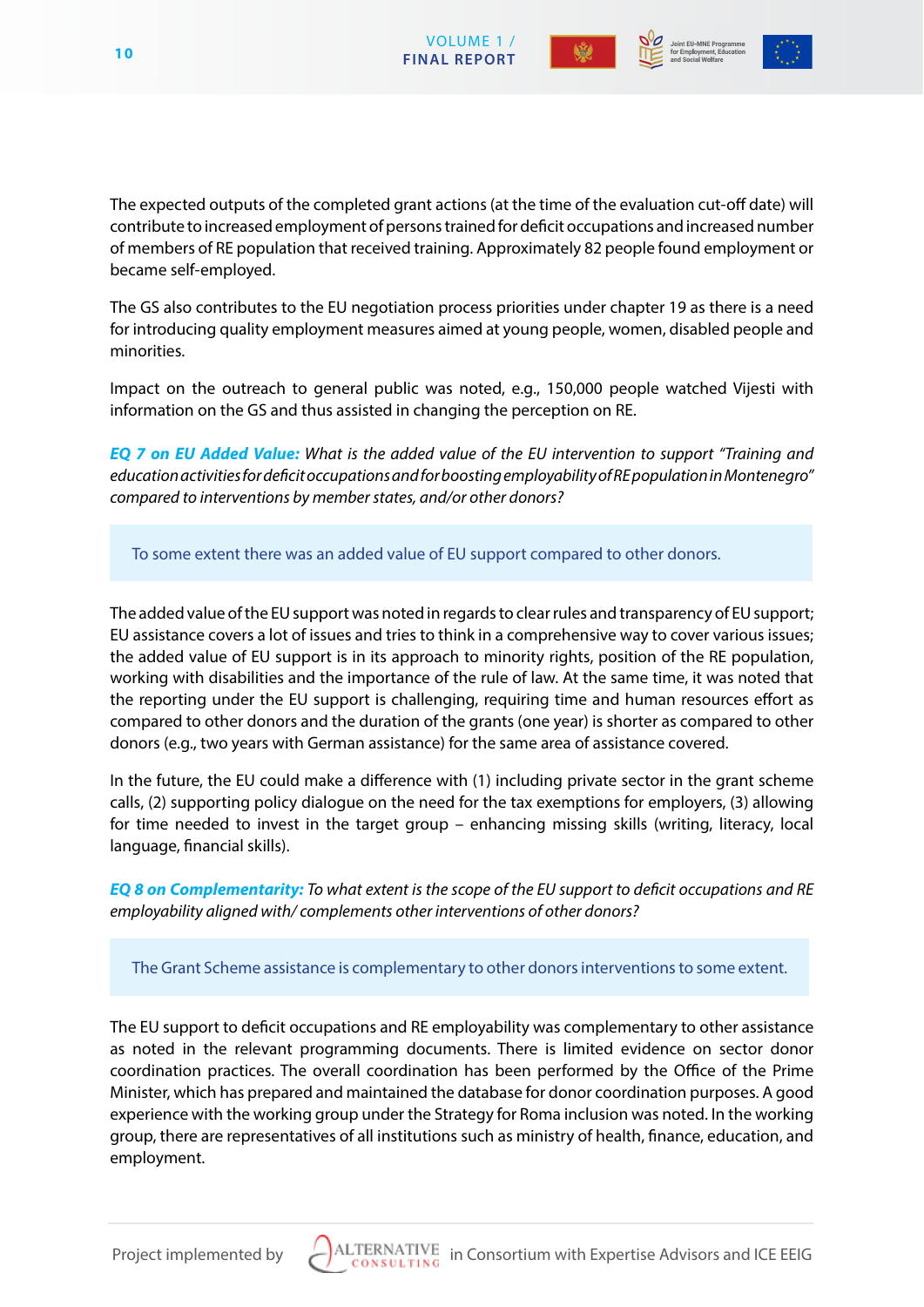

#### *Key recommendations*

Recommendations have been organised in two clusters: Cluster 1 – operational level recommendations and Cluster 2 - system level recommendations. Their brief summary is presented below. In detail, the recommendations are presented in the chapter on recommendations.

#### **Cluster 1: Operational level recommendations**

| 1. Close monitoring of                           | MED and CFCU should closely monitor the timeline of<br>implementation of the grants under the second CfP of the GS.                                                                                     |
|--------------------------------------------------|---------------------------------------------------------------------------------------------------------------------------------------------------------------------------------------------------------|
| timeline for the second CfP<br>implementation    | The " $n+5$ " rule that applies for SOPEES implies that all grants<br>contracted under the second CfP (in 2021) have to be completed<br>by the end of 2022. Costs generated in 2023 will be ineligible. |
| 2. Guidance on eligible costs                    | MED (and CFCU) to provide timely identification of ineligible<br>costs in order to avoid deductions of the final grant amounts.                                                                         |
| 3. Stronger involvement of<br>the private sector | To ensure greater involvement of the private sector (employers)<br>in the GSs implementation.                                                                                                           |
| 4. Guidance on green<br>economy                  | MED to provide more guidance on green economy aspects to<br>be taken into account during GSs implementation.                                                                                            |
|                                                  | There is a need for supporting exchange of good practices and                                                                                                                                           |

#### **Cluster 2: System level recommendations**

| 1. Strengthen policy<br>dialogue on employment                                                                                                                              | EUD to conduct stronger policy dialogue on a comprehensive<br>/ inter-sectoral support to employment in order to increase the<br>employability measures.                                                                                                                                         |
|-----------------------------------------------------------------------------------------------------------------------------------------------------------------------------|--------------------------------------------------------------------------------------------------------------------------------------------------------------------------------------------------------------------------------------------------------------------------------------------------|
| 2. To strengthen<br>comprehensive inter-<br>sectoral approach to<br>employment challenge                                                                                    | MED to strengthen the inter-service cooperation to support<br>employment measures including with social<br>housing,<br>education, strategy for SMEs (self-employed).                                                                                                                             |
| 3. MED should strengthen<br>linkages with donors<br>community and<br>strengthen its sectoral<br>donor coordination to<br>ensure complementarity of<br>support to employment | The evaluation evidence shows that the donor coordination for<br>the employment sector is done to a limited extent and does<br>not go beyond programming phase. The complementarity and<br>efficiency of support to employment can benefit from stronger<br>donor coordination conducted by MED. |

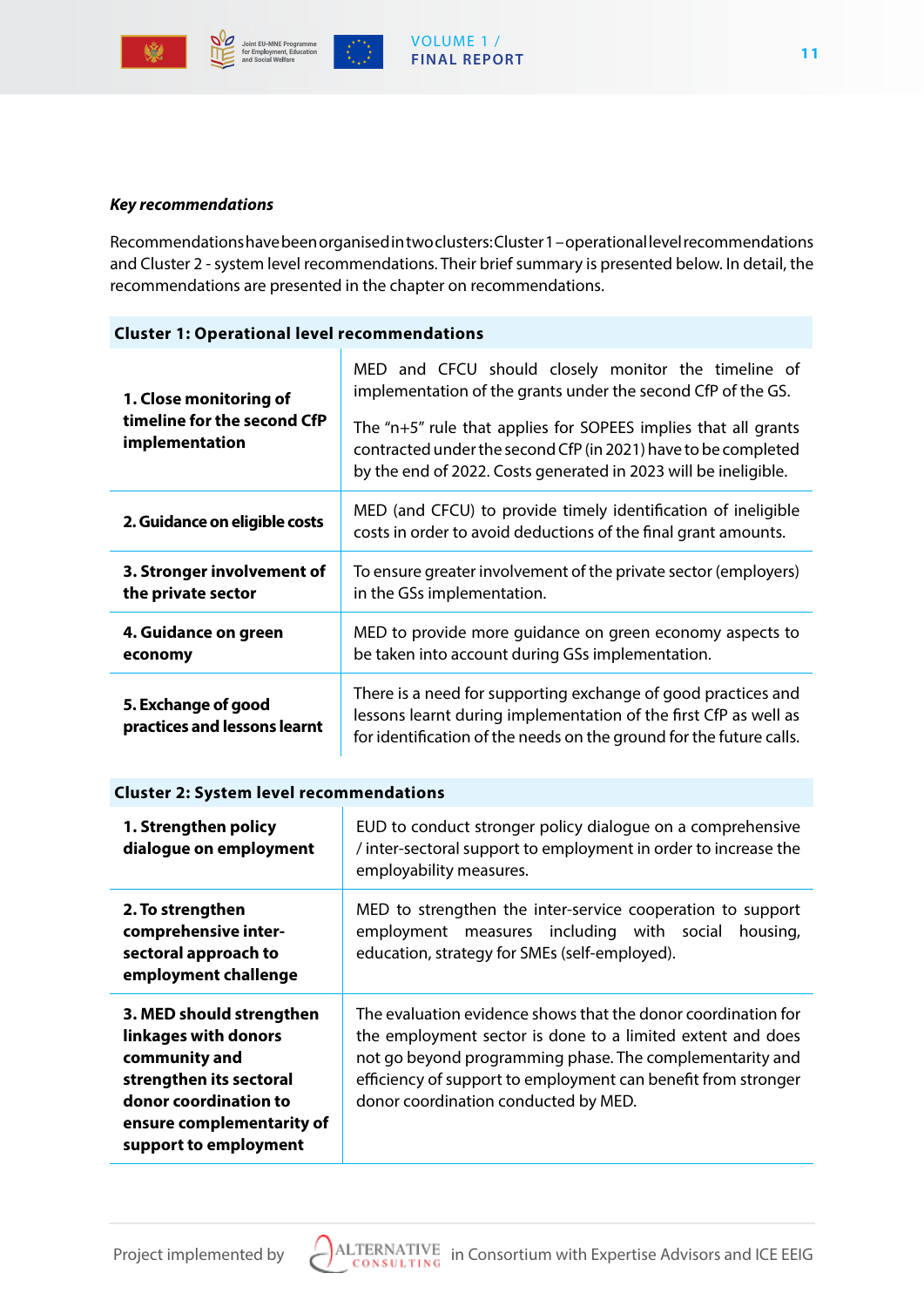





**4. Support of the Employment Agency of Montenegro regarding RE candidates**

To ensure that the Employment Agency of Montenegro can provide support to identification of RE candidates for future trainings. At present, the Agency does not have ethnic origin data for selection of candidates.

# **Introduction**

# Objective of the evaluation

This mid-term result oriented evaluation is conducted in frame of the Multi-annual Action Programme for Montenegro on Employment, Education and Social Policies (IPA II 2015-2017) under the project "Technical Assistance to the Operating Structure for SOPEES". The Activity 1.6.2 of the TA requires conducting an external mid-term result oriented programme evaluation, preceding the assessment and the development of an evaluation plan of relevant SOPEES actions or activities (TA Project Activity 1.6.1). Based on the elaborated evaluation plan for SOPEES Actions/Activities/projects under indirect management, the Action 1/Activity 1: Grant Scheme "Training and education activities for deficit occupations and for boosting employability of RE population" (Hereafter called: Grant Scheme or the Grant Scheme 1) was selected for mid-term evaluation.

The objective of this mid-term evaluation is the assessment of the on-going Grant Scheme  $1<sup>2</sup>$  to determine the extent to which the grants approved are so far meeting the objectives both in terms of the Grant Scheme contribution to objectives of SOPEES programme and related sector reforms and developments in accession process in scope of related negotiation chapters.

In addition, the evaluation assesses the Grant Scheme 1 complementarity with other donors' assistance and assesses the need for future programming of EU support in the sector concerned.

# Scope of the evaluation

**Grant Scheme "Training and education activities for deficit occupations and for boosting employability of RE population**" is the subject of this mid-term evaluation.

#### **The cut-off date for analysed information is end of May 2021.**

**The Financing Agreement** for SOPEES was concluded on 12 July 2018 and was amended in August 2020 (FA Addendum signed on 28 August 2020), providing the formal basis for modifying the respective Operation Identification Sheet, introducing the 2nd CfP under Grant Scheme 1 as a "relaunch" of the saved funds after the 1st CfP.

The Grant Scheme 1 is implemented under**Action 1 – Improving the Labour Market and Increasing Employability** of SOPEES Operational Programme. The EU contribution foreseen for implementation of all activities under Action 1 is EUR 7,400,000, and the national contribution is EUR 1,300,000.



<sup>2</sup> For the purpose of the evaluation, it includes the  $1<sup>st</sup>$  and the  $2<sup>nd</sup>$  Call for Proposals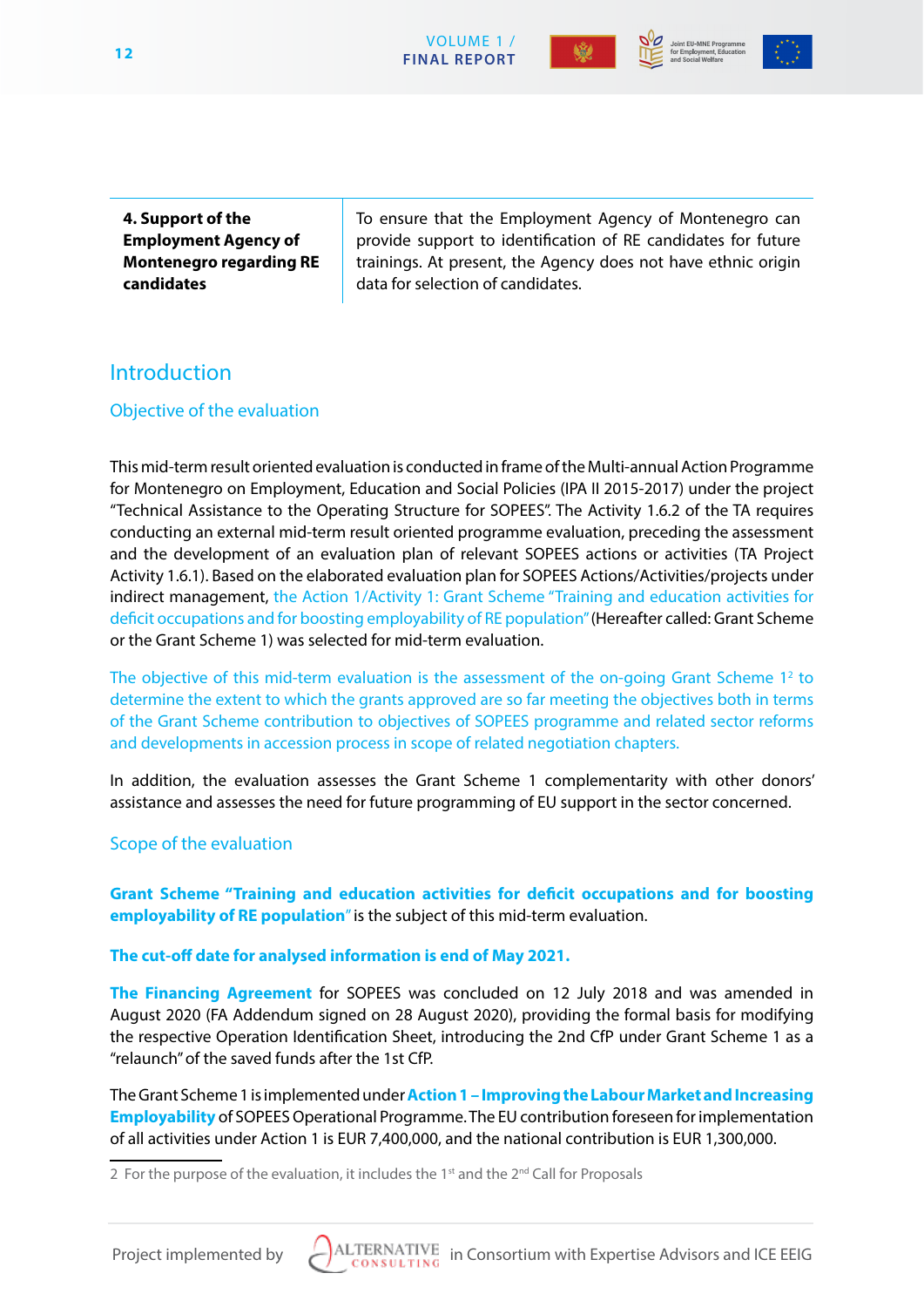

In overall, the Action 1 focuses on addressing the challenges related to high unemployment of youth (especially university graduates, regional disparities in employment rates increasing the competitiveness of labour force via trainings for deficit occupations, fostering entrepreneurship, improving local partnerships for employment, and ensuring better access to labour market for socially vulnerable groups. The objective of Action 1 is to improve conditions for the creation of new jobs for unemployed and inactive persons, by increasing their employability, having in mind regional needs and disparities, as well as equal opportunities, and to promote local employment initiatives.

The Action 1 was designed to contribute to the Employment and Social Reform Programme (ESRP) 2015-2020: Objective 1.1 Increase in the overall activity rate and employment rate objective by securing the increase of employability of the Montenegrin work force, in order to contribute to the increase of the employment rate for the population of 15 to 64 years to the levels 53%-56% by 2020.

The Action 1, among others, is expected to provide support that the unemployed persons will be trained, in order to increase their key competences and skills, and consequently, their competitiveness on the labour market and for deficit occupations and social inclusion will be supported and the employability of socially vulnerable groups will be increased.

Activity 1.1 Implementation of active labour market policy measures includes the following training activities foreseen:

1.1.2 Training activities:

1.1.2.1. Sustainable skills development for deficit occupations;

1.1.2.2. Increasing access to the labour market, increasing employment and providing support in acquiring entrepreneurial knowledge and skills through training programmes for Roma population.

The following indicators described in the FA Addendum are relevant for the scope of this evaluation:

- Level of employability of unemployed by their inclusion in active labour market measures;
- Percentage of unemployed persons benefited from skills development in deficit occupations.

Originally, the former Ministry of Labour and Social Welfare was nominated as the body responsible for the Action 1. Following the last parliamentary elections in 2020 and in accordance with the new Decree on the organisation and manner of work of the state administration, adopted on 7<sup>th</sup> December 2020 at the first session of the new elected Government of Montenegro, the organisation of state administration has been significantly changed. Due to it, the institutional framework for indirect management of SOPEES has changed as well. The Ministry of Labour and Social Welfare ceased to exist as separate institution. Labour market policy area has been transferred to the Ministry of Economic Development and the social policies area to the Ministry of Finance and Social Welfare.

In accordance with Annex VIII of SOPEES related FA, Action 1 operations are further specified in the Operation Identification Sheets. The GS that is subject to midterm evaluation is specified under OIS for **Activity 1.1 as Activity 3**: Implementation of training and education for deficit occupations and

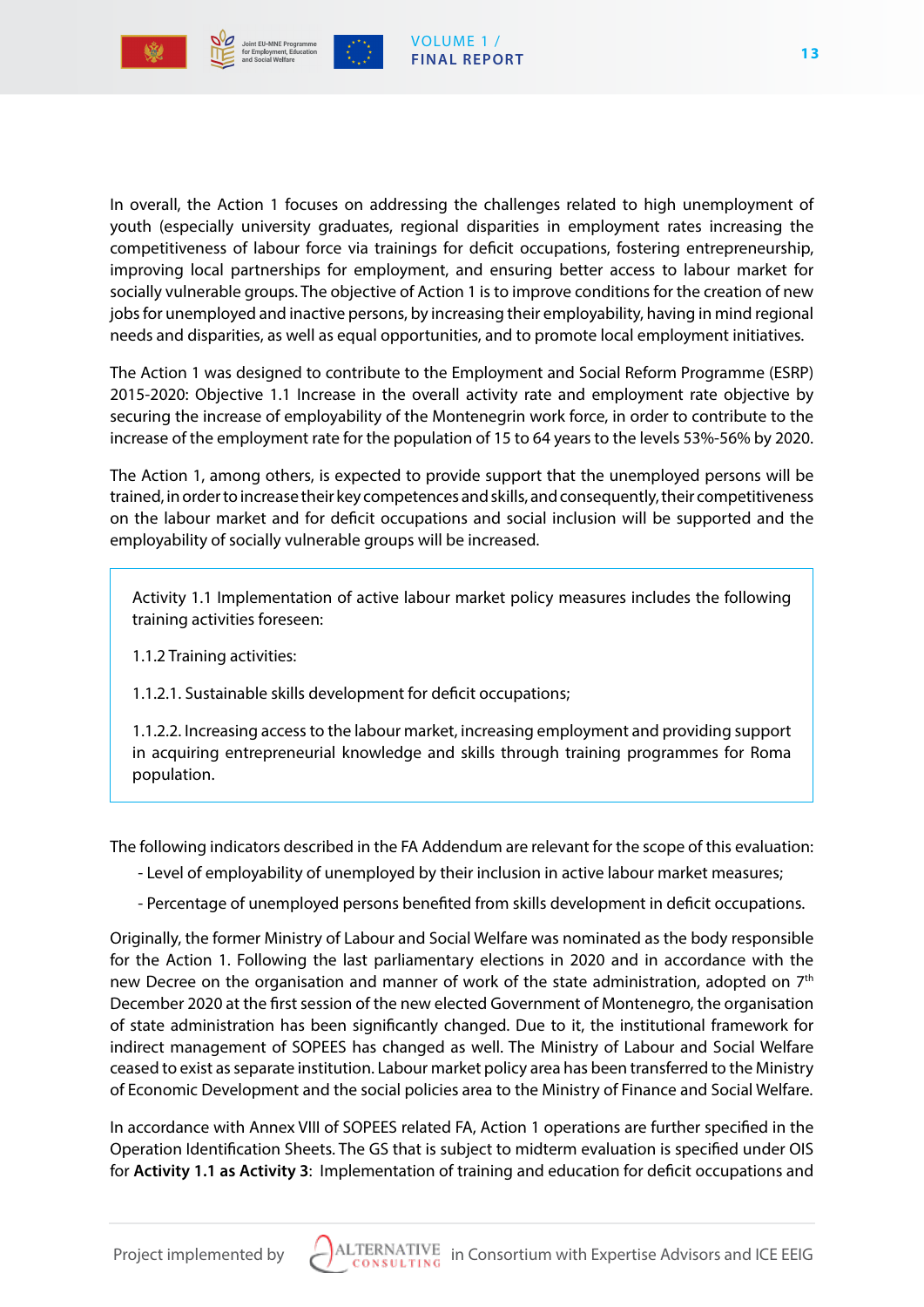



Joint EU-MNE Programme



training activities to boost employability of RE population, with two components:

- Design and deploy trainings for occupations in demand (deficit occupations). This will include counselling and guidance, training and educational activities, on-the-job trainings, and support post-graduation to find a job.
- Training programmes for RE population activities such as tailor-made trainings and educational activities in compliance with RE population needs, including intensive individual support to overcome social and psychological barriers and actions to remove/reduce prejudices among employers.

**Implementation of training and education for deficit occupations and training activities to boost employability of RE population – Main characteristics:**

- Response to emerging skills mismatch in the country;
- To tackle the problem of low or inadequate qualifications and skills the jobseekers hold;
- Target group: jobseekers with low level of education or qualifications and skills not matching labour market demand and long term unemployed;
- Training to be organised in accordance with labour market needs;
- Special attention to be paid to deficit occupations;
- Special training activity focused on unemployed members of RE population;
- Training for RE population members and other vulnerable groups should include additional support, counselling, awareness raising activities among employers to mitigate barriers and prejudices;
- Local level cooperation and partnership based actions to be promoted (municipalities, schools, NGOs, social partners);
- The following types of upskilling/reskilling measures to be deployed: improvement of professional skills, gaining of new knowledge, skills and competences for independent performance tasks, gaining of first occupation, and implementation of on-the-job training in line with defined employers' needs.

#### This Activity 3 is being implemented by the **following Grant Schemes:**

| <b>Grant Scheme</b>                                                                                                                                             | Start date                                       | <b>Budget (EU</b><br>and national<br>contribution) /<br>Contract value | Planned<br>duration<br>of grant<br>projects | Completion at<br>the cut-off date<br>of evaluation |
|-----------------------------------------------------------------------------------------------------------------------------------------------------------------|--------------------------------------------------|------------------------------------------------------------------------|---------------------------------------------|----------------------------------------------------|
| Training and education<br>activities for deficit occupations<br>and for boosting employability<br>of RE population<br>(EuropeAid/163191/ID/ACT/ME)<br>$1st$ CfP | April 2019<br>(deadline<br>for concept<br>notes) | 1,678,235.31 Euro                                                      | $12 - 14$<br>months                         | Ongoing<br>implementation                          |

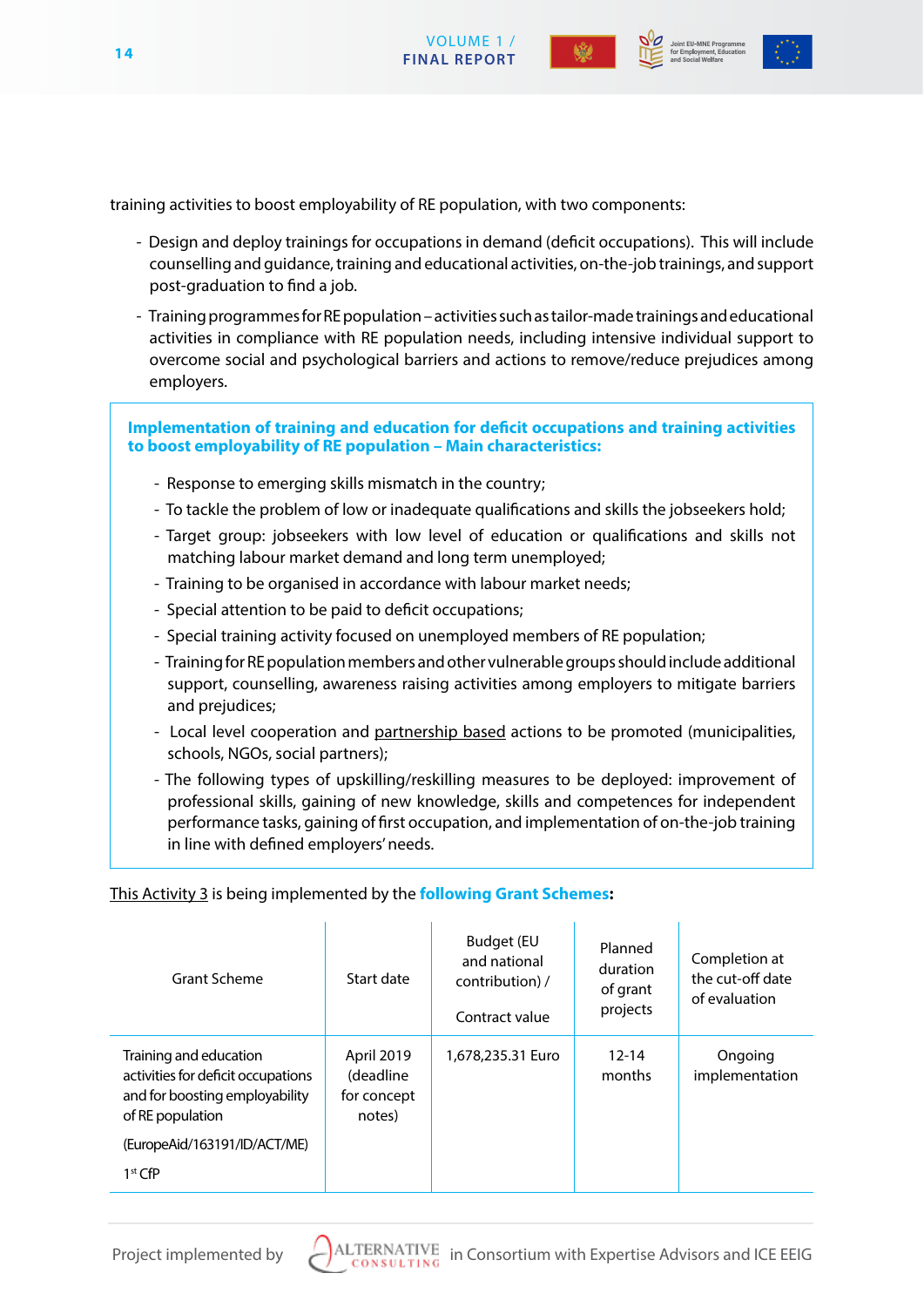



 $\begin{pmatrix} \frac{1}{2} & \frac{1}{2} & \frac{1}{2} \\ \frac{1}{2} & \frac{1}{2} & \frac{1}{2} \\ \frac{1}{2} & \frac{1}{2} & \frac{1}{2} \end{pmatrix}$ 

#### VOLUME 1 / **FINAL REPORT**

| Implementation of training<br>and education for deficit<br>occupations<br>(EuropeAid/171432/ID/ACT/ME)<br>$2nd$ CfP | April 2021<br>(deadline<br>for concept<br>notes) | 710,730.55 Euro | $6 - 12$<br>months | Concept notes<br>under review<br>- no grantees<br>selected |
|---------------------------------------------------------------------------------------------------------------------|--------------------------------------------------|-----------------|--------------------|------------------------------------------------------------|
|                                                                                                                     |                                                  |                 |                    |                                                            |

# Under the ongoing Grant Scheme (1<sup>st</sup> CfP), the following grant contracts have been awarded:

|                | <b>Grant title</b>                                                                                                                               | Implementing<br>organisation (GB)                                                                                                      | Start date | End date                                            | Status at the<br>cut-off date<br>of evaluation |
|----------------|--------------------------------------------------------------------------------------------------------------------------------------------------|----------------------------------------------------------------------------------------------------------------------------------------|------------|-----------------------------------------------------|------------------------------------------------|
| 1              | Contribution to social<br>inclusion of the Roma and<br>Egyptians from the Konik<br>area through education<br>and employment<br>activities (No 1) | Montenegro Red<br>Cross                                                                                                                | 01.12.2019 | 01.06.2021                                          | Completed                                      |
| $\mathfrak{D}$ | Learn, work and earn<br>(No 2)                                                                                                                   | Društvo za<br>proizvodnju, promet<br>i usluge, export-<br>import IvaStefan<br>Consulting D.O.O.<br><b>Business unit GURU</b><br>PI AST | 10.02.2020 | 10.02.2021<br>Duration extended<br>to 10.05.2021    | Completed                                      |
| 3              | Improved access to<br>the labour market for<br>women and youth<br>in the Northeast of<br>Montenegro (No 3)                                       | Help - Hilfe zur<br>Selbsthilfe                                                                                                        | 20.11.2019 | 20.11.2020<br>Duration extended<br>to 20.01.2021    | Completed                                      |
| 4              | Boosting employability<br>- creating sustainable<br>solutions for RE<br>population in the<br>Northern region of<br>Montenegro (No 4)             | Help - Hilfe zur<br>Selbsthilfe                                                                                                        | 20.11.2019 | 20.11.2020<br>Duration extended<br>to 20.01.2021    | Completed                                      |
| 5              | Knowledge and skills<br>in the function of<br>better employability in<br>hospitality industry (No 5)                                             | PEI Hotel Education<br>Center - Training<br>Center Gastronom<br>Club of Vuko<br>Mitrovic-                                              | 01.12.2019 | 01.12.2020<br>Duration extended<br>to<br>01.05.2021 | Completed                                      |
| 6              | RE open Doors (No 6)                                                                                                                             | <b>Capital City</b><br>Podgorica                                                                                                       | 15.01.2020 | 15.01.2021<br>Duration extended to<br>15.07.2021    | Ongoing                                        |

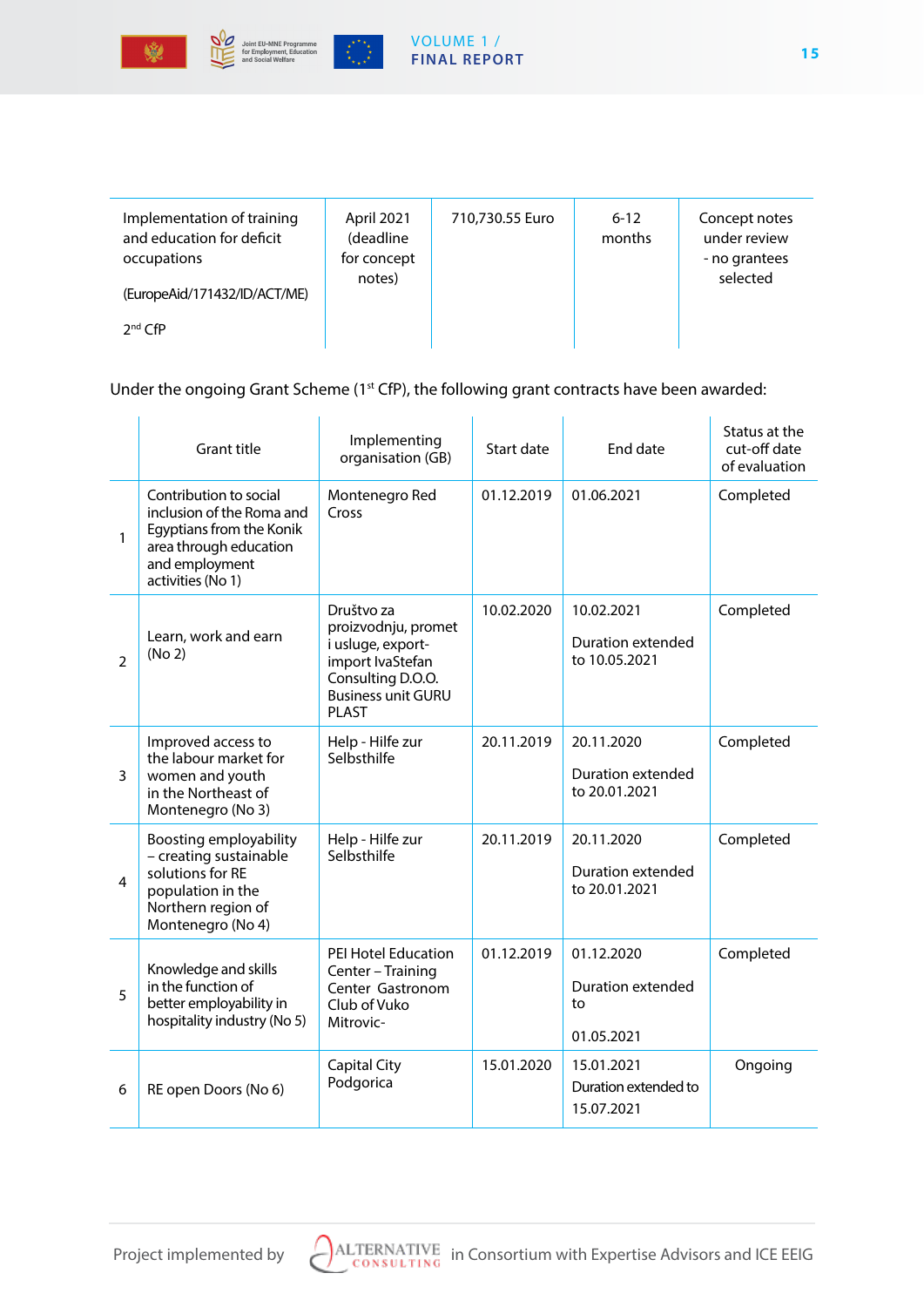





| 7            | Successful Measures for<br>the Integration to the<br>Labour Market (No 7) | PaMark Ltd.                                                                                                                                                          | 22.11.2019 | 22.11.2020<br>Duration extended<br>to 22.08.2021<br>(implementation)<br>suspended from<br>Nov20-Apr21) | Ongoing   |
|--------------|---------------------------------------------------------------------------|----------------------------------------------------------------------------------------------------------------------------------------------------------------------|------------|--------------------------------------------------------------------------------------------------------|-----------|
| $\mathsf{R}$ | The Right Approach to<br>Educate (RAE) (No 8)                             | The Centre for<br>Employment<br>and Education of<br>Adults, Organizing<br>and Conducting<br>a Psychosocial<br>Professional<br>Rehabilitation "ZOPT"<br>Ltd Podgorica | 22.11.2019 | 22.11.2020<br>Duration extended<br>to<br>22.01.2021                                                    | Completed |
| 9            | <b>Empowering RE</b><br>population to access the<br>labour market (No 9)  | Centar za<br>istraživačko<br>novinarstvo Crne<br>Gore (CIN CG)                                                                                                       | 01.01.2020 | 01.01.2021                                                                                             | Completed |

VOLUME 1 /

# Stakeholders map

The main groups of stakeholders relevant for the Action's Grant Scheme implementation are presented below:

#### Project beneficiaries:

- Former Ministry of Labour and Social Welfare (until December 2020)
- • Ministry of Economic Development (from December 2020)

#### Target Groups:

- • Unemployed persons, especially the long-term unemployed,
- Young people,
- • Women,
- • Persons with low education levels,
- Members of socially vulnerable groups at risk of social exclusion, especially RE population,
- • Employers,
- • Educational institutions and training providers.

#### Other bodies involved:

- • DEU,
- EIO/ NIPAC Office
- • MFSW/ CFCU.

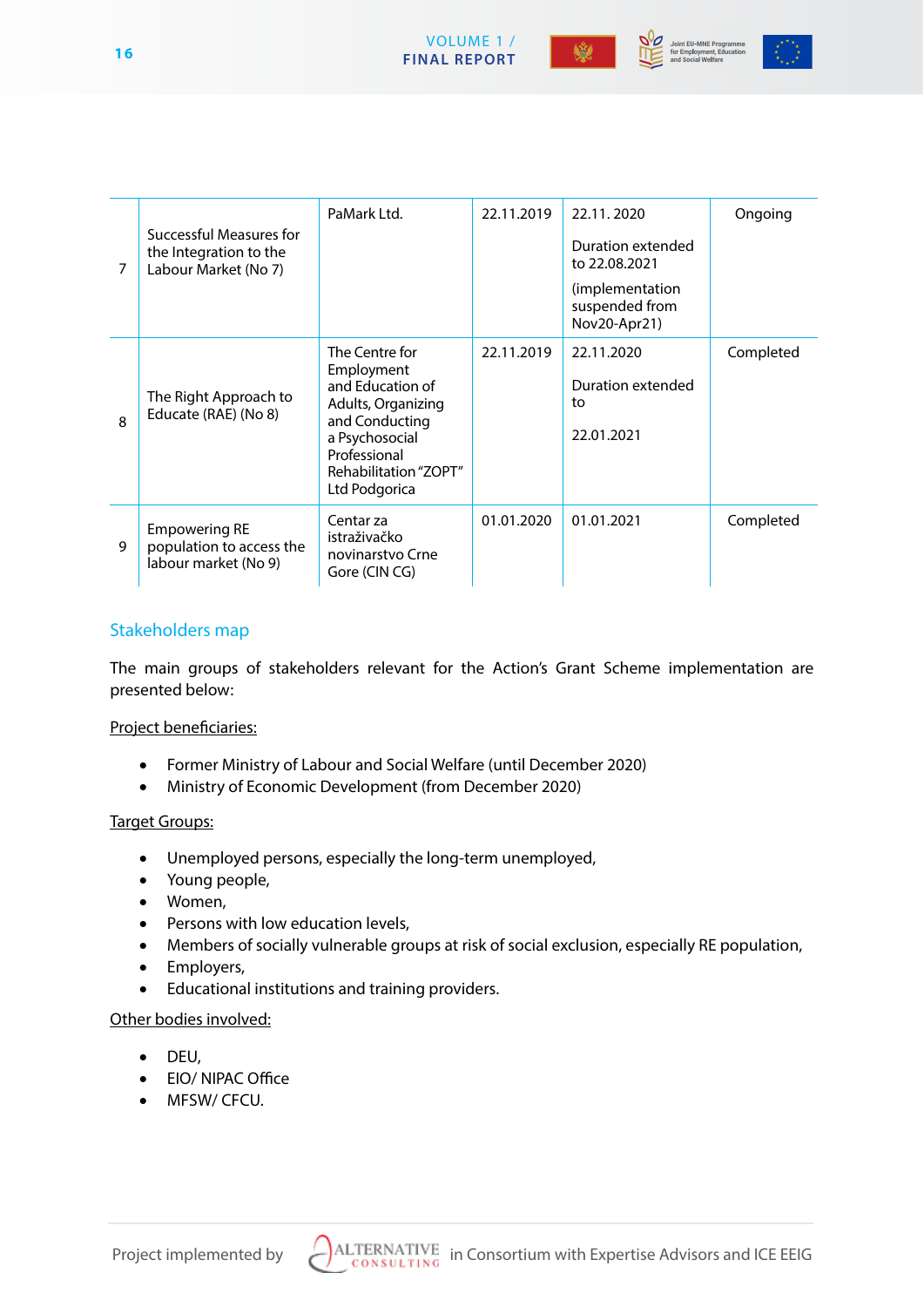



## VOLUME 1 / **FINAL REPORT**

# Methodology

# Key methodological elements

The mid-term evaluation is evidence based.

The DAC evaluation criteria (relevance, effectiveness, efficiency, sustainability and impact) have been applied as an underlying basis. In addition, the evaluation team assesses the donors coordination (Complementarity/Coordination) and EU Added value.

The Evaluation Questions were identified in the inception note and have given rise to a number of Judgment Criteria and associated indicators. The evaluation is indicator-based.

For all EQs, data collection included a mixture of desk review of documents and semi-structured online/ face-to-face interviews with relevant stakeholders.

All information was triangulated (as far as relevant) to the greatest extent possible. This includes validation of data through cross-verification from more than two sources. It also includes, to the extent possible, supplementary data collection methods, e.g., from statistics, interview, observation – to generate and test the findings.

The Intervention Logic plays a key role in explaining how and why the Grant Scheme is expected to bring about the desired results and impacts.

Details on the methodology are presented in Annex 2.

# The intervention logic

This chapter presents the intervention logic with its narrative description elaborated in the inception phase.



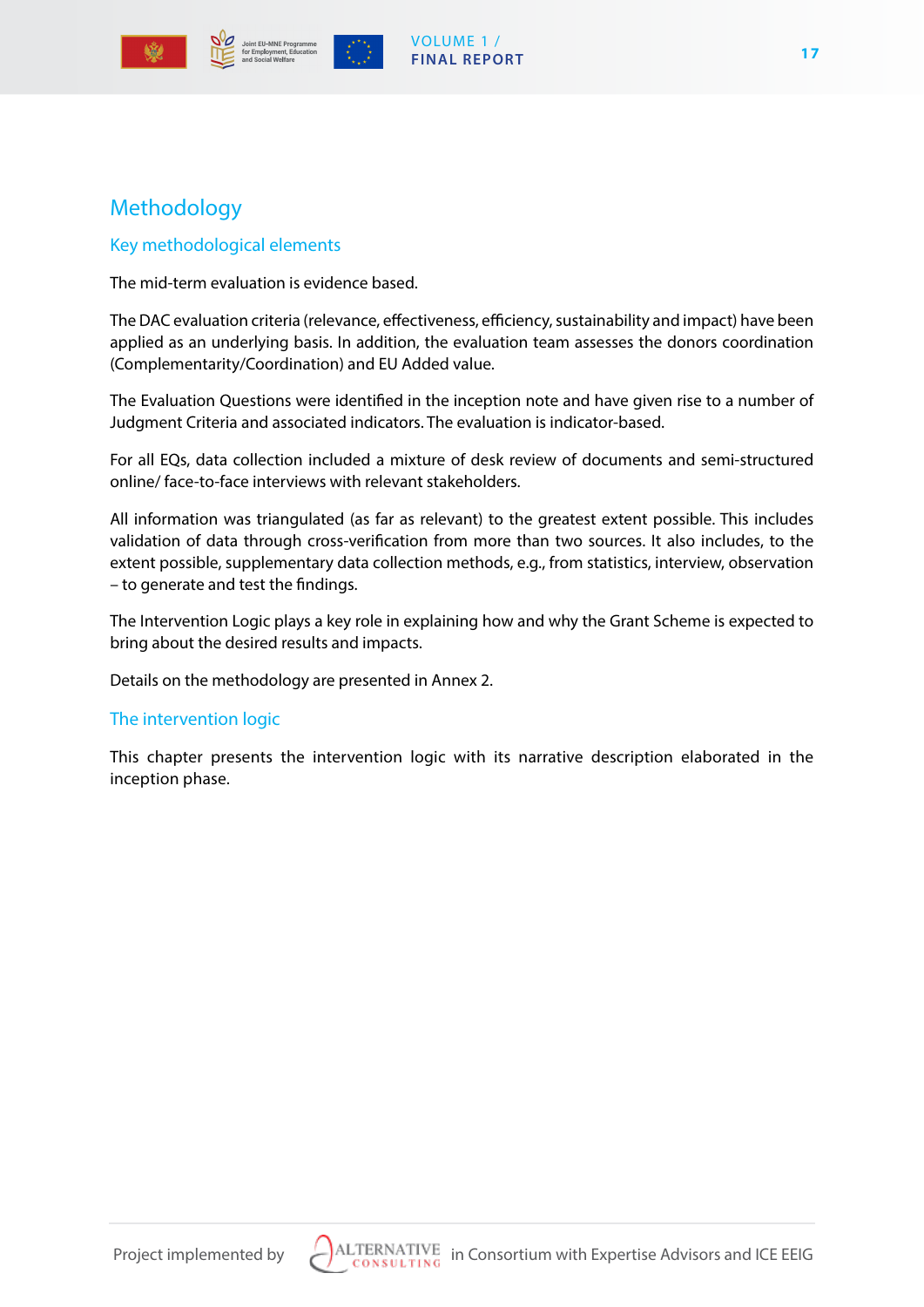

VOLUME 1 /

**THE** 

變

Joint EU-MNE Programme<br>for Employment, Educatior<br>and Social Welfare

ام<br>م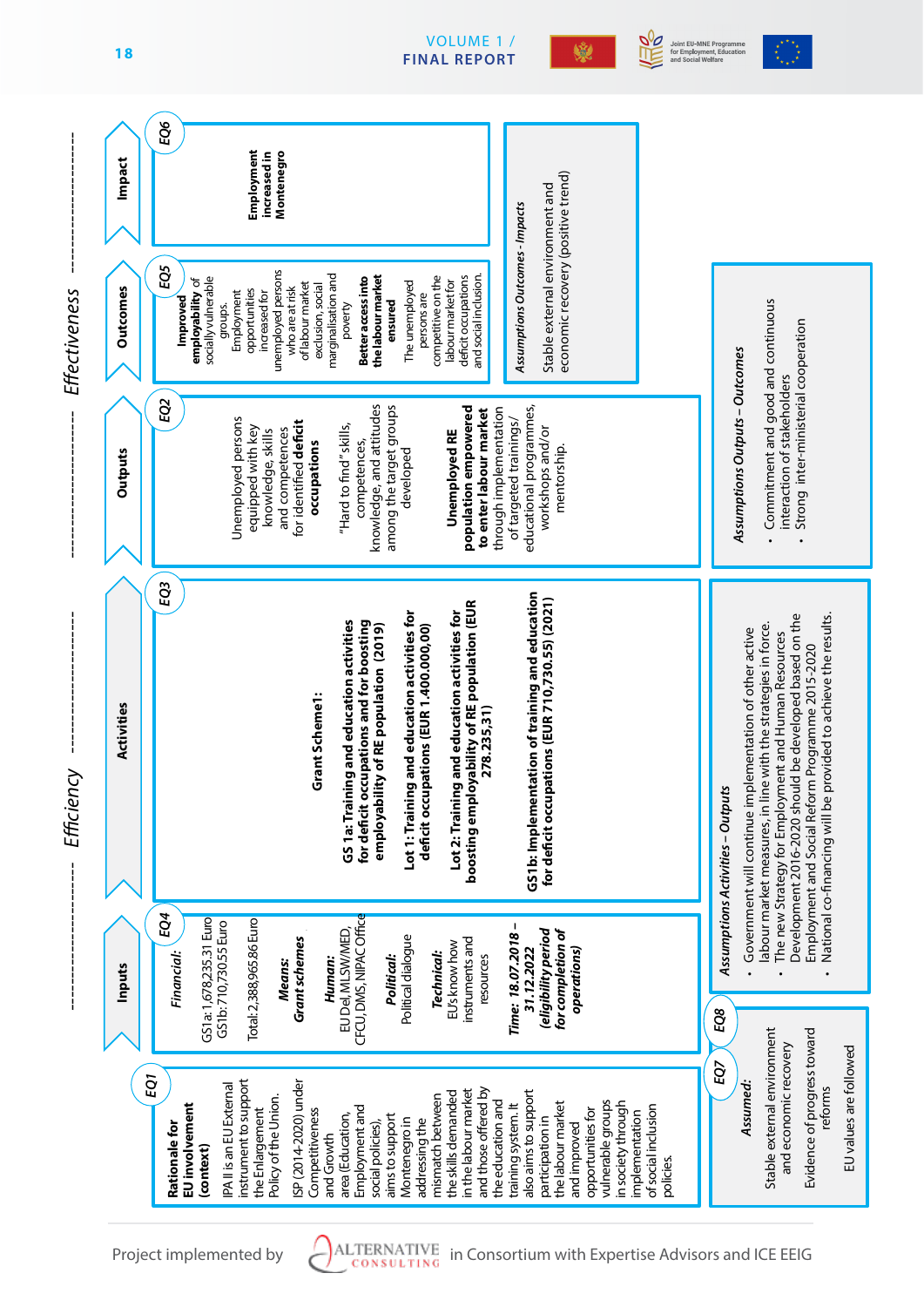



# Intervention Logic (narrative)

The intervention logic (IL) of the Grant Scheme 1 was elaborated in the inception phase and its validity is confirmed in this report. It was elaborated on the basis of key documents such as Financing Agreement and its Amendment and Grant Scheme 1 related Guidelines for Grant applicants. The IL defines the impact, outcomes, outputs, activities and inputs contributing to or resulting from the implementation of the Grant Scheme.

The analysis of the IL is complemented with the identification of the assumptions required for the realisation of the causal relationships.

The analysis for the determination of the approach to be followed in the present evaluation and of the specific judgment criteria and indicators to be used under each evaluation question was logically based on the reconstructed intervention logic of the Grant Scheme.

It can be seen that Grant Scheme 1 has the overall intention to increase employment in Montenegro (impact).

The achievement of this **overall objective (impact)** is intended to be achieved on a number of **outcomes** such as:

- Improved employability of socially vulnerable groups: employment opportunities increased for unemployed persons who are at risk of labour market exclusion, social marginalisation and poverty
- Better access into the labour market ensured; the unemployed persons are competitive on the labour market for deficit occupations and social inclusion.

The Guidelines for Applicants further specify **outputs** which are planned to be produced:

- Unemployed persons equipped with key knowledge, skills and competences for identified deficit occupations
- Hard to find skills, competences, knowledge, and attitudes among the target groups developed
- Unemployed RE population empowered to enter labour market through implementation of targeted trainings/ educational programmes, workshops and/or mentorship.

The above-mentioned outputs will be achieved through **activities** such as:

- 1st CfP of Grant Scheme 1 Training and education activities for deficit occupations and for boosting employability of RE population (2019), with two lots:
	- o Lot 1: Training and education activities for deficit occupations
	- o Lot 2: Training and education activities for boosting employability of RE population
- 2nd CfP of Grant Scheme  $1 -$  Implementation of training and education for deficit occupations (2021).

**The inputs** required for the implementation of the activities, the production of outputs and the

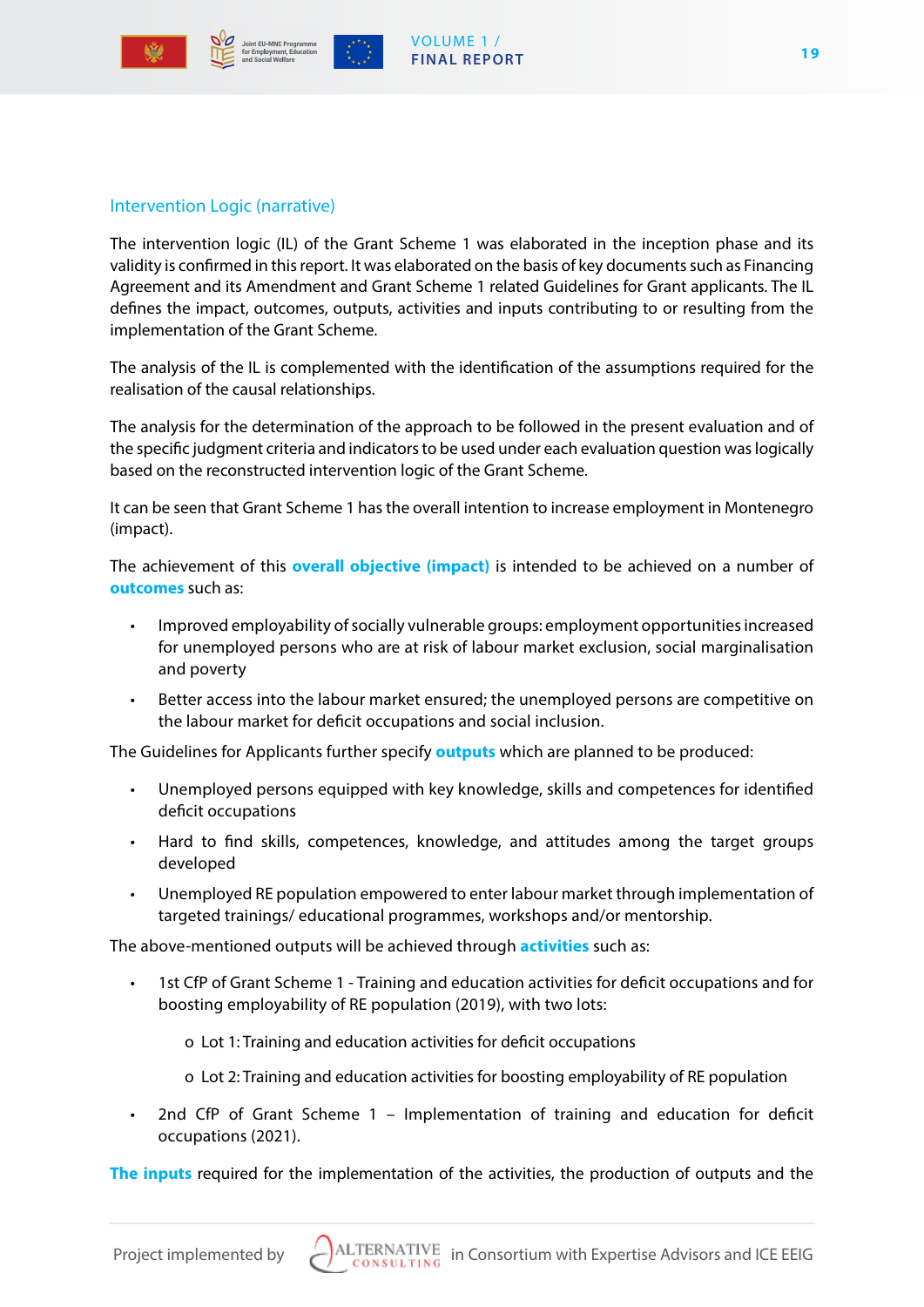



contribution to outcomes and impacts comprise the Grant Scheme budget estimated at a total of 2,366,965 Euros, the involved human resources (relevant stakeholders), political inputs (nonspending activities: EU political dialogue) and technical inputs (know-how), all framed by the overall deadlines for operational implementation until 31 December 2022. The total available funds for this Grant Scheme coupled by national funds are expected to suffice for the achievement of the anticipated results. The FA and its Addendum do not mention the involvement of other donors.

The assumptions/ preconditions are presented at main levels of the IL. They are necessary for going from one level to the immediate higher one (e.g., an outcome can be achieved when corresponding outputs have been produced and at the same time, a set of assumptions/ preconditions are existing).

# Rationale and context

The Grant Scheme 1 intention to increase employment in Montenegro is linked to Montenegro's efforts on increasing employment levels as specified in the sectoral policies.

The EU's objectives in the area of social policy and employment (Chapter 19 of the EU negotiations) require the EU rules in the social field and employment include minimum legal labour standards, equality, health and safety at work and non-discrimination as well as promote social dialogue.

The revised Labour law, intended to improve the functioning of the labour market was adopted by the Parliament in December 2019. The Labour law and the linked anti-discrimination law were planned to be further aligned with the EU acquis in this area during 2020.

The 2020 EU Progress report<sup>3</sup> notes that Montenegro continues to implement its national strategy for employment and human resources development however, the effectiveness of the implementation remains difficult to assess due to lack of systematically collected data via monitoring and evaluation activities. The unemployment rate was 15.2% in 2019. The activity rate continued to improve, but is still low at 57.4%, while regional disparities persist, with unemployment disproportionally high in the north with 36% as compared to 5.5% in the coastal region. Long-term unemployment remains a major structural challenge, with 63% unemployed being out of work for more than two years. The most vulnerable groups on the labour market remain women, youth, Roma and low skilled workers. Of these the Roma and Egyptian community make up around 2% of the total registered unemployed.

The 2021 EC Progress Report<sup>4</sup> for Montenegro was published on 19 October 2021. Key findings of the 2021 EC report on Montenegro related to sector of employment, education and social policies notes that Montenegro has some level of preparation on social policy and implement. It notes that limited progress was made during the reporting period, including the deployment of the labour law and adoption of the new law on pensions. The recommendations from last year remain. It finds that appropriate monitoring of the implementation of the national strategy for employment and human resources development remains difficult due to the lack of systematically collected data. It observes that the effectiveness and coverage of active labour market policies, which should be in place to assist job seekers finding employment remains insufficient. The most vulnerable groups on the labour market remain women, youth, Roma and low skilled workers. It also notes that building stronger links between employment and social services remains crucial in order to remove potential

3 Montenegro 2020 Report COM (2020) 353



<sup>4</sup> Montenegro 2021 Report COM (2021) 293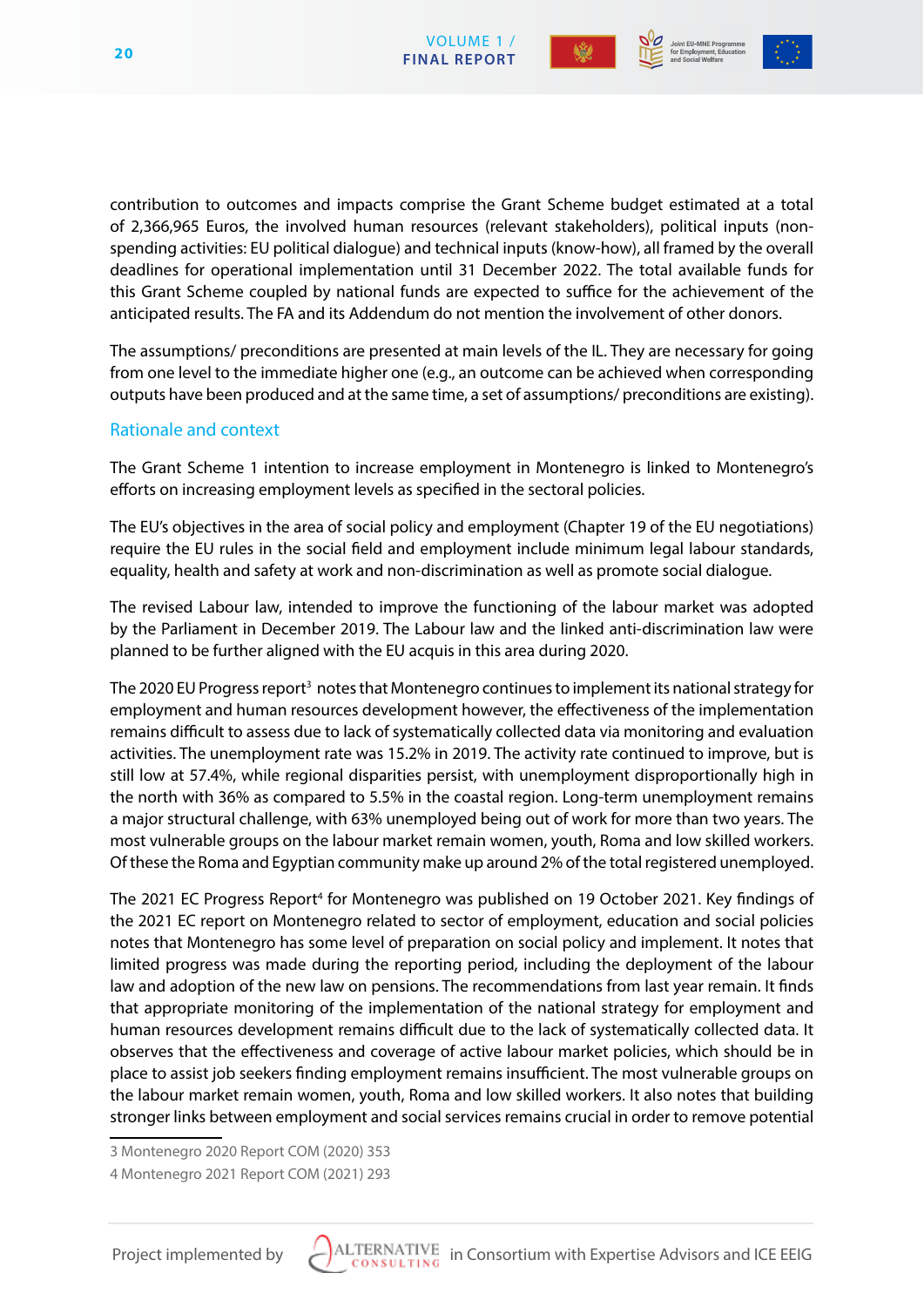



disincentives to employment.

The main challenges identified at the time of SOPEES Programme design relevant for the Grant Scheme 1 included:

- One of the major challenges that characterise the labour market in Montenegro is uneven development of its three geographical regions: northern, central and coastal. Migratory movements and outflow of the labour force from the northern region towards central and coastal region also resulted in a decline in economic activity of the northern region in the last two decades, as well as in strong depopulation of rural areas;
- Along with strong seasonal nature of employment, the prominent specificity of Montenegro is the employment of foreigners (mostly in tourism, agriculture and construction);
- High youth unemployment. The share of youth in the total number of the unemployed at the end of 2014 was 20.87%.

The Screening Report for Montenegro for Chapter 19 states that it is necessary to take decisive action to increase activity and employment rates, to eliminate the mismatch between needs and available skills, as well as to strengthen the capacities of the Employment Agency of Montenegro for efficient and timely implementation of active labour market policy measures. Further work is needed on eliminating discrepancies in development and employment between the northern and other regions of the country. Sufficient attention should be also paid to adult education and training.

The activities Sustainable skills development for deficit occupations and Increasing access to the labour marker, increasing employment and providing support in acquiring entrepreneurial knowledge and skills through training programmes for RE population are based upon **the active employment measure "Education and Training".** Active employment measures are organised and delivered to the end-users on the labour market in line with the Law on Employment and Exercising of Unemployment-based Rights and the related Rulebook on the conditions, manner, criteria and scope of implementing active employment policy measures. Education and training active employment measures include the activities that are used to provide the unemployed persons with the possibility to use education and training programmes to upgrade their knowledge within same occupation and education level, to acquire professional qualification, to be retrained and to acquire key skills, with the aim of improving their competitiveness on the labour market, i.e., ensuring their direct employment. The target groups of these programmes are long-term unemployed persons with inadequate knowledge and skills, persons with occupations not demanded on the labour market, persons without occupation, RE population, unemployment benefit users and users of other social care benefits, and other persons from the EAM register who are interested in participation in the programmes.

In line with the Rulebook on the conditions, manner, criteria and scope of implementing active employment policy measures the public calls are launched for the selection of education and training provider(s), with precisely defined deadlines, criteria and other conditions for their selection.

In relation to sustainable skills development for deficit occupations, the priority shall be given to construction, tourism, energy, agriculture and rural development sectors, in line with the National

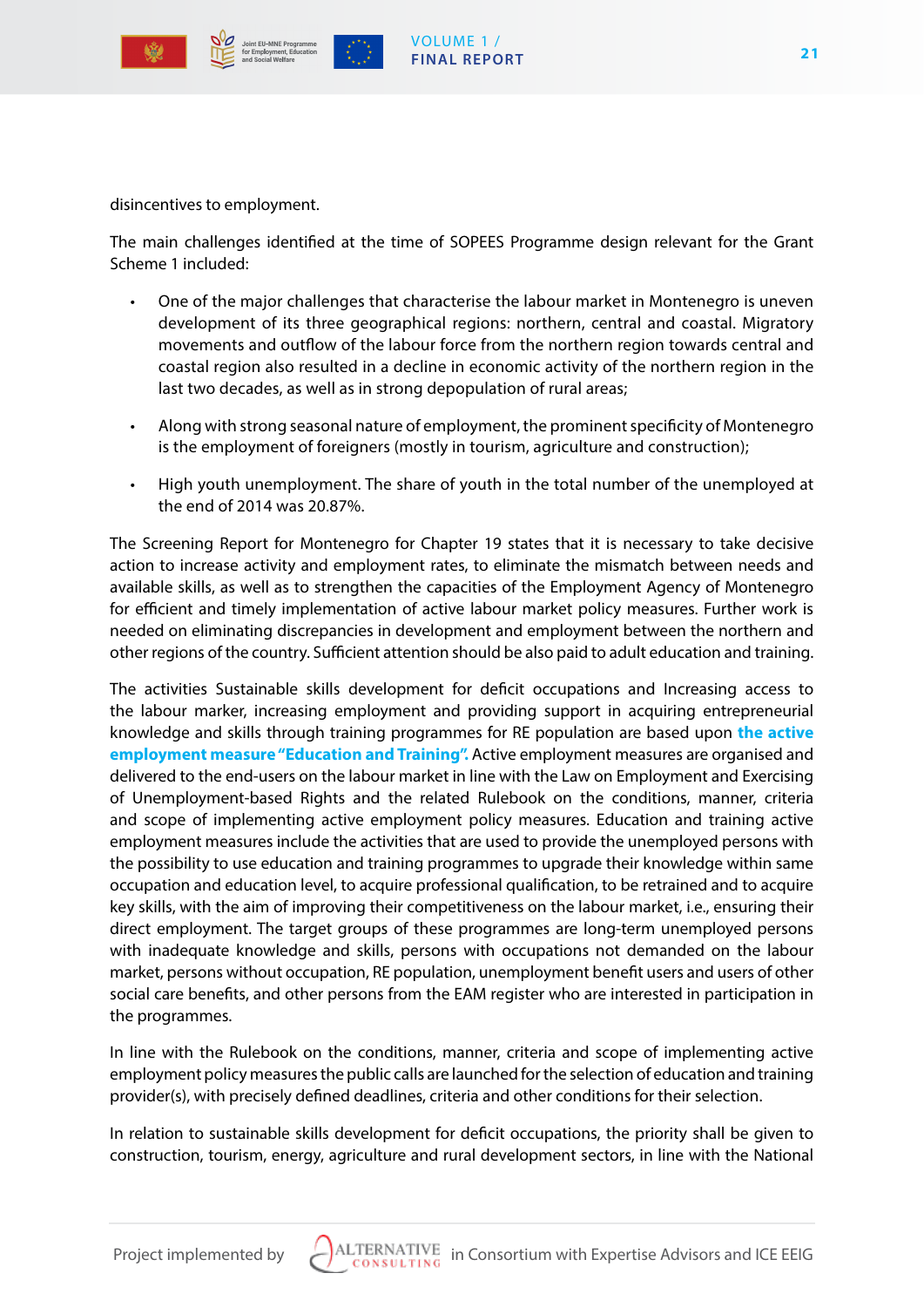



Development Plan. The labour market surveys may serve as a solid information basis to define the economic activities with expressed demand for deficit occupations on the labour market.

In line with the EU 2020 Strategy and the sustainable growth concept one of the aims is to include the **green economy** aspect into the delivery of training and education courses for occupations in the target sectors.

At the time of Action design (2015) the following documents outlined the **Actions relevance:**

- *• IPA II Regulation* states that financial assistance shall address five policy areas, one of them being: employment, social policies, education, promotion of gender equality, and human resources development.
- *• Indicative Strategy Paper for Montenegro (2014-2020)* (ISP) notes that the high unemployment rate in Montenegro represents a serious challenge and will require improvements in the area of education and human resources development in order to respond to the labour market needs. IPA assistance will aim to improve access to health, education and employment opportunities for all citizens, with a particular focus on socially disadvantaged or marginalised groups and to support the implementation of the national strategy for social and economic integration of the Roma on track. IPA II Actions shall focus on labour market reform with the aim of having a more flexible and dynamic employment system and improving the human resource management of businesses. The indicators to be used to measure the accomplishment of the expected results of EU assistance in this area include: employment rate of population of 15 to 64 years, total 52-53% (for 2020 target year).
- *• Montenegro 2015 Progress Report* notes that the in the coming years Montenegro should focus on increase the active labour measures on the employability of young people, the long-term unemployed and people from vulnerable groups.
- *• Montenegro Development Directions 2013-2016* in the area of labour market aims at higher employment of the active population.
- *• Montenegro Economic Reform Programme (ERP) 2015-2017 and the Employment and Social Reform Programme 2015-2020* are based on the Montenegro Development Directions 2013- 2016. In both documents, inclusive growth is seen as an impetus for increasing employment and reducing unemployment and, among others, increasing the activity of the working age population. ERP sets specific goals related to the labour market such as strengthening active labour market policies and increase the flexibility of the labour market.
- *• The Employment and Social Reform Programme 2015-2020 (ESRP)* identifies objectives with a purpose of reducing low employment rate and high inactivity of the workforce, regional disparities on the labour market, unemployment of your people, aligning education system with labour market needs, low participation rate in adult education and LLL, supporting quality assurance of education at all levels, insufficiently developed local community service system and insufficient inclusion of socially vulnerable groups on the labour market as challenges.
- *• Montenegro National Strategy for Employment and Human Resources Development (2016-2020)*  represented the main strategy in the sector and aimed at improving the conditions for job

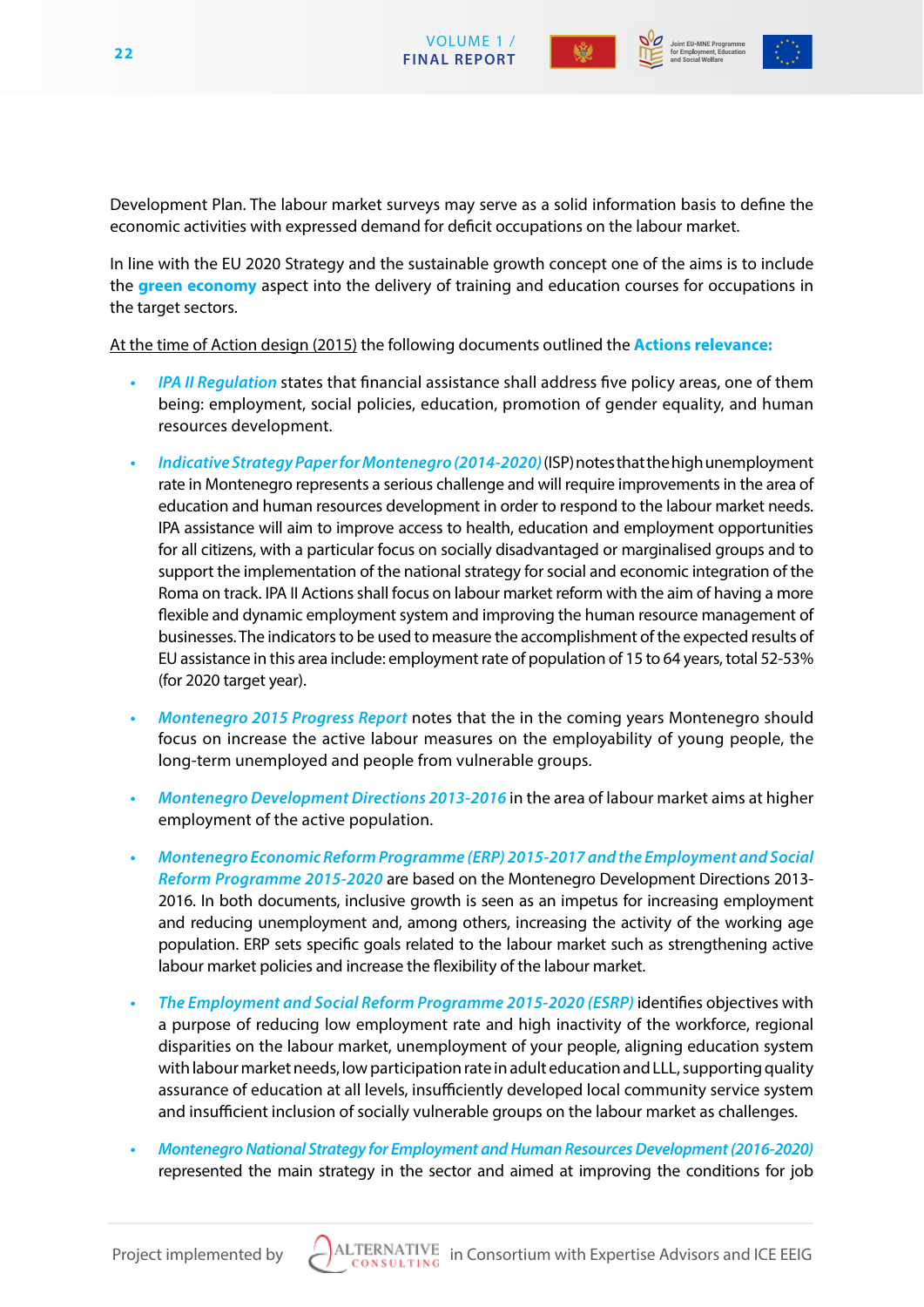

creation and investment in human capital so as to improve the conditions for job creation and investment in human capital so as to improve employment levels in Montenegro.

VOLUME 1 / **FINAL REPORT**

- *• The National Strategy for Adult Education and Training (2015-2020):* the implementation of training activities is a contribution to the strategy objectives, particularly with regard to increasing the competence of employed with the aim of achieving an accelerated economic growth and to improving knowledge, skills, and competences for adults for employability, labour market mobility and competitiveness.
- *• The Government Action Plan "Decade for Roma Inclusion" 2005-2015* recognises employment as one of the priority areas. The EAM was included in the elaboration of the Plan and invested efforts in improving employability and employment of RE population.

#### Limitations identified at the evaluation cut-off date

- The evidence for impact of the Grant Scheme can be limited as some of the awarded grant actions are still under implementation and the second call for grants is currently in the evaluation phase.
- The source of evidence for sustainability and the EU Added Value of the Grant Scheme was from the field phase interviews.

# Responses to the evaluation questions

EQ1 – Relevance: To what extent has the Grant Scheme support been clear and consistent with the country needs, valid in terms of design and implementation of the SOPEES, country momentum, reform records and institutional needs?

The analyses of relevance are based on the question to what extent has the Grant Scheme support been clear and consistent with the country needs, valid in terms of design and implementation of the SOPEES, country momentum, reform records and institutional needs. The assessment is based on the investigation of three factors (corresponding to the judgment criteria) that were determined, namely (JC 1.1.) extent to which the objectives of the Grant Scheme are in line with the policy needs and contribute to increase of employment opportunities for unemployed persons who are at risk of labour market exclusion, social marginalisation and poverty, (JC 1.2) adequacy of the quality of design of individual grants in terms of intervention logic and definition of indicators and (JC 1.3) extent to which the priorities chosen at the time of Action design are still relevant.

#### *EQ 1 Summary Findings:*

The evidence shows that the objectives of the Grant Scheme are corresponding to the employment sector policy needs. Objectives of both calls for proposals correspond to the policy needs identified in the Employment and Social Reform Programme for Montenegro (2015-2020) and the Indicative Strategy Papers for Montenegro (2014 and revised in 2018). The first priority policy need for Montenegro is to improve the regulatory environment

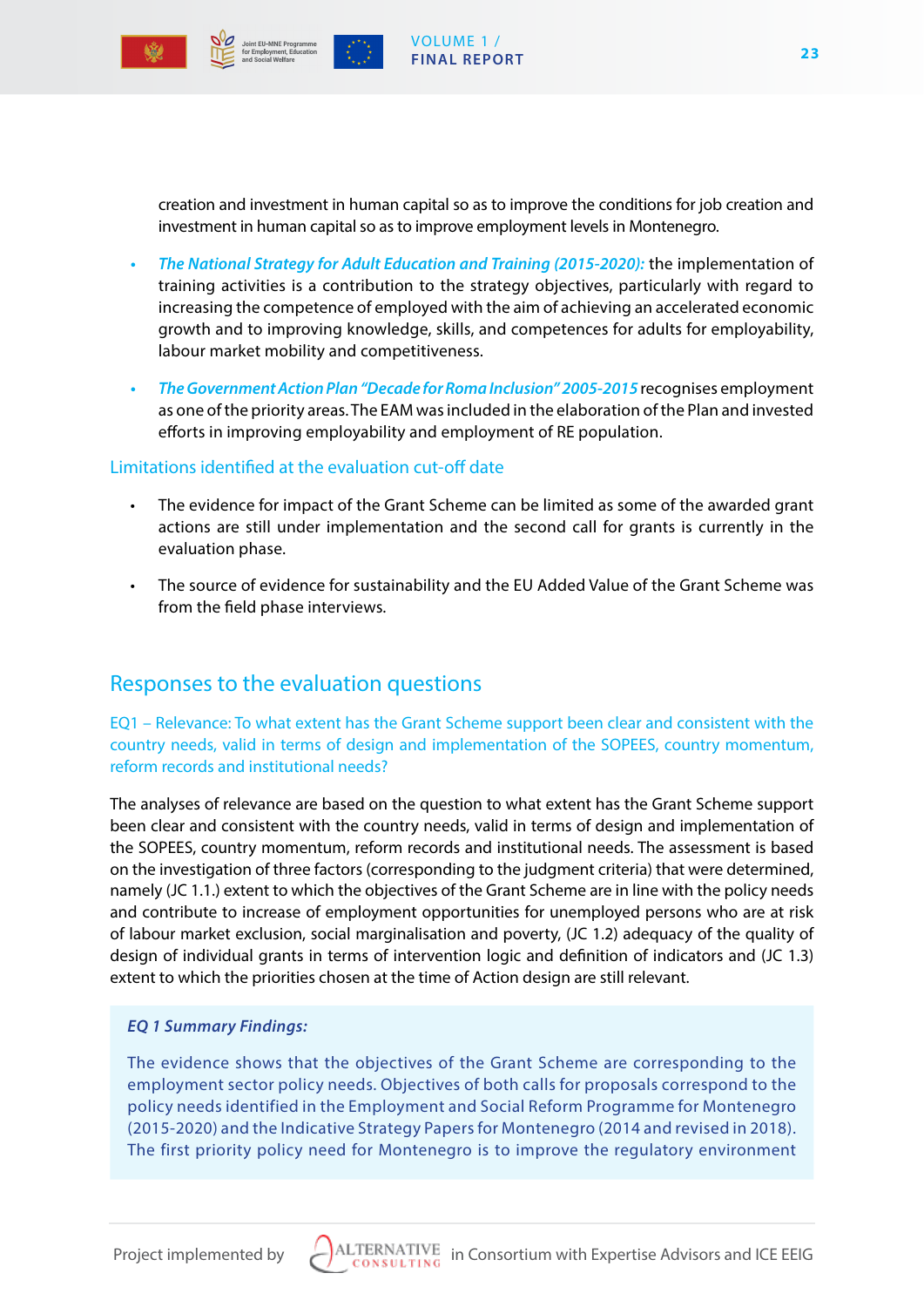



VOLUME 1 /  **FINAL REPORT 24**

and conditions for job creation, as well as increase employment opportunities for those that are inactive in the labour market.

The individual grants' objectives show that they correspond to a high degree to the policy needs. The grants objectives addressed issues like: reducing regional disparities, focus on increasing employment opportunities for youth and women, addressing deficit occupations (hospitality and tourism sector, construction sector) and focus on unemployed RE population. Objectives of two grants also focus on the less-developed areas in the North of Montenegro thus contributing to reduction of regional disparities. They correspond to the National Employment Reform Programme and are consistent with the Indicative Strategy Paper for Montenegro (2014-2020). All interviewers in the field phase confirmed the relevancy of the Grant Scheme to the policy needs of the country and employment sector needs. The relevance of the Grant Scheme was strengthened by the following approaches: possibility for receiving diplomas/ certificates, which increased the motivation to participate; employers receiving equipment to provide new products/ services; the right timing for support for employment (e.g., for RE) which follows on the evolution of support adjusting the legal system in relation to the status of foreigners, then improving living conditions and now starting to focus on increasing employment. It was noted that in the future more assistance to be channelled through companies in order to increase further the relevance of the GS.

A good degree of consistency between the GS objectives and the accession priorities was observed in relation to reducing regional disparities, focus on increasing employment opportunities for youth and women, addressing deficit occupations (hospitality and tourism sector) and focus on employment RE population. Progress towards Chapter 19 on Social Policy and Employment is presented in the annual EC progress reports. The EC Report 2020 notes the considerable regional disparities, with unemployment disproportionately high in the north of the country, particularly affecting women and young people. It noted that there is a need for introducing better quality employment measures aiming at young people, women, disabled people and minorities. The EC Report 2021 notes limited progress during reporting period with recommendations from last year remaining valid. It notes insufficient data coverage to monitor strategies implementation, the effectiveness and coverage of active labour market policies remains insufficient. It also highlights that stronger links between employment and social services remains crucial in order to remove potential disincentives to employment. The EPR (2019-2021) noted that the challenges remain with regard to insufficient engagement of the population in the labour market that is able to work, particularly women and young people, long-term unemployed.

The quality of design of individual grants is adequate in terms of intervention logic and definition of indicators. The logical approach and indicators were used from the design phase and throughout the implementation of the grants.

Priorities chosen at the time of Action design remain relevant. The initial and present objectives and priorities remained unchanged. The most vulnerable groups on the labour market remain women, youth, Roma and low skilled workers. Key challenge noted is increasing employment, particularly of women, and young people and tackling long-term unemployment. At the time of conducting the evaluation, there was no valid sector strategy to set the priorities. The National Employment Strategy 2021-2024 was not adopted as planned in 2020.

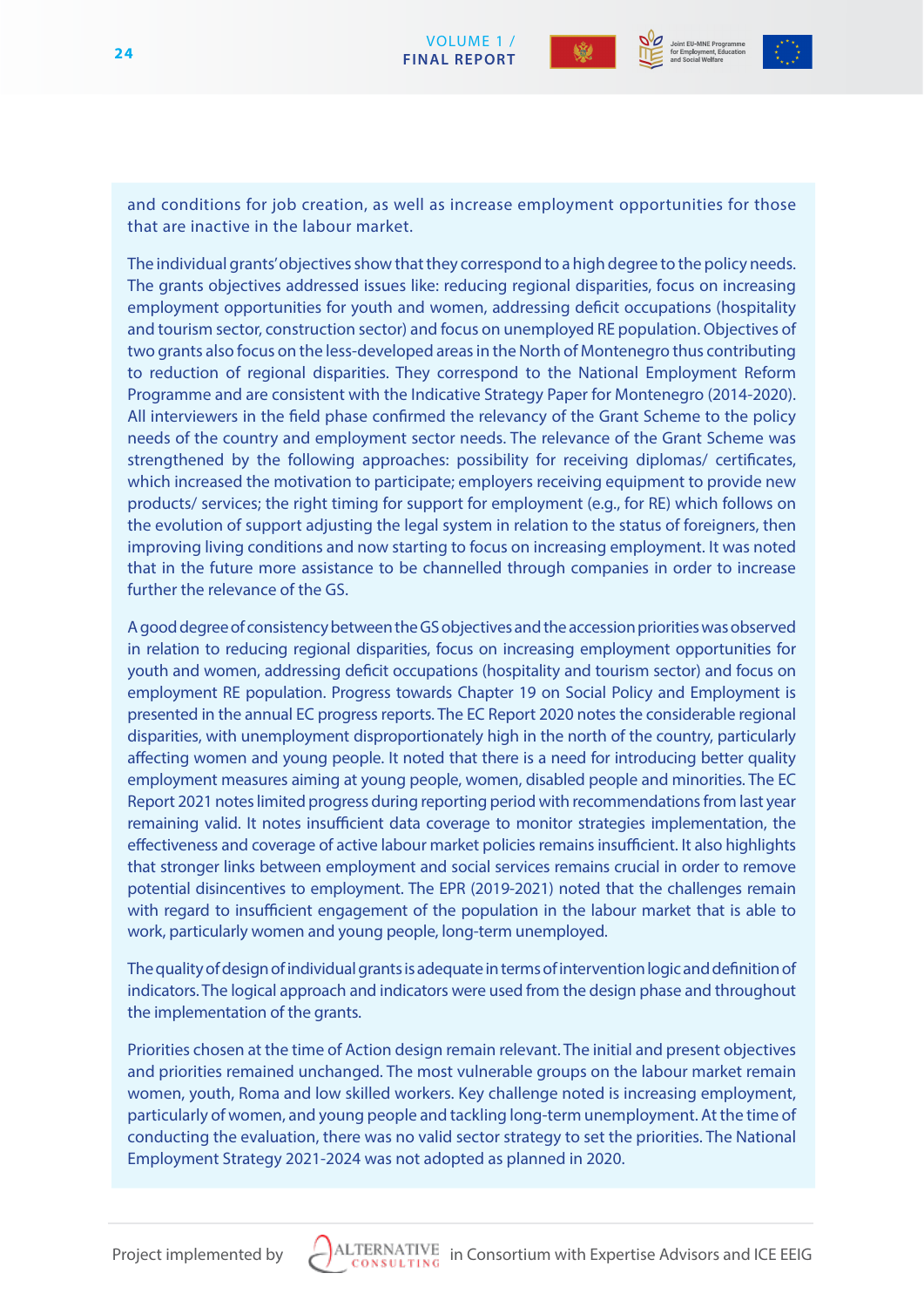



*JC 1.1 The objectives of the Grant Scheme are in line with the policy needs for the employment sector in Montenegro (Grant Scheme design time) and contribute to increase employment opportunities for unemployed persons who are at risk of labour market exclusion, social marginalisation and poverty.* **The objectives of the Grant Scheme are corresponding to the employment sector policy needs** (I.1.1.1). The first CfP objective (in 2019) aimed at increasing employment opportunities for unemployed persons who are at risk of labour market exclusion, social marginalisation and poverty. The second CfP (2021) aimed at increasing employment in Montenegro and supporting development of 'Hard to find' skills, competences, knowledge, and attitudes among the target groups (jobseekers with low level of education, or qualifications not matching labour market demand and long-term unemployed persons, amongst these prioritised are women and youth. Both calls objectives correspond to the policy needs identified in the Employment and Social Reform Programme for Montenegro (2015-2020) such as long-term unemployment what is a particularly unfavourable characteristic of the labour market with regional differences. The programme notes that deficit exists in certain occupations, especially in the field of construction, tourism and hospitality. The Indicative Strategy Papers for Montenegro (2014 and revised in 2018) note that in the context of unemployment rate, reforming not only the labour market system, but also the education, training and research system as well as health, social protection and inclusion policies represent important policy objective. It notes that an important challenge for Montenegro is addressing the significant mismatch between the output of the education system and the market demand for labour and that it results in low participation levels in the labour market and a high official unemployment rate, in particular among women and disadvantaged groups. The first priority policy need for Montenegro is to improve the regulatory environment and conditions for job creation, as well as increase employment opportunities for those that are inactive in the labour market.

VOLUME 1 / **FINAL REPORT**

**The individual grants' objectives show that they correspond to a high degree to the policy needs** (I.1.1.2). The grants objectives addressed issues like: reducing regional disparities, focus on increasing employment opportunities for youth and women, addressing deficit occupations (hospitality and tourism sector, construction sector) and focus on unemployed RE population. Objectives of two grants also focus on the less-developed areas in the North of Montenegro thus contributing to reduction of regional disparities. These objectives are corresponding to the National Employment Reform Programme which aims at reducing regional disparities, increasing employment of domestic labour work including reducing the youth unemployment, addressing the deficit occupations especially in the field of construction, tourism and hospitality and supporting greater access to the labour market of the RE population and persons with disabilities. The grant objectives are also consistent with the Indicative Strategy Paper for Montenegro**. All interviewers in the field phase confirmed the relevancy of the Grant Scheme to the policy needs of the country and employment sector needs** (e.g., focus on RE, North of the country, deficit occupations, women and young people). The relevance was strengthened by the following approaches: possibility of receiving diplomas/ licences (many adults do not have certificates of formal education) which increased the motivation of trainees to search for the job; possibility for employers to receive equipment which they needed for providing new services/ products and to use the energy efficiency solutions and building trust with the trainees (e.g., engagement of local decision makers). The evolution of the assistance to RE was also noted. Over the last 20 years the focus of assistance to RE was on adjusting the legal system in Montenegro in relation to the status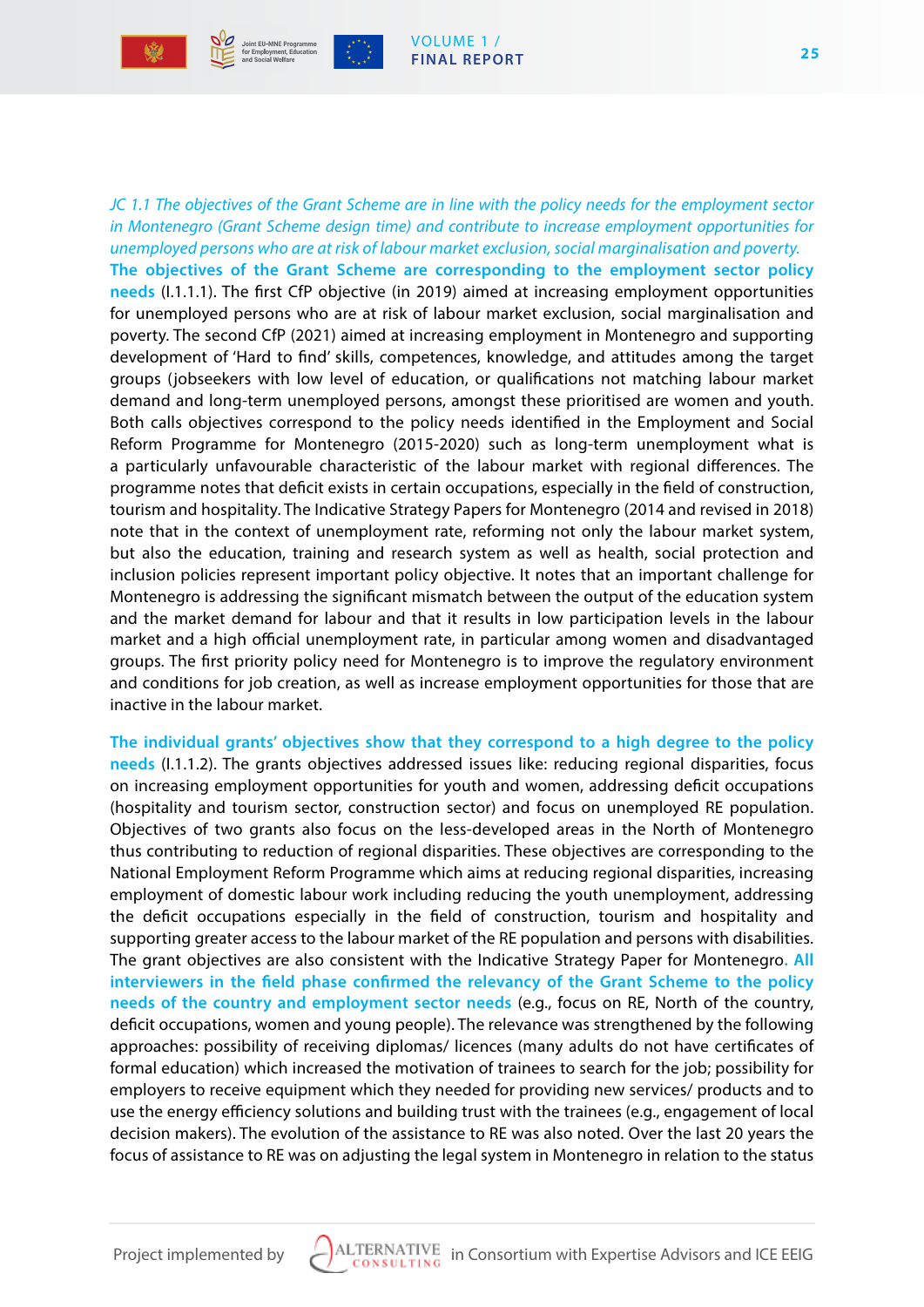



of foreigners (e.g., access to education, health services and social welfare) that people can leave in normal conditions. At present, the foreigners have all rights (not voting rights). Later, the EU assistance was focused on improving the living conditions. The next logical step is to focus the assistance on supporting employment and elderly members of population. The lesson learnt was identified to channel more assistance through companies in the future in order to increase further the relevance of the GSs.

**There is a good degree of consistency between the Grant Scheme objectives and the accession priorities** (I.1.1.3) in relation to reducing regional disparities, focus on increasing employment opportunities for youth and women, addressing deficit occupations (hospitality and tourism sector) and focus on employment of RE population. Accession priorities for the employment sector are covered by the Chapter 19 on Social Policy and Employment, which was opened for negotiations in 2016. Montenegro efforts are needed in the following areas (1) amendments to the labour law and the law on safety and health at work in order to align its legislation and to demonstrate the adequate administrative structures and enforcement capacity (2) amending the laws on non-discrimination and equality and demonstrating the adequate administrative capacities and (3) strengthening administrative capacities to ensure effective implementation and effective enforcement of all legislative and policy frameworks in the areas of employment. The EC progress report (2019) noted that regional disparities are considerable, with unemployment disproportionately high in the north of the country, particularly affecting women and young people. It also noted that Roma and Egyptian community makes 2% share in the total registered, and the EC progress report (2020) noted that Montenegro should introduce better quality employment measures aimed at young people, women, disabled people and minorities. It also notes that long-term unemployment remains a major structural challenge and the most vulnerable groups on the labour market remain women, young, Roma and low skilled workers. Since 2015 the candidate countries submit annual Economic Reform Programmes with objectives and progress with structural reform agenda to boost competitiveness and improve conditions for inclusive growth and job creation in several areas including employment and labour market. The EPR (2018- 2020) notes the need for active employment policy measures to help the long-term unemployed, young people and women with the purpose of their greater inclusion in the labour market. The EPR (2019-2021) noted that the challenges remain with regard to insufficient engagement of the population in the labour market that is able to work, particularly women and young people, and long-term unemployed.

# *JC 1.2 The quality of design of individual grants (contracts) is adequate in terms of intervention logic and definition of indicators*

**The logical approach and indicators were used from the design phase and throughout the implementation of the grants** (I.1.2.1). Both CfPs note that the projects must contribute to the objectives and the achievements shall be measured by a set of indicators, which are specified. They also require that the logical framework is presented in the application. Final reports reviewed provide evidence that the achievements were measured by indicators at the end of the project. They are described with the output/ outcome values in the reports. The final reports include also the log frame with all the outputs and indicators' values. The evidence shows that the Monitoring Information sheets, provided periodically by the Grant Beneficiaries, include log frames and reporting on progress towards results by indicators.

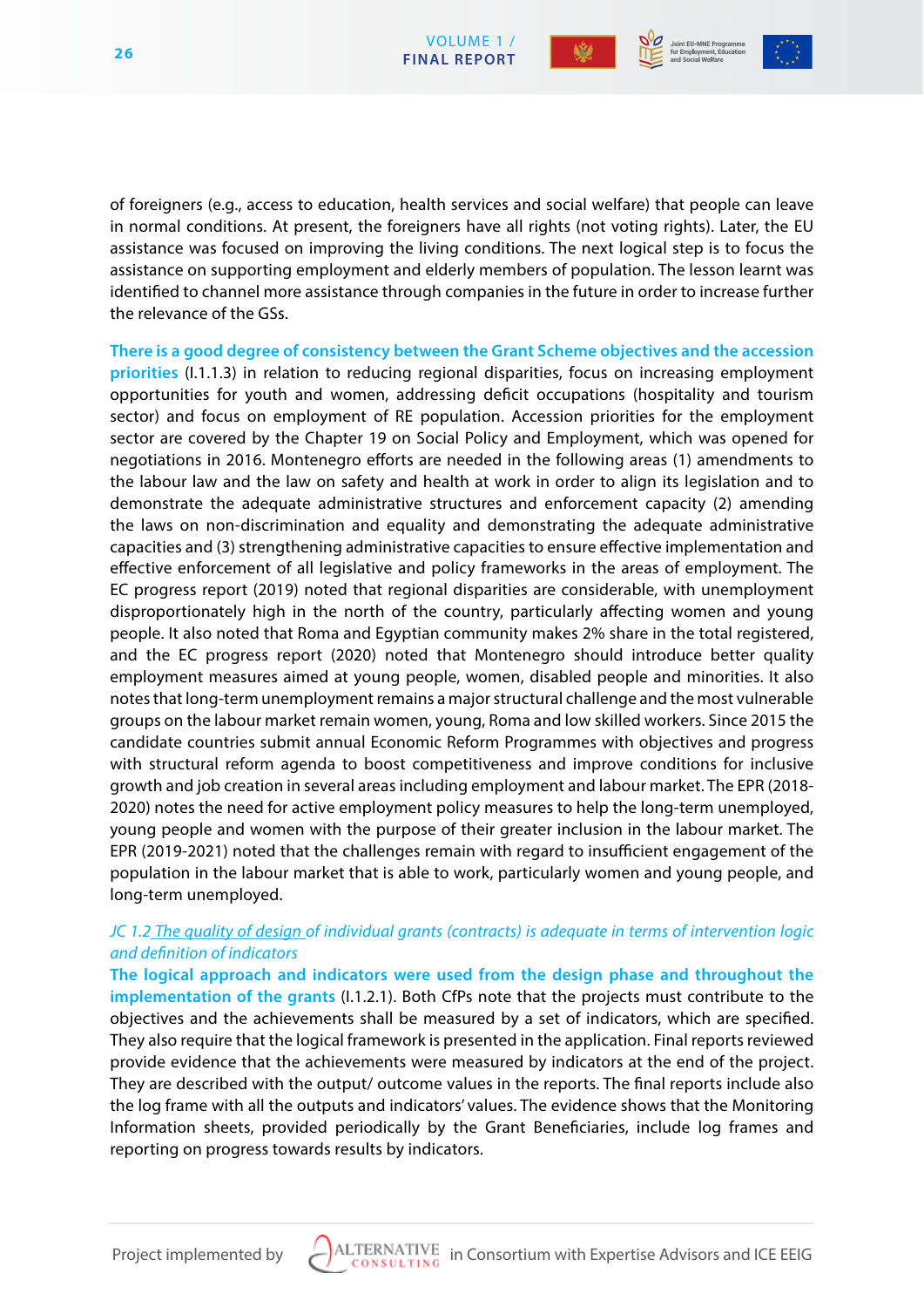

#### VOLUME 1 / **FINAL REPORT**

#### *JC 1.3 Priorities chosen at the time of Action design are still relevant*

**The initial and present objectives and priorities remained unchanged** (I.1.3.1). EC Progress Report for 2020 noted that Montenegro should introduce better quality employment measures aimed at young people, women, disabled people and minorities. The most vulnerable groups on the labour market remain women, youth, Roma, and low skilled workers. The EC assessment of the EPR (2021-2023) noted that although the labour market continued to improve prior to the COVID-19 pandemics, the persistently low activity and high unemployment rates, especially among women, young people and the low-skilled, reflect structural issues. Key challenge noted is increasing employment, particularly of women, and young people and tackling long-term unemployment. Despite a slight improvement, there are still great geographical disparities. Roma and persons with disabilities face additional challenges in accessing the labour market, despite the continued support from employment and education programmes targeting those groups. At the time of conducting the evaluation, there was no valid sector strategy to set the priorities. The National Employment Strategy 2021-2025 was not adopted in 2020 as planned, but in December 2021.

#### EQ2 – Effectiveness: To what extent the Grant Scheme assistance contributed/ is expected to contribute to tangible improvements in employment sector?

The analysis of effectiveness are based on the question to what extent Grant Scheme assistance contributed/ is expected to contribute to tangible improvements in employment sector. The assessment is based on the investigation of two factors (corresponding to the judgment criteria), namely (JC 2.1) extent to which the outputs envisaged have been achieved and (JC 2.2.) extent to which the projects outputs developed have been utilised.

#### *EQ 2 Summary Findings*

In the area of deficit occupations the expected results were achieved or are expected to be achieved (for the ongoing projects). Special approaches to support results achievement included measuring people's motivation before application process; going beyond technical skills development (e.g. soft skills needed); nominating a mentor separately for theory and practice to be consulted directly by the trainee.

The skills, knowledge and attitudes developed are proved by the official certifications and actual employment of the trainees of the grants. Based on the analysis of information available at the evaluation time, approximately 230 people received formal certificates/ training completion and out of which approximately 82 persons got employed/selfemployed<sup>5</sup>.

RE population participating in the GS was empowered to enter labour market. The evidence shows that the anticipated results were achieved and in several cases exceeded the target values. Special approaches were applied to support the results achievement or RE grants. They included: development of motivational tools, e.g., workshops for the target group to attract and motivate candidates, workshops for employers to discuss the prodigies; direct

5 Evaluators' estimation based on the final reports and progress reports available at the mid-term evaluation time.

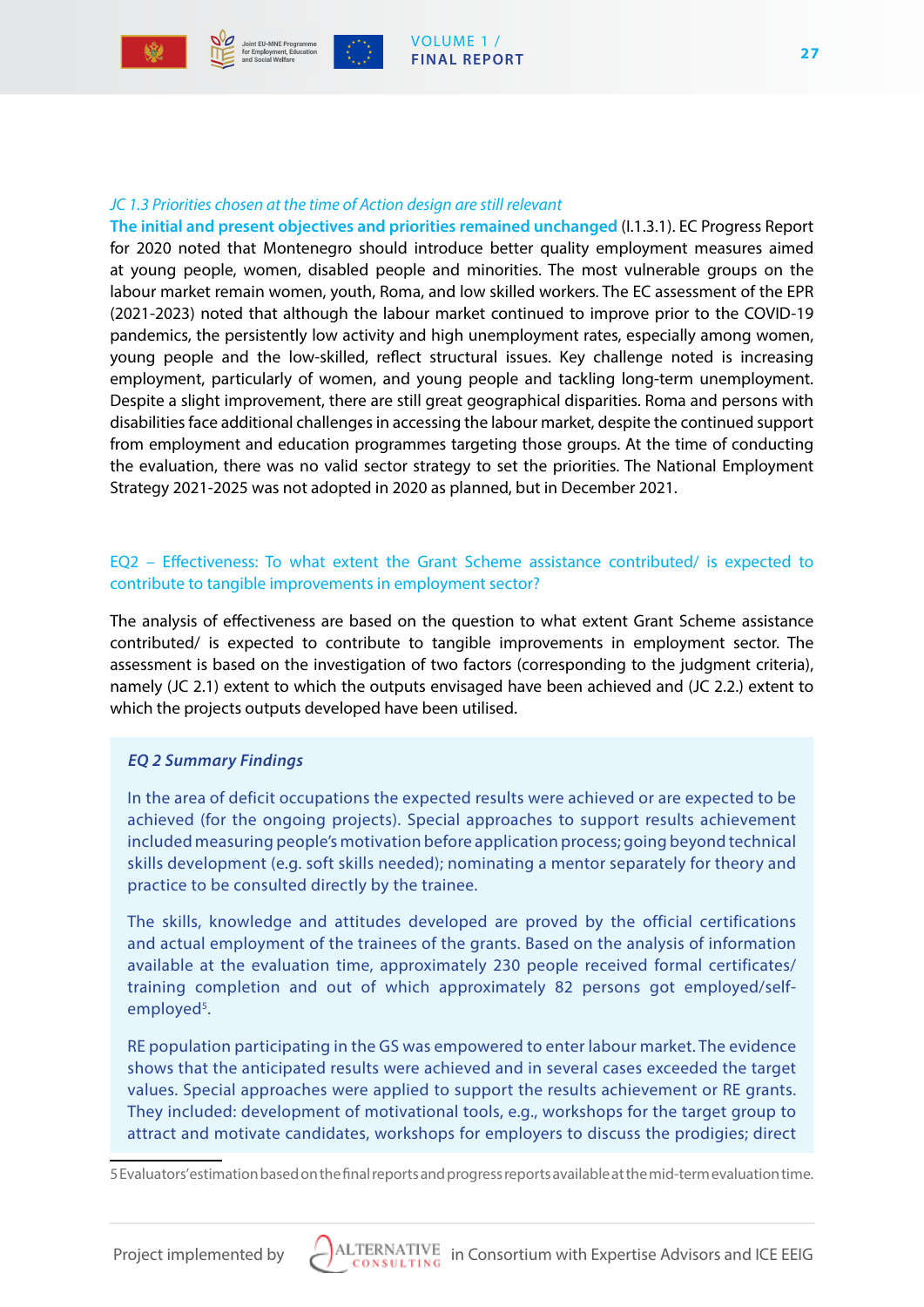



communication between employers and potential trainees was practiced to support trust and engagement, methodologies for assistance had to be changed under COVID conditions, e.g., creation of smaller groups, equipment given to the trainees that they can practice their can practice what they had learnt. RE assistants were crucial to support the communication with the RE community and providing assistance to the trainees. The grants facilitates employment by target groups during the implementation of grant action and also beyond its completion.

To a great extent, the Grant Beneficiary organisations remain in contact with many trainees and follow up their employment history. At the time of evaluation, beneficiary organisations confirmed that majority of trainees stayed in the job, e.g., all welders and mechanics were working, trainees in the media stayed in the media business and some of them started own business in the media sector and will continue education. Grant Beneficiary organisations also received feedback from the employers (e.g., hospitability industry) that they are very satisfied with the trainees knowledge and skills. Some organisations plan periodic assessment of the situation on how many trainees stayed in the job.

#### *JC 2.1. Extent to which the outputs envisaged have been achieved*

**The expected results of the grants in the area of deficit occupations were achieved (finalised**  projects) or are expected to be achieved (on-going projects<sup>6</sup>) (I 2.1.1). In the grant on Knowledge and skills in the function of better employability in hospitality industry the final beneficiaries were employers in tourism, particularly in the hospitality industry that have the greatest need for new employees. There is evidence on achievement of the results of the grant: public informed about project objectives and outputs and target groups motivated to take part in the project; unemployed people selected for the process of adjusting to the needs of the employers; employment on deficit job vacancies achieved – 25 contracts between the certified trainees an employers signed. Under the grant on Learn, work and earn, there were 7 candidates who got employed after on-the-job training and 6 candidates were employed after employment mediation. In the Improved access to the labour market for women and youth in the Northeast Montenegro all planned results were achieved. 40 persons received certificate within the project, 15 persons completed vocational training and 12 persons were contracted at the end of the project and additionally 10 persons work honorarily.

Special approaches were identified during the field phase interviews to provide training and to equip trainees with skills needed for the deficit occupations. They included; it was important to measure people's motivation before the application process; along developing technical skills (for deficit occupations) training on other types of skills is needed (e.g., soft skills, understanding expectations of employers or understanding the standards in the future). It was important to nominate a mentor for theory and practice, a person who could be consulted directly by the trainee.

**There is evidence that the skills, knowledge and attitudes developed are proved by the official certifications and actual employment of the trainees of the grants** (I 2.1.2). Based on the analysis of information available at the evaluation time, approximately 230 people received formal certificates/



Subject to verification for the final evaluation.

<sup>6</sup> Not all projects were finalised before the cut off date of the evaluation.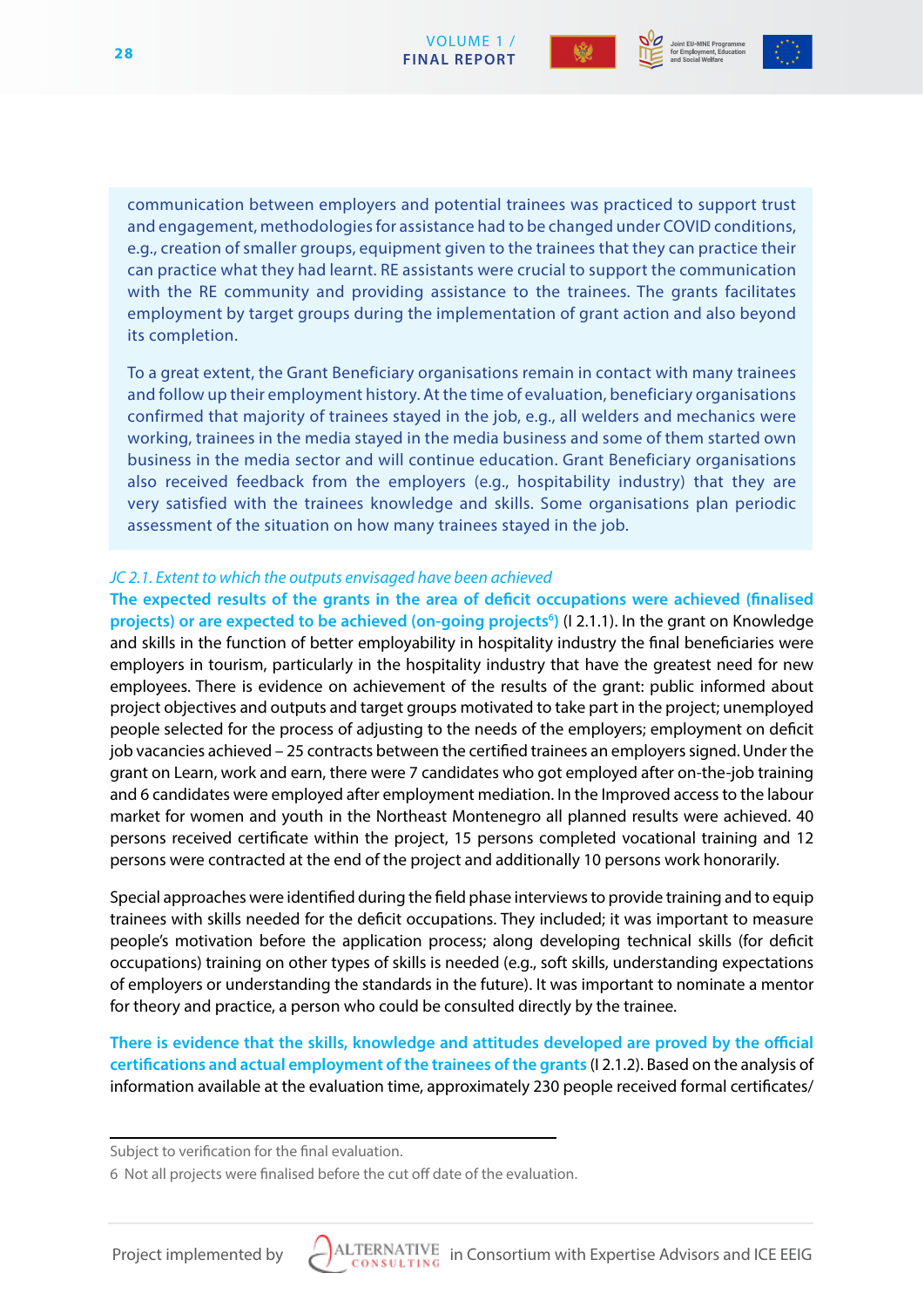

**29**

training completion and out of which approximately 82 persons got employed/self-employed<sup>7</sup>.

**In relation to unemployed RE population there is evidence of empowerment to enter labour market through implementation of targeted training/ programmes, workshops etc** (I 2.1.3). The Right Approach to Educate (RAE) (No 8) aimed at increasing the employment opportunities for unemployed RE population members who are at risk of labour market exclusion, social marginalization, and poverty and the Empowering RE population to access the labour market (No 9) which aimed at improving employability of Roma and Egyptians (RE), thus enhancing their social inclusion and access to the labour market. Specific objective was to increase multi-media and/or journalistic skills of RE population, thus empowering them to seek employment in media society, while raising public awareness and sensitizing the society to combat and decrease discrimination against RE population. The analysis of the final reports of both grants show that the anticipated results were achieved or event in several cases exceeded the target values. Under the Right Approach to Educate the target was to empower 40 RE population members. The final result indicator is 52 persons who passed the training for primary occupations of which **48 took exam and received certificates.** Output level indicators exceeded the targets set for the majority of indicators.

Special approaches were developed to support the achievement of results for RE support, they included: using posters, workshops to attract and motivate the target group; good knowledge of the local communities enabled selection of the target group; training for the employers was needed that they can better understand the RE community; direct communication between employers and potential trainees was practiced to support trust and engagement; Under COVID conditions, the beneficiaries received the equipment that they could practice what they had learnt and they are called by the employers for specific jobs; methodologies for assistance had to be changed due to COVID e.g. creation of smaller groups of trainees; RE assistants were crucial to support the communication with the RE community and providing assistance to the trainees e.g. filling in the questionnaire.

#### *JC 2.2 Extent to which the projects outputs developed have been utilised*

**There is evidence that the grants facilitated employment by target group beneficiaries during implementation of grant action (as noted in 2.1.2) and also beyond its completion** (I 2.2.1). Grant Beneficiaries to a great extent, remain in contact with many trainees and follow up their employment history. Some organisations plan periodic assessment of the situation on how many trainees stayed in the job. At the time of evaluation beneficiary organisations confirmed that majority of trainees stayed in the job, e.g., all welders and mechanics were working, trainees in the media stayed in the media business and some of them started own business in the media sector and will continue education. Grant Beneficiary organisations also received feedback from the employers (e.g., hospitability industry) that they are very satisfied with the trainees knowledge wledge and skills.

EQ3 – Efficiency: To what extent was the preparation and implementation of the Grant Scheme managed adequately

The analyses of efficiency are based on the question to what extent was the preparation and implementation of Grant Scheme managed adequately (Evaluation Question). The assessment is



<sup>7</sup> Evaluators' estimation based on the final reports and progress reports available at the mid-term evaluation time. Subject to verification for the final evaluation.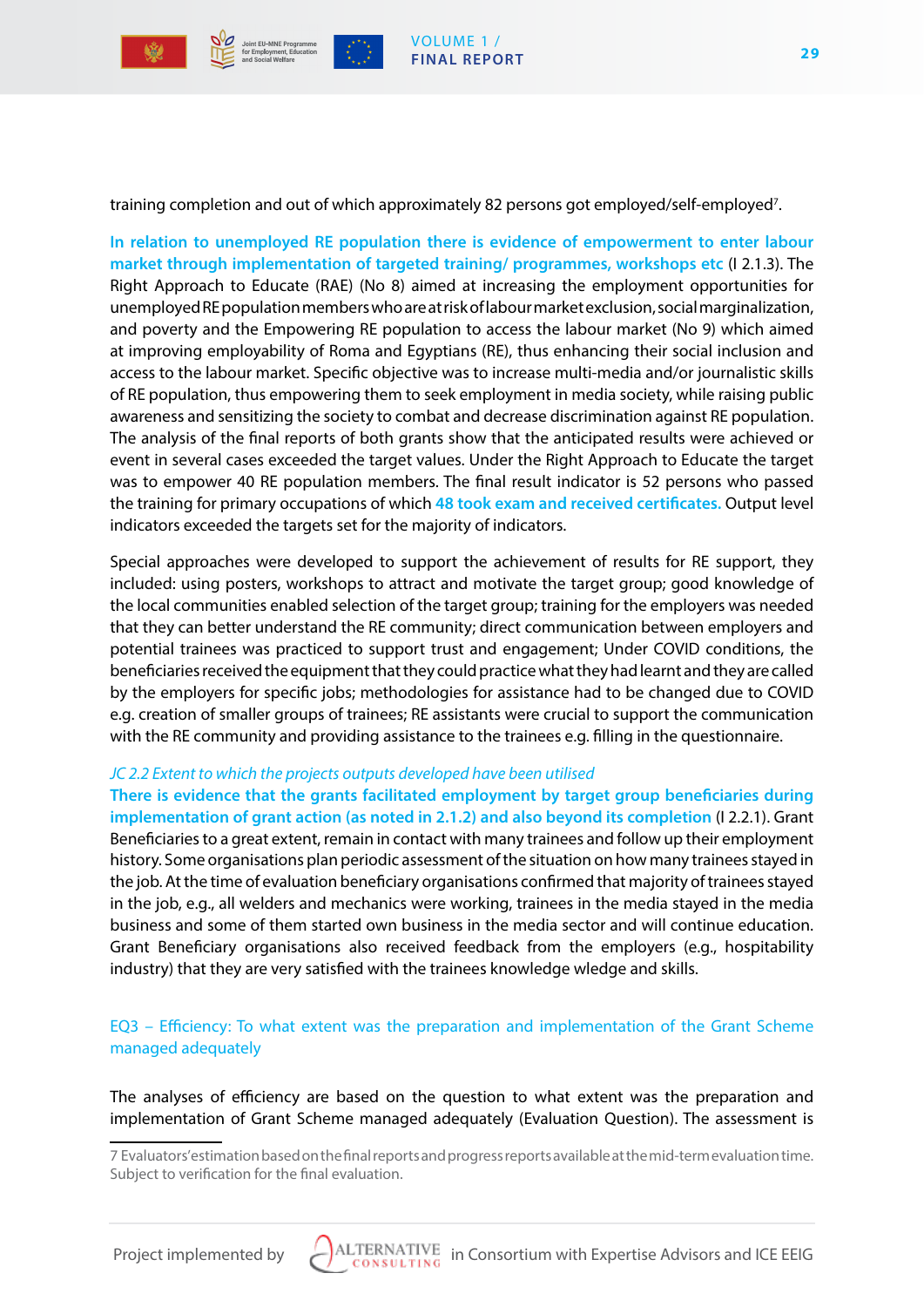



based on the investigation of the two factors (corresponding to the Judgement Criteria) that were determined, namely (JC 3.1) the process of preparation of grant contracting documentation does not show avoidable delays (by analysing the time elapsed between programming and contracting and the acceptable reasons for delays in contracting) and (JC 3.2) the activities are implemented and outputs are delivered as scheduled (by analysing deviations from work plans of grant actions and acceptable reasons for delays in implementation).

# *EQ 3 Summary Findings:*

Evidence on preparation of GS and implementation of grant actions management shows room for improvements. In relation to the actual start of programme implementation and the launch of CfPs, the time elapsed between programme approval and its actual start of implementation and between the preparation of GfA and related approval by DEU prove that there is place for improvements.

The time elapsed between programming (i.e. date of SOPEES approved by CID) and tendering (first CfP for the GS launched) was 3,2 years after the approval by EC of SOPEES programme and between programming and contracting (first grant contracts signed) 4,15 years.

Limited efficiency in the preparation and implementation of grant actions can be attributed to the process of assessment of the Montenegrin administration for indirect management of SOPEES, with ex-ante controls by DEU. 27 months passed from the submission of the request for EBIT until the signing of the FA which was pre-conditioned by the EC positive assessment of the readiness of the Montenegrin administration for indirect management of SOPEES programme. There were some delays in ex-ante control of GfA for the first CfP, which was due to the quality of tender documents. The amount of funds originally planned for the award of grant through the GS (1.647.647,07 EUR) was much higher than the amount of grant awarded to selected Grant Beneficiaries (966.358,99 EUR). 26 CNs were received, of which 17 CNs for actions related to the implementation of training and education for deficit occupations, and nine CNs for actions related to the implementation of training activities to boost employability of RE population. Seven CNs for deficit occupations and six CNs for RE population were successfully assesed. 10 applicants responded with FAFs (with five FAFs for deficit occupations and five for RE population). At the end, nine grant contracts were signed, of which four for deficit occupations and five for RE population.

The beneficiary proposed that another CfP for deficit occupations is launched in scope of the GS, for the amount that remained available after the first CfP. It took 12 months between the proposal for FA Addendum and the launch of the second CfP (more than 6 months to formalise the change through the FA Addendum and another 6 months until publishing of the second CfP following the restricted procedure). By the end of November 2021, the evaluation report was not yet approved. Regarding the "n+5" rule that applies for SOPEES, it is worth noting that planned 12 month implementation period of grant actions selected under the second CfP might enter in the year 2023 and generate ineligible cost for SOPEES programme if the contracts with selected GBs do not get signed by the end of 2021 and the actions completed by 2022.

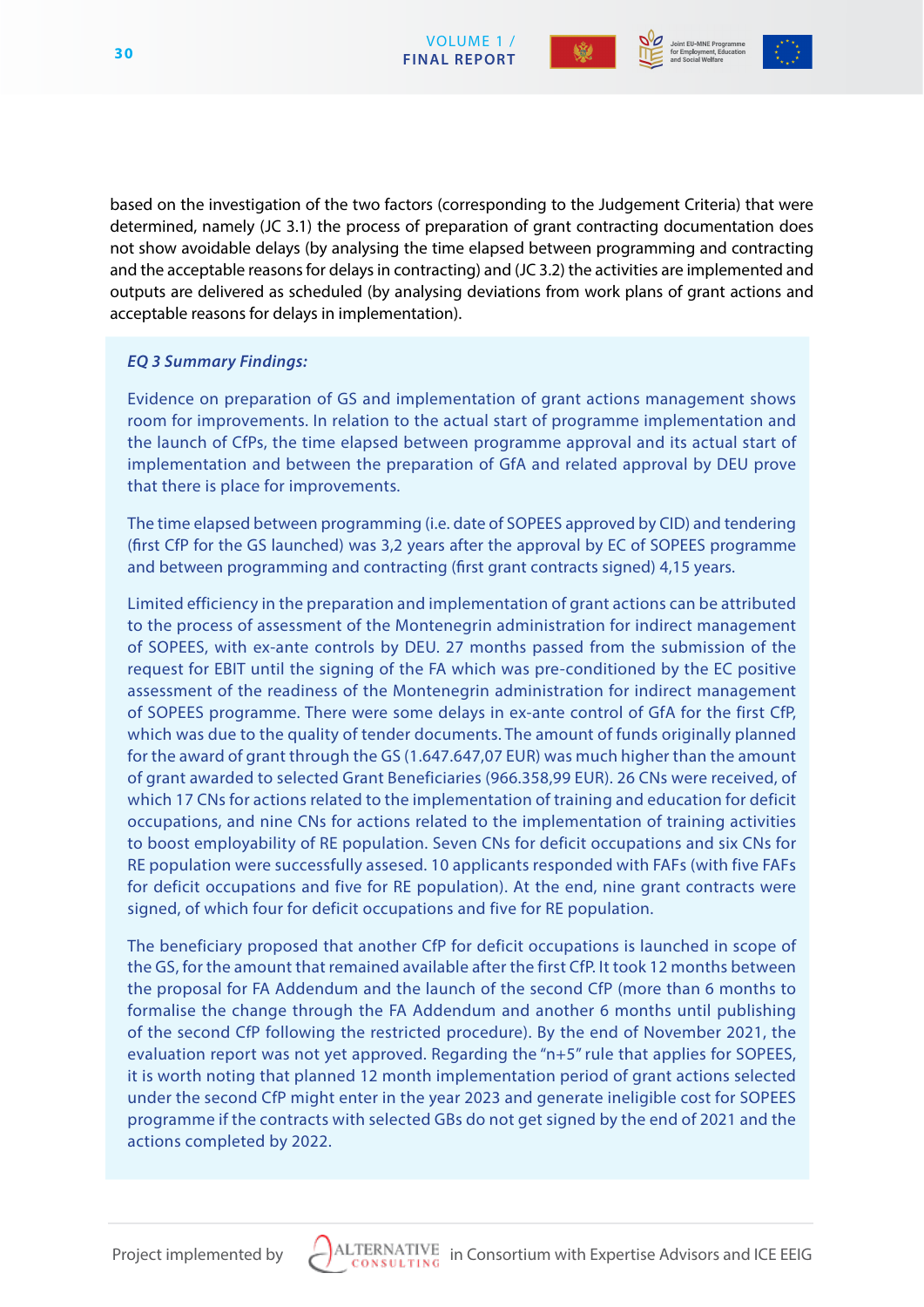

#### VOLUME 1 / **FINAL REPORT**

Shortly after the grant projects awarded in scope of the first CfP started, the COVID-19 pandemic emerged. Due to related measures imposed by the Government, the situation in the field has no longer allowed for the implementation of activities in the manner described in the FAFs. During both desk phase and field phase analyses, evidence shows that **deviations from work plans of grant actions have occurred in all nine grant projects**. There is evidence that main and generic reasons for delays and changes of implementation timelines **relate to COVID-19 pandemic as the root cause**. The grant actions' progress was not endangered by COVID-19 situation due to proactive measures undertaken to reduce its impact. GBs have modified their originally planned organisation strategy and adjusted their approach to the respective target groups in the manner, which to the maximum extent possible ensured the implementation of activities within the extended implementation period. Evidence exists that challenges faced by the GBs during implementation in the COVID-19 pandemic circumstances have been considered and managed by the projects' risk mitigation strategies addressing the new risks due to COVID-19 pandemic situation. While some were very positive about the attitude and the responses by the CA and/or LM, some of GBs reported on problems in communication with the CA and non-existence of crisis management by the responsible public authorities.

There is evidence that **grant actions awarded under the first CfP were completed. The perspectives for the award and completion of selected grant actions of the second CfP are positive**, provided that contracts get signed before the end of 2021 and the actions completed by the end of 2022.

Based on lessons learned by beneficiaries and their need for exchange of good practices among GBs and (workshop etc) and the proposal for longer duration of projects noted during field phase interviews, organising round tables with GBs would be relevant, for sharing of the experience in the implementation and learn from the experience of other GBs. Round tables with GBs and their network could be organised by the ministry in charge of the GS. On the other hand, round tables would provide an opportunity to discuss also the needs on the ground that could be taken into consideration when planning or preparing new CfPs. In such manner, more relevant project proposals in terms of their number and eligibility might be expected.

# *JC 3.1 The process of preparation of grant contracting documentation does not show avoidable delays*

The implementation of multi-annual Joint EU-MNE Programme for Employment, Education and Social Welfare (SOPEES 2015-2017) that was approved by EC in December 2015 started in July 2018, following the signing of the FA which was preconditioned by the EC decision on the entrustment of budget implementation task (EBIT) to Montenegrin authorities responsible for indirect management of multi-annual programme. NAO's request for EBIT was submitted 4 months after the approval of SOPEES programme, and **related FA was signed 27 months after the approval of SOPEES programme by EC.**

The analyses of procurement plan maintained by the CFCU has shown that the actual duration of the period from submission of draft GfA to DEU for ex-ante control until the start of grant contracts awarded has lasted app one year. Considering that restricted procedure with ex-ante controls by

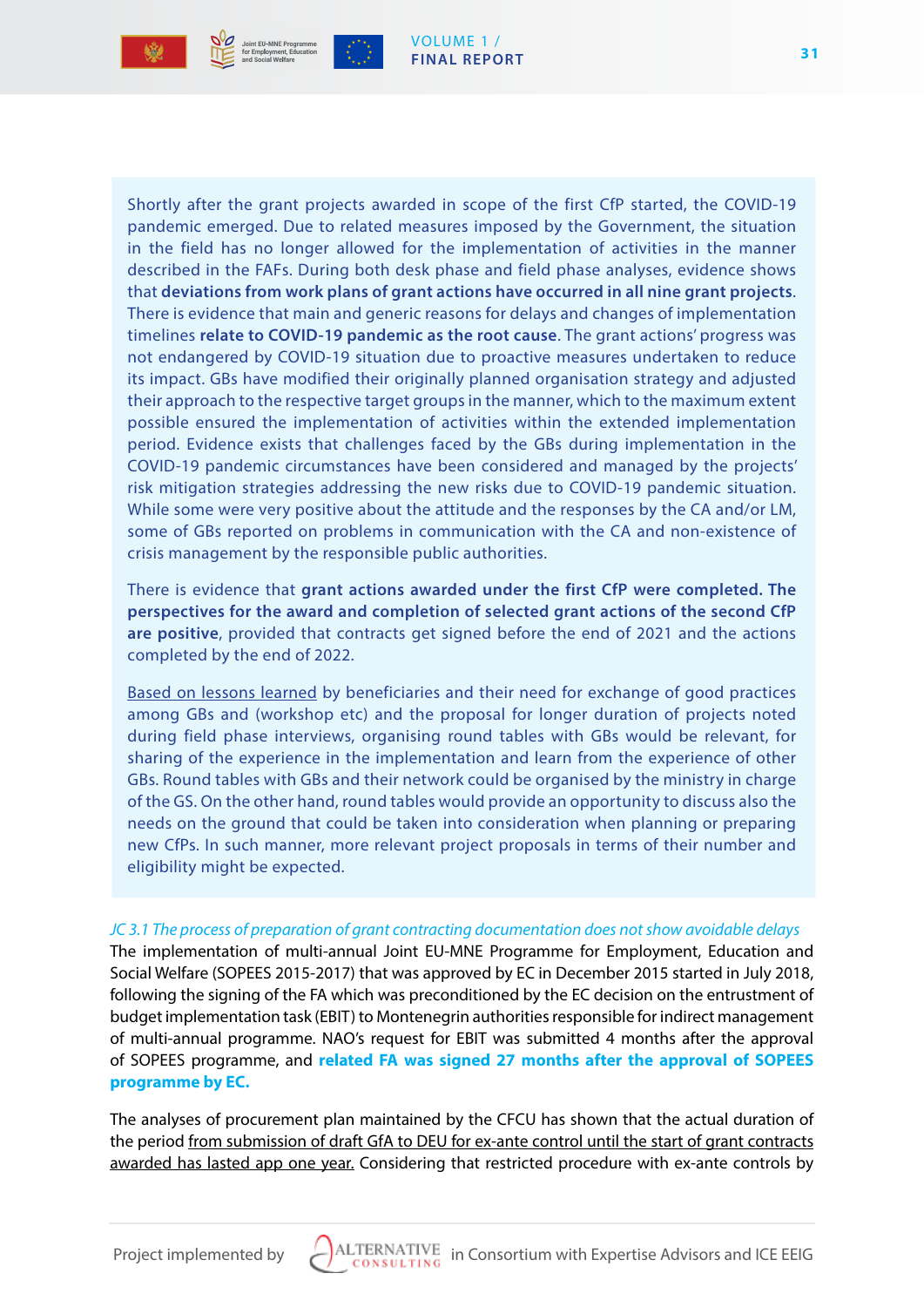







DEU has been used for the Grant Scheme, the duration from publishing of GfA until selection of awarded Grant Beneficiaries lasted app eight months which is within the time frame for this type of grant award procedure.

**The time elapsed between programming (i.e. date of SOPEES approved by CID) and tendering (first CfP for the GS launched) was 3,2 years after the approval by EC of SOPEES programme and between programming and contracting (first grant contracts signed) 4,15 years.** (I 3.1.1)

The amount of funds originally planned for the award of grant through the GS (1.647.647,07 EUR) was much higher than the amount of grant awarded to selected Grant Beneficiaries (966.358,99 EUR). In scope of the first CfP following the restricted procedure, 26 CNs were received, of which 17 CNs for actions related to the implementation of training and education for deficit occupations, and nine CNs for actions related to the implementation of training activities to boost employability of RE population. Seven CNs for deficit occupations and six CNs for RE population were successfully assesed. 10 applicants responded with FAFs (with five FAFs for deficit occupations and five for RE population). At the end, nine grant contracts were signed, of which four for deficit occupations and five for RE population.

The amount of funds originally planned for the award of grant through the GS (1.647.647,07 EUR) was much higher than the amount of grant awarded to selected Grant Beneficiaries (966.358,99 EUR). For this reason, the beneficiary proposed that another CfP for deficit occupations is launched in scope of the GS, for the amount that remained available after the first CfP.

More than 2 years after its signature, the FA was amended in August 2020 by its Addendum No 1, providing formal approval for the second CfP in scope of the GS that was launched app 6 months after the signing of FA Addendum No 1. This is nearly 2 months earlier compared to the first CfP. However, in total, it took 12 months between the proposal for FA Addendum and the launch of the second CfP: more than 6 months to formalise the change through the FA Addendum and another 6 months until publishing of the second CfP following the restricted procedure. (I 3.1.1)

Poor quality of tender documents is usually the main reason for delays in the procurement and grant award procedures. Two levels of controls, first by the CFCU and ex-ante control by DEU add to longer duration of period for the preparation of tender documents/GfA before launch of the tender/CfP. The evidence obtained during desk phase analysis has shown one major deviation from planned duration of the period for the approval of GfA by DEU for the first CfP. Instead of 21 days originally planned, the approval by DEU was awarded after 83 days. For the second CfP, with exception of 39 days delay in the submission of GfA to the CFCU, the actual duration of implementation periods have not shown deviations from the plan. In overall, the grant award processes following restricted procedure were carried out within the usual duration of its timeframe (at least 12 months). (I 3.1.2).

In overall it can be concluded that the major delay occurred in the process of assessment of the Montenegrin administration for indirect management of SOPEES, with ex-ante controls by DEU. 27 months passed from the submission of the request for EBIT until the signing of the FA which was pre-conditioned by the EC positive assessment of the readiness of the Montenegrin administration for indirect management of SOPEES programme. There were some delays in ex-ante control of GfA for the first CfP, which was due to the quality of tender documents, however the situation has shown

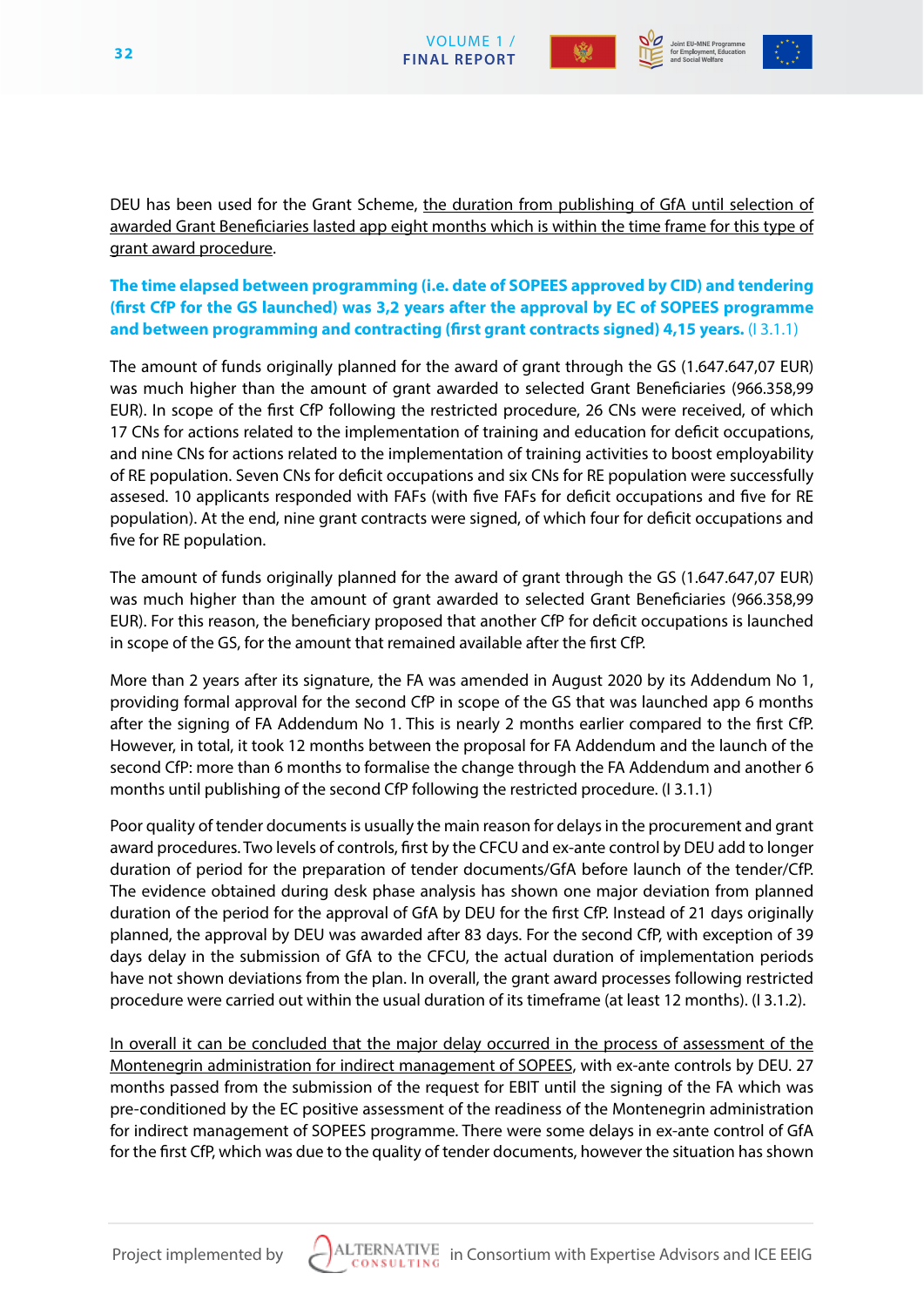





improvements in the case of the second CfP. The lessons learned suggest that time elapsed between the programming and formal signing of FA, or signing of FA Addendum should be kept under control to prevent substantial changes in the time plans set by the national and EU administration that might have significant impact on the implementation periods of projects and consequently, on the absorption of funds within the eligible period.

#### *JC 3.2 The activities are implemented and outputs are delivered as scheduled*

For the analysis of whether the activities are implemented and outputs delivered as scheduled, workplans from FAFs and information on the progress of implementation presented in MI documents or final reports have been analysed and compared. Each grant contract implementation has been analysed in detail in terms of occurrence of delay. The analysis took into consideration the information from MI documents with the cut-off-date 31 Dec 2020 or 31 March 2021 and two final reports that have been approved by the CFCU.

The results of the analysis have shown the following situation:

(I 3.2.1) **Deviations from work plans of grant actions have occurred in all nine grant projects**. In total, 108 activities were planned and included in the workplans of grant actions. 58 activities started on time (54%), 50 activities started with delay (46%) and 17 activities were modified (18%) compared to initial idea.

Work plans in FAFs were prepared per main group of activities or sub-activities and did not include milestones for monitoring of the progress but rather the time frame of planned both preparatory and implementation activities. Based on information analysed during desk phase, it seemed that in the majority of cases, COVID-19 pandemics and related measures imposed by the Government were the main and generic reason for delays.

During the field phase interviews, GBs confirmed the completion of their activities. According to GBs, the majority of final reports have been finalised and submitted to the CFCU.

(I 3.2.2) Based on information analysed during desk phase, it seemed that in the majority of cases, COVID-19 pandemics and related measures imposed by the Government were the main and generic reason for delays. The situation was tested during field phase interviews with GBs. The information obtained in relation to reasons for delays in the workplans, among reasons for changes/delays pointed to situations specific for respective grant action, however **all relating to COVID-19 pandemic as the root cause.**

In general, **grant actions' progress was not endangered** by COVID-19 situation due to proactive measures undertaken to reduce its impact. GBs have modified their originally planned organisation strategy and adjusted their approach to the respective target groups in the manner, which to the maximum extent possible ensured the implementation of activities in scope of the original plan.

In overall, the activities of grant actions by GBs awarded under the first CfP were implemented as planned. The desk phase analysis has shown that perspectives for completion of planned activities by GBs were positive. According to the information provided by the GBs and the evidence obtained from the ministry in charge of the respective GS during field phase, all grant actions have been completed. In adapting to the new circumstances that could not be foreseen at the time of elaboration of the FAF, the opinions of GBs in terms of communication and responsiveness by the CA and the LM varied.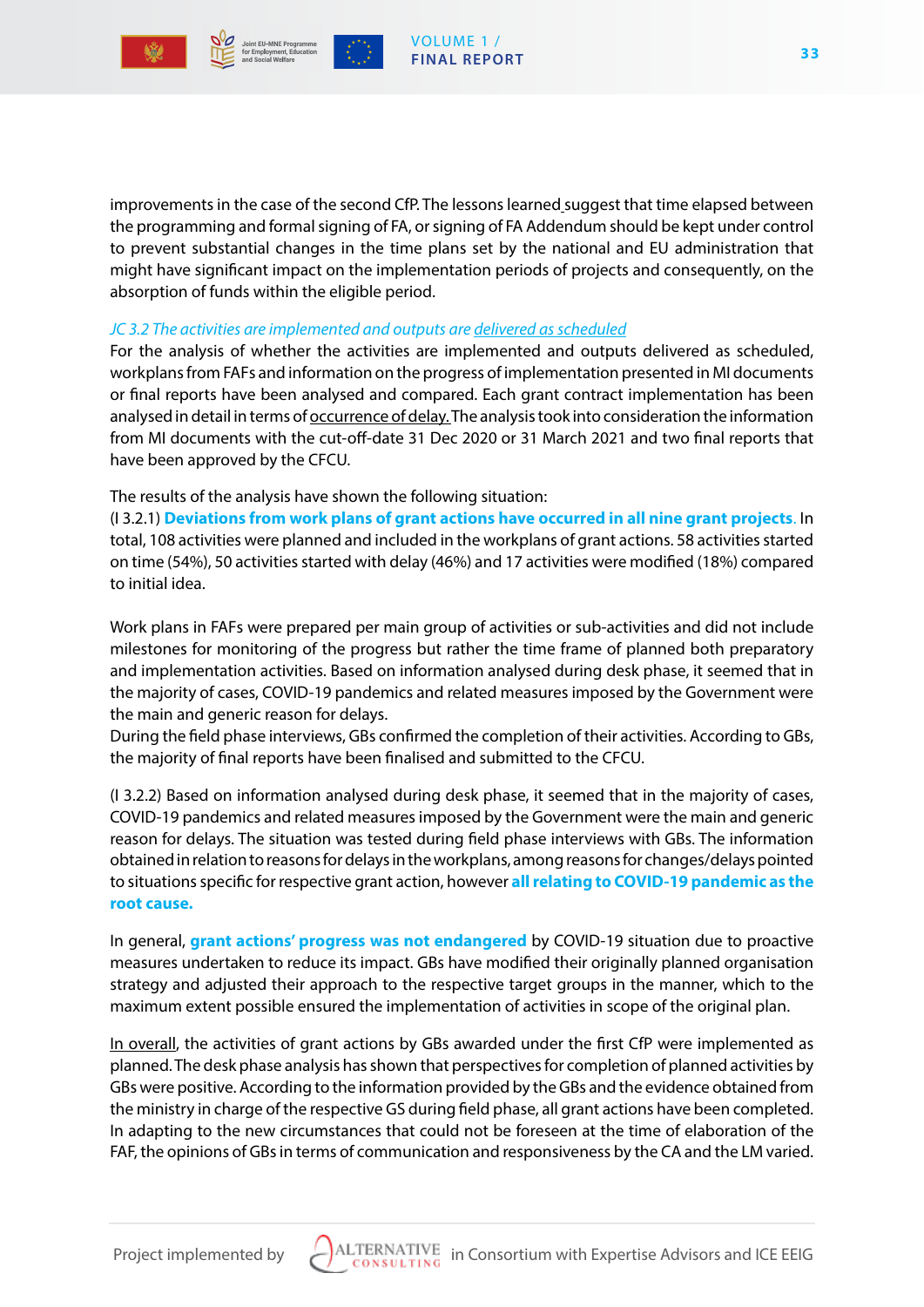





While some were very positive about the attitude and the responses by the CA and/or LM, some of GBs reported on problems in communication with the CA and non-existence of crisis management by the responsible public authorities. They have pointed out the need for exchange of good practices (workshop etc) and longer duration of projects allowing enough time for doing it properly and with less stress due to the complexity of administrative procedures and requirements.

Recommendations for the future grant schemes point out that organising round tables with GBs would be relevant, for sharing of experience in implementation and learn from experience of other GBs. This could be ensured by organising round tables with GBs, in scope of which also the needs on the ground that could be discussed and consequently, reflected in new CfPs, thus ensuring relevant project proposals.

## EQ 4 – Efficiency: to what extent the Grant Scheme made good use of the (financial and human) resources

Complementary analysis of efficiency is based on the question related to the extent the Grant Scheme made good use of the (financial and human) resources (Evaluation Question). The assessment is based on the investigation of the two factors (corresponding to the Judgement Criteria) that were determined namely (JC 4.1) extent to which the costs of the interventions are justified by the results achieved and (JC 4.2) other efficiency aspects of implementation taken into account. In principle, the assessment of this aspect of efficiency is devoted to more qualitative considerations rather than a quantitative exercise. As this is a mid-term evaluation with ongoing projects that have just started delivering first results of wide and heterogenous range defined in the contracts of various types (with global price contracts prevailing over fee-based contracts) and there is limited evidence on actual use of contracted financial and human resources, it was necessary to resort to proxy measures related to administrative and management techniques deployed, by analysing disbursements at project level, administrative modifications and approvals, by collecting evidence on disbursements and confirmation of projects' expenses by the project audits reports, evidence that risks discussed and risks mitigation strategy is in place, that EU visibility is ensured in all grant actions and gender equality is mainstreamed into the grant action implementation, and on inclusion of green economy aspects into the trainings delivered under grant scheme actions.

# *EQ 4 Summary Findings*

All Grant Beneficiaries of nine contracts signed under the first CfP of the GS were entitled to receive pre-financing amount after the signature of the contract. Most of them received 80% pre-financing of contracted grant amount. Five GBs received pre-financing amount in 20 days after contract signature by GB. Some GBs have faced problems in ensuring bank guarantee for pre-financing. For this reason, in three cases the payment of pre-financing was executed nearly 5 months after the signature of the contract. One GB reported that due to late payment of prefinancing that was pre-conditioned by the submission of bank guarantee by the GB, some activities could not be implemented as planned. Disbursements by GBs to large extent followed the work plan implementation in terms of timeliness related to project duration and the majority of GBs expected to receive the amount of grant contracted. The majority of final payments are

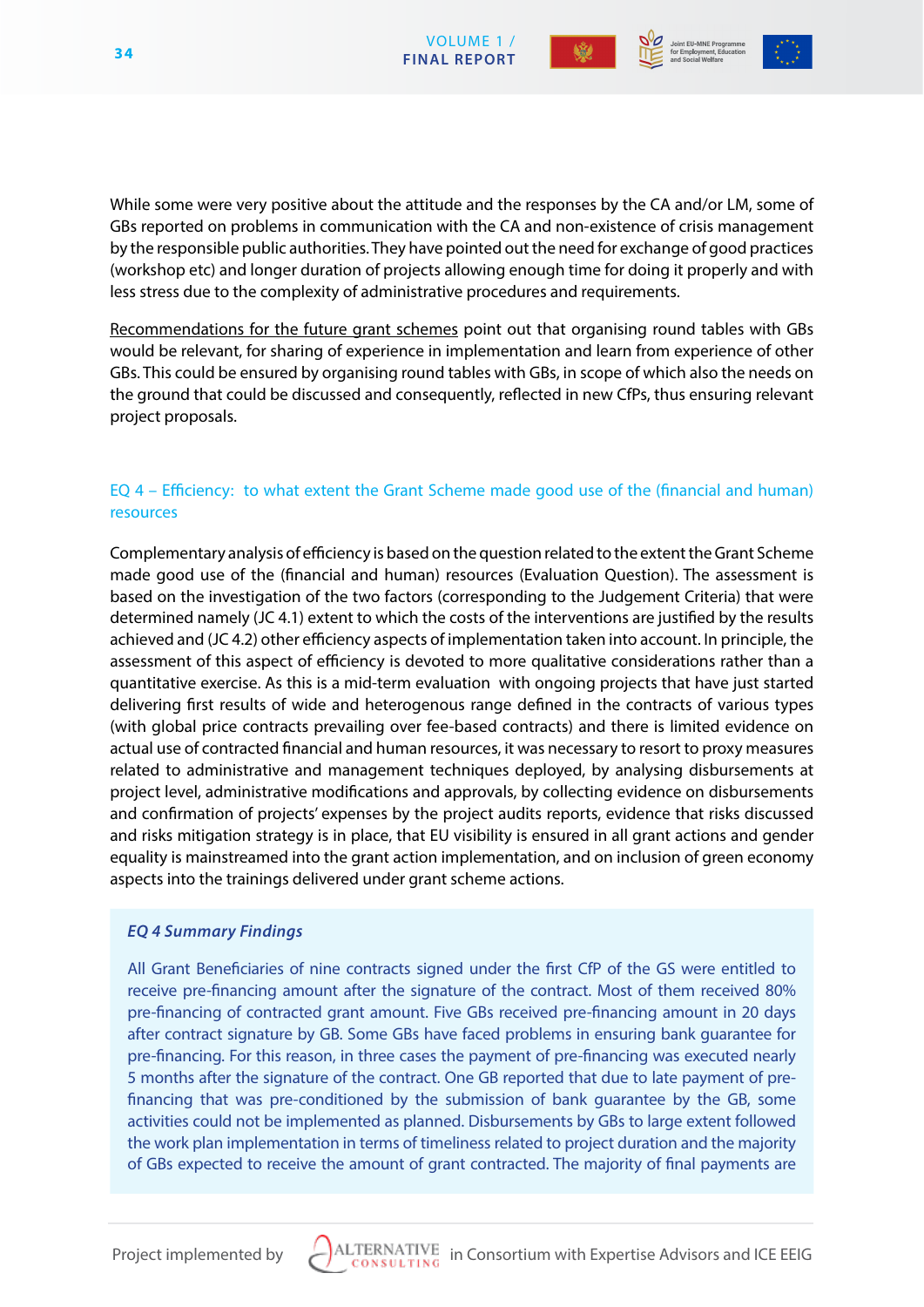



planned for December 2021. For three grant actions, final payment has been processed by the CFCU and the final amount of eligible cost recognised by the CA to some extent differed from the total amount of actual cost declared by GB. The deductions by the CA extend from app 3% to 11% of cost declared by GBs.

VOLUME 1 / **FINAL REPORT**

As this is mid-term evaluation, deducted amounts will be known only after completion of all verification checks by the CA. However, it can be concluded that at the end, all grant actions will absorb the majority of grant contracted for selected grant actions.

In connection with administrative modifications, there is evidence that adjustments in the implementation of grant actions were necessary, in order to ensure grant actions' progress of implementations in spite of COVID-19 situation. In addition to minor modifications notified by GBs through notification letters, addenda to contracts were signed for extended project implementation beyond originally planned duration of 12 months for eight grant contracts out of nine.

In connection with risk management, there is evidence, that risks are regularly discussed and risks mitigation strategy is in place to manage the GS (I.4.2.2). All GBs interviewed confirmed that projects were implemented in the crisis situation requiring risk management. Awarded GBs are required to report on a quarterly basis on their progress through Monitoring Information, which inter-alias include a section on risks identified during reporting period and corrective measures, either planned or undertaken by GB. Monitoring visits by PIU provide the possibility to discuss with GBS the measures related to risks identified during the implementation.

In the area of EU visibility, standard EU visibility requirements are respected by all projects in scope of the GS (I.4.2.3). In practice, GBs are required to report in the Monitoring Information documents on visibility activities/measures undertaken and visibility materials produced and used. Standard final reports (narrative part) by GBs include a separate section dedicated to information in relation to Visibility. At programme level, SOPEES programme website exists, with a separate section on each GS financed in scope of the programme.

Regarding specific criteria of the GS and the principles of gender equality mainstreamed in the implementation of grant actions (I.4.2.4), there is evidence that good balance on gender equality was achieved. Nevertheless, GBS reported on challenging traditional issues in this regard, e.g., that Roma girls do not obtain education and their early marriages by tradition, and pointed out the fact that some occupations are traditionally more interesting for men than women.

In the context of green economy aspects, no evidence has been found on green economy aspects being taken into account and going beyond the beneficiaries own procedures (I.4.2.5). There is place for improvement. Recommendation suggests that in order to better integrate green economy aspects in the delivery of grant actions, a **Guidance document on green economy aspects could be prepared** that would also elaborate on Training modules which should be included in training activities planned in scope of grant actions aimed training and education for better employability of representatives of respective target groups.

**35**

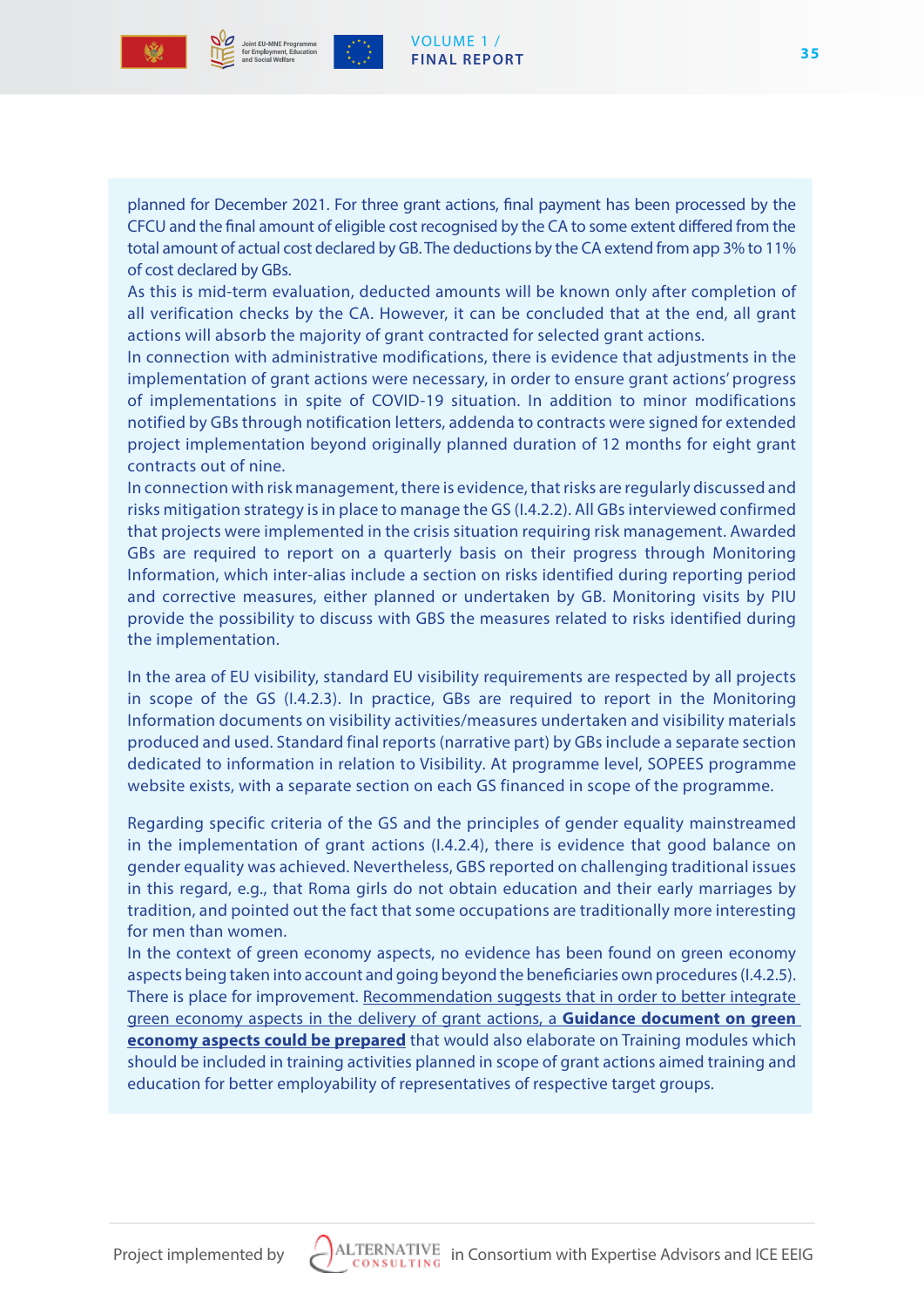



#### *JC 4.1 Extent to which the costs of the Grant Scheme are justified by the results achieved*

(I 4.1.1) In scope of the first CfP, 4 grant contracts were signed under Lot 1 (deficit occupations) and 5 contract were signed under Lot 2 (RE population). Contracts were signed in the period from November 2019 to February 2020. All Grant Beneficiaries were entitled to receive pre-financing amount after the signature of the contract. Most of them received 80% pre-financing of contracted grant amount. In most cases, pre-financing payment was executed app 20 days after contract signature by GB. In three cases, the payment of pre-financing was executed nearly 5 months after the signature of the contract by the Lead GB. One of these three GBs reported that due to late payment of prefinancing, some activities could not be implemented as planned. Evidence obtained during desk phase proved that disbursements by GBs to large extent followed the work plan implementation in terms of timeliness related to project duration. Additional information on actual costs were obtained during field phase interviews. According to the GBs, the final actual costs of their grant actions very much mirrored the costs foreseen in their proposals. The majority of them expected to receive the amount of grant contracted. However, the final amount of paid grant depends on the results of the administrative and on-the-spot checks by the CA. The evidence obtained during the field phase shows that the majority of final payments are planned for December 2021, however there is no precise data yet in the system on the actual amounts to be paid to GBs, except for three grant actions, where the final amount of eligible cost recognised by the CA differs from the total amount of actual cost declared by GB. Compared to the total eligible cost contracted, the difference between planned eligible cost and the actual eligible cost recognised by the CA varies from 89% to 95%.

As this is mid-term evaluation, percentages of differences and deducted amounts will be known only after completion of all verification checks by the CA. However, it can be concluded that at the end, all grant actions will absorb the majority of grant contracted for selected grant actions.

The evidence obtained during desk phase (I 4.1.2) proves the existence of administrative modifications through notification letters and formal addenda to grant contracts. **Due to COVID-19 situation,** for eight grant contracts out of nine **addenda have been signed for extended project implementation**  beyond originally planned duration of 12 months. Minor modifications were notified by GBs through notification letters. The number of notification letters varied from 1 as minimum to 6 as maximum, based on information obtained from Monitoring Information documents per specific cutoff dates. Administrative modifications formalised through contract addenda or notification letters demonstrate the extent of proactive measures undertaken by GBs, in order to ensure grant actions' progress of implementations in spite of COVID-19 situation.

#### *JC 4.2 Other efficiency aspects of implementation are taken into account*

In connection with sound financial management and control practises, the evidence has been obtained (I 4.2.1) that for projects above 100.000 EUR projects' costs are confirmed by grant audit reports. In scope of the first CfP and 9 grant contracts signed, 3 grant contracts were concluded for grant above 100.000 EUR. Two contracts have been completed by 31 May 2021 (evaluation cut-off date) and one contract is still ongoing. Expenditure verification reports have been presented with the final reports submitted by two GBs for grant actions that were completed by 31 May 2021. During field phase interviews, GBs that were obliged to submit EVRs have not exposed any audit findings.

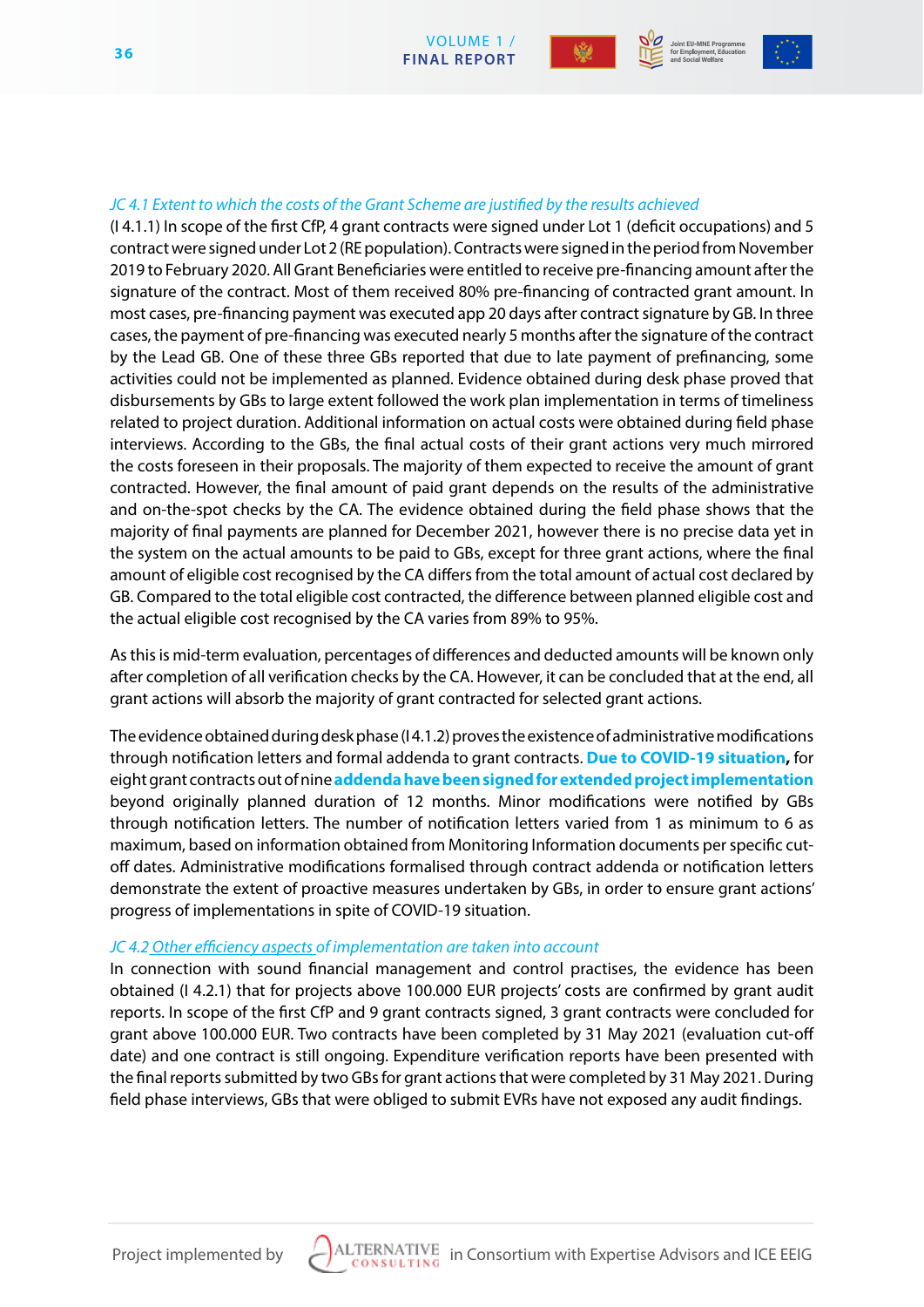

In connection with risk management, there is evidence, that risks are regularly discussed and risks mitigation strategy is in place to manage the GS (I 4.2.2). The Implementing Agencies, the PIUs and DEU conduct regularly, on a monthly basis, coordination meetings, during which the risks are discussed at meetings and related risk mitigation measures are agreed and followed-up. During implementation, awarded GBs are required to report on a quarterly basis on their progress through Monitoring Information, which inter-alias include a section on risks identified during reporting period and corrective measures, either planned or undertaken by GB. All GBs interviewed confirmed that projects were implemented in the crisis situation requiring risk management. Evidences obtained during field phase prove that also monitoring visits by PIU are organised to monitor the progress and to discuss measures related to risks if a need for an intervention has been recognised.

Standard EU visibility requirements are respected by all projects in scope of the GS (I 4.2.3). At project level, attention to EU visibility has been paid in the Monitoring Information documents, with a separate section dedicated to visibility activities/measures undertaken and visibility materials produced and used. Further, copies of final reports (narrative part) by GBs include a separate section dedicated to information in relation to Visibility (*4. How is the visibility of EU contribution being ensured in the action?*). At programme level, SOPEES programme website exists, with a separate section on each GS financed in scope of the programme. During the field phase interviews, GBs reported on visibility materials produced and used, e.g., notebooks, pens, t-shirts, posters, flyers, videos, advertisements in newspapers, on TV and newspapers articles, etc.

In regard to gender equality mainstreamed into the project implementation (I 4.2.4), there is evidence that good balance on gender equality was achieved. In accordance with GfA, grant applicants were required to address special attention to specific criteria, however at the same time, gender equality should be mainstreamed in the implementation of their grant actions. Considering that the Grant Scheme is aimed at actions related to the implementation of training and education for deficit occupations, and actions related to the implementation of training activities to boost employability of RE population, there were challenging traditional issues, e.g., that Roma girls do not go to school to obtain education. Early marriages are tradition. One GB pointed out that training should be paid as Roma people need money and such financial support should be an important budget item. Further on, some occupations are traditionally more interesting for men than women.

(I 4.2.5) No evidence has been found on green economy aspects being taken into account and going beyond the beneficiaries own procedures. There is place for improvement. Recommendation suggests that in order to better integrate green economy aspects in the delivery of grant actions, a **Guidance document on green economy aspects could be prepared** that would also elaborate on Training modules which should be included in training activities planned in scope of grant actions aimed training and education for better employability of representatives of respective target groups.

# EQ 5 – Sustainability: To what extent are the envisaged outcomes of the Grant Scheme likely to produce effects after the end of EU funding?

The analysis of sustainability are based on a question to what extent are the envisaged outcomes of the Grant Scheme likely to produce effects after the end of EU funding. The assessment is based

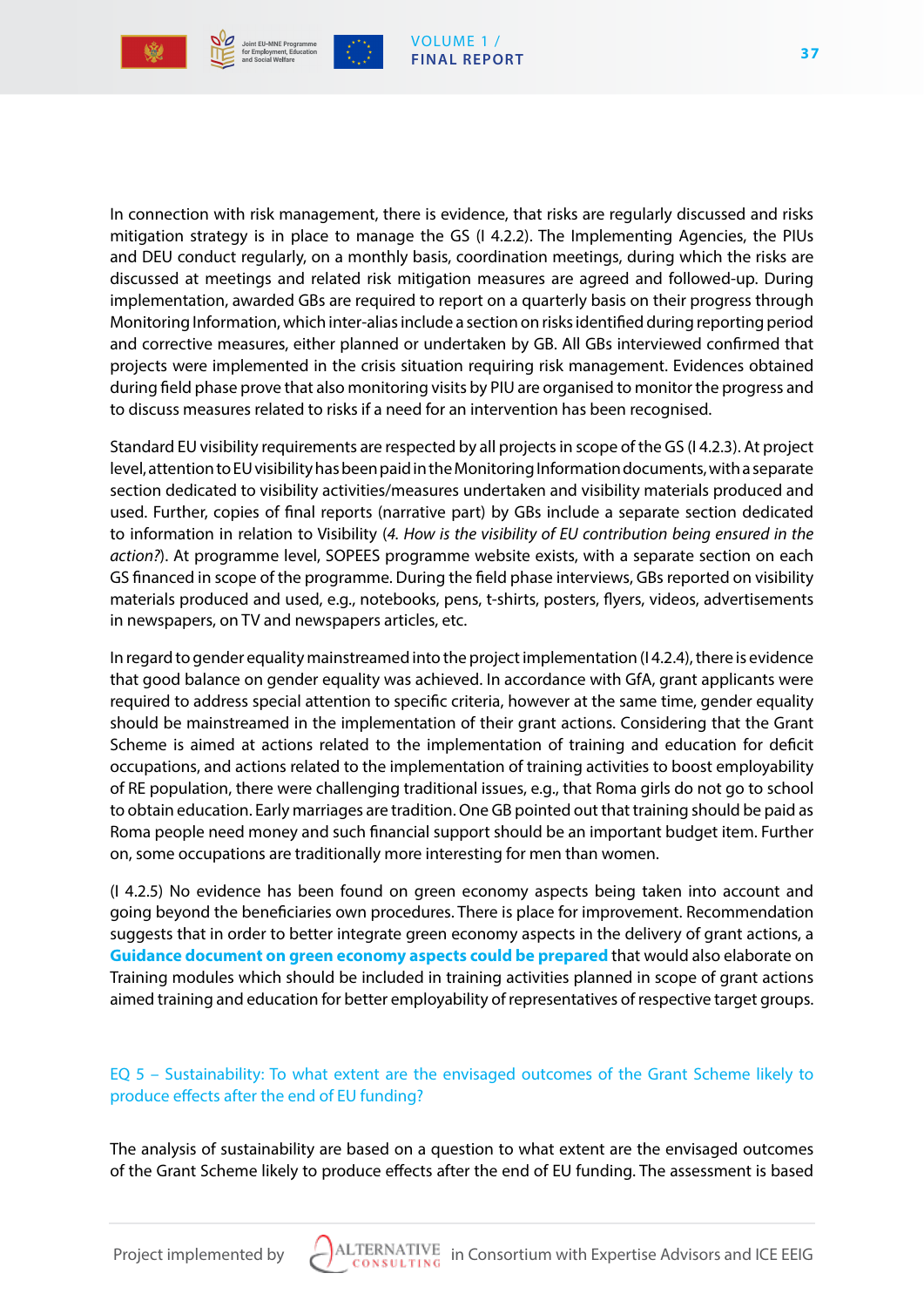



on the investigation of two factors (judgment criteria) namely (JC 5.1) outputs produced are likely to be operational and will function at envisaged level and (JC 5.2) there are some lessons learnt on sustainability to enhance further EU assistance on support to deficit occupations and increase of RE employability.

# *EQ 5 Summary Findings*

Sustainability issues were taken into account at the design phase of the interventions and followed up to the final reports on the implementation. The Calls for grants include sustainability into the award criteria. The ex-post evaluation of the Operational Programme for HR development (2012-2013) from 2018 noted that the past grant schemes were unsustainable. The grant organisations cannot provide training services for the unemployed without additional funding.

All Grant Beneficiary organisations remained operations after the project completion (or during the final stages of implementation. No evidence was found that any of the GBs will have difficulties to be operational and adequately staffed after grant financing closure.

Several GBs plan follow up actions, e.g., developing a regional centre for training on tourism, where the GS assisted in conceptualisation of the regional centre idea; all GBs see the need for the continuation of the support; e.g., developing applications for other GSs, providing additional training in other municipalities etc.

There are several lessons learnt identified on sustainability. They include: need for a comprehensive inter-sectoral approach including social housing, education and strategy for SMEs (self-employed); the key role of education supporting employment; the important role of community centres to support GS and to interconnect services at local level; An importance of the psychologist support was noted to support the trainees on the change of their personal and professional life.

It was noted that the assistance of the Employment Agency in selection of RE candidates was limited as the Agency does not have ethnic origin data for selection of candidates-

# *JC 5.1 Outputs produced (envisaged to be produced) are likely to be operational and will function at envisaged level*

**Sustainability issues were taken into account at the design phase of the interventions and followed up to the final reports on the implementation** (I 5.1.1). The programming documents note that the involvement of the local community is the factor of sustainability. Implementation of various types of interventions towards raising employability will help the employment authorities in Montenegro to consolidate experience in designing more targeted measures and sound monitoring and evaluation procedures. The opportunities to apply and implement grants will reinforce the experience and capacity of relevant regional or local public and non-public actors, such as municipalities, schools, social partners, NGOs, providers of education and training services. Sustainability of grants is integrated already in the design of the grants. The Calls for grants include sustainability into the award criteria. At the same time, the ex-post evaluation of the Operational Programme for HR development (2012-2013) from 2018 noted that the past grant schemes were unsustainable. The grant organisations cannot provide training services for the unemployed without

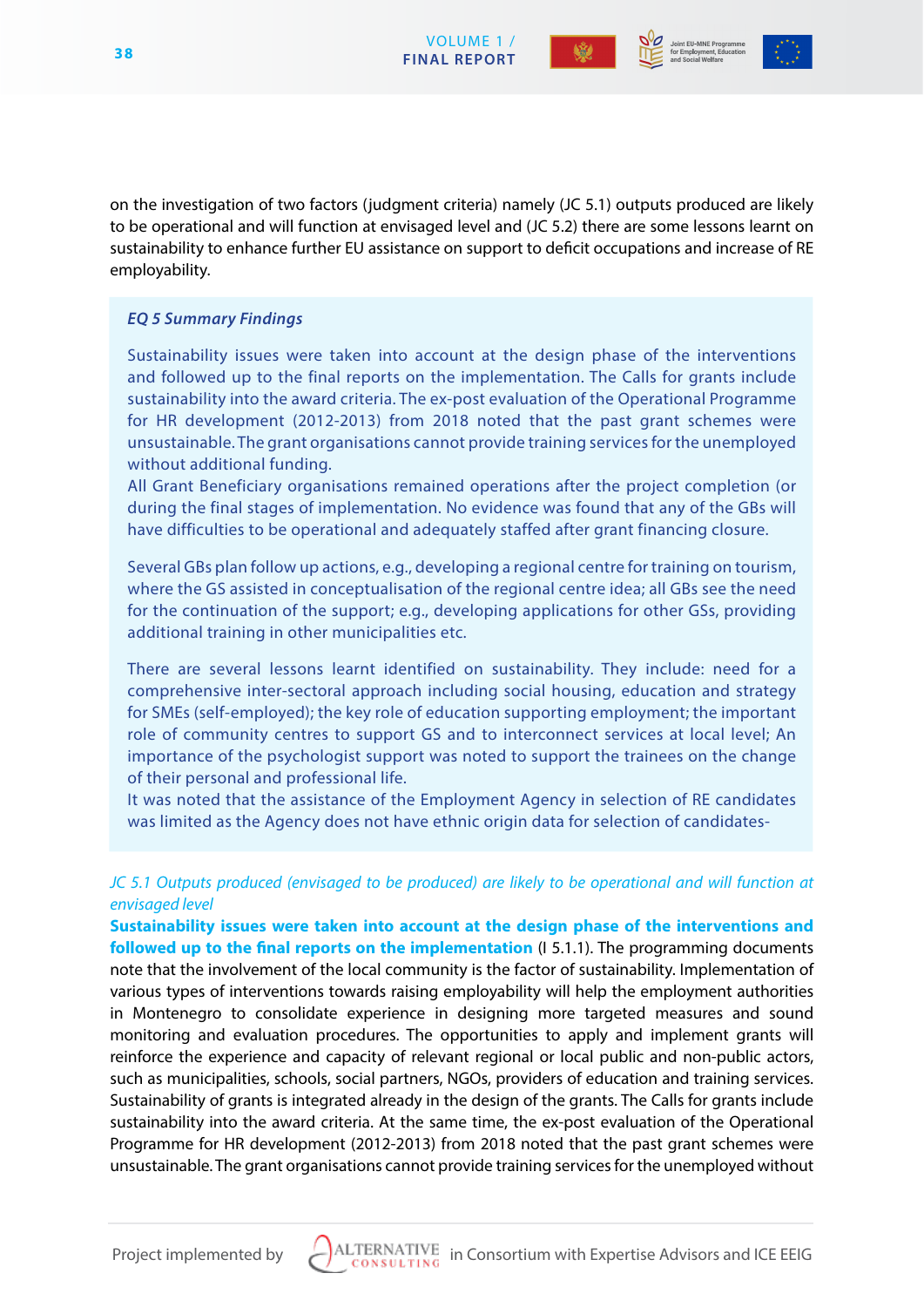

from these examples and pass them to the policy makers.

additional funding. The past GS was able to offer some insights and examples of good practice for the future employment services, however, there was no obvious support structure that could learn

All Grant Beneficiary organisations remained operations after the project completion (or during the final stages of implementation) (I 5.1.2). No evidence was found that any of the GBs will have difficulties to be operational and adequately staffed after grant financing closure.

Several GBs plan follow up actions (I 5.1.3), e.g., developing a regional centre for training on tourism, where the GS assisted in conceptualisation of the regional centre idea; all GBs see the need for the continuation of the support; e.g., developing applications for other GSs, providing additional training in other municipalities, etc.

## *JC 5.2 Lessons learnt on sustainability to enhance further EU assistance on support to deficit occupations and increase of RE employability.*

There are several lessons learnt identified on sustainability (I 5.2.1). They include: need for a comprehensive inter-sectoral approach including social housing, education and strategy for SMEs (self-employed) in order to support sustainability of GSs; the key role of education supporting employment e.g. RE people learn what are other options than collecting scrap materials and they are asking for other jobs, mechanics, waiters, welders etc; the important role of community centres to support GS and to interconnect services at local level e.g. market measures and social policies. It was noted that the assistance of the Employment Agency in selection of RE candidates was limited as the Agency does not have ethnic origin data for selection of candidates. An importance of the psychologist support was noted to support the trainees on the change of their personal and professional life, to change their understanding and mindset. Schemes to support self-employed people (e.g., guarantees) are under preparation for those who cannot afford the loan.

# EQ6 – Impact: To what extent has the assistance under the Grant Scheme contributed to increased employment in Montenegro?

The analysis of impact are based on the question to what extent has the assistance under the Grant Scheme contributed to increased employment in Montenegro. The assessment is based on the investigation of two factors (corresponding to the judgment criteria) that were determined namely (JC 6.1) expected outputs of grant actions contributed to increased employment and (JC 6.2) expected contributions of outputs of GS to the EU negotiations process (long term impact).

**It has to be noted that for the mid-term evaluations, the possibilities of measuring impact are limited. Only preliminary observations on the foreseen impact can be captured.**

#### *EQ 6 Summary Findings*

There is a good level of achievement performance measures by indicators and reported at various levels of the GS. The evidence shows that the expected outputs of the completed grant actions (at the time of the cut-off date) will contribute to increased employment of persons trained for deficit occupations and increased number of members of RE

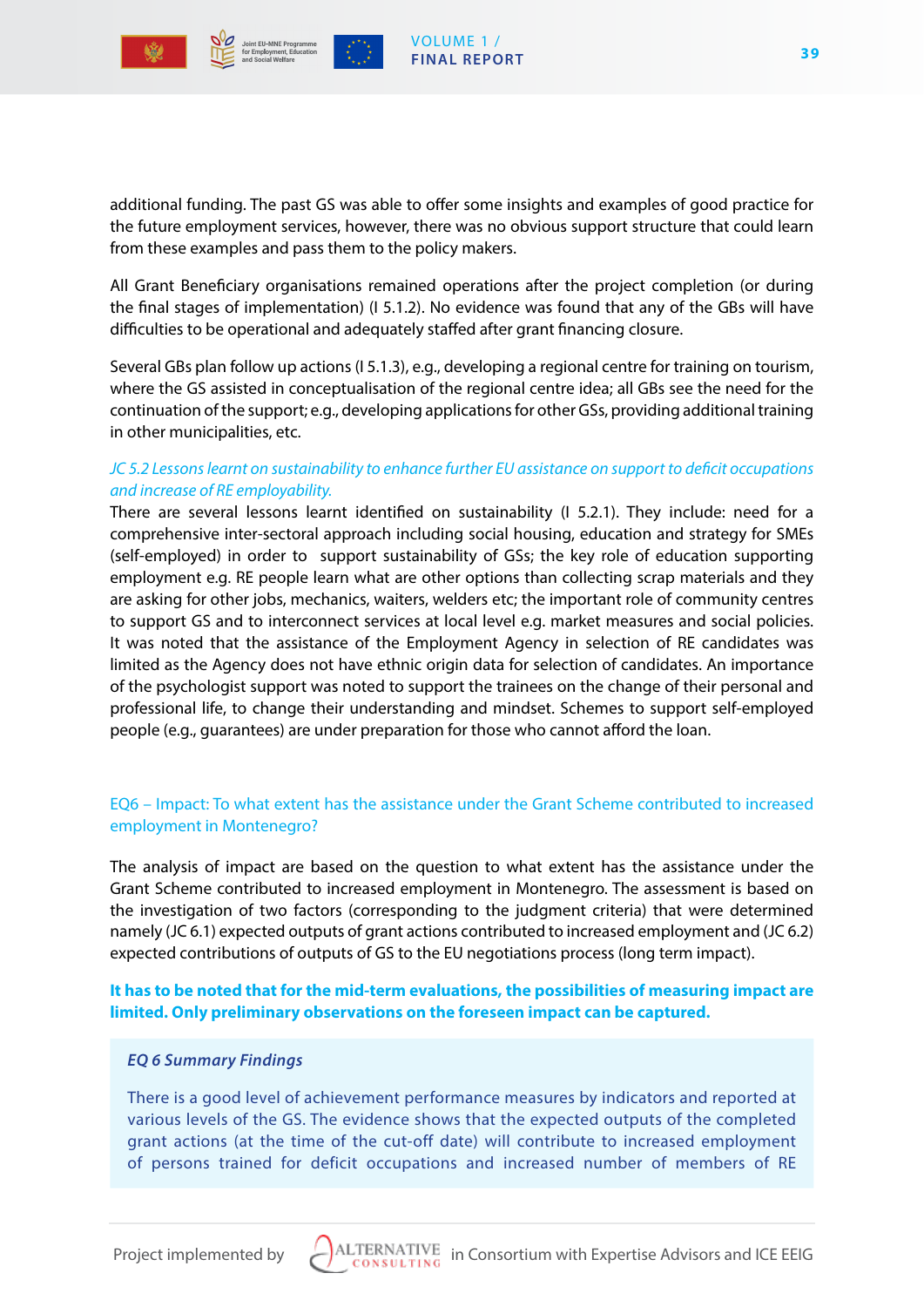



population that received training. Evidence gathered under EQ 2 on effectiveness shows that approximately, at the time of the evaluation, 82 persons found employment or became self-employed.

Lessons learnt on impact enhancement were noted; need for connecting the assistance with other sectors measures, e.g., launching a scheme that employers who employ RE will pay lower taxes; building partnerships as a good tool to increase the impact of assistance (e.g., with municipality, mediators for education etc); Receiving a licence or certificate is very important, especially for women. They feel confident to apply for a new job. Impact on the general public was noted; some GS has a significant outreach to the general public (e.g., 150,000 people watched Vijesti with information on the GS) and thus assisted in changing the perception on RE.

In relation to the links of the GS to the EU negotiations process (I 6.2.1) the chapter 19 is opened with closing benchmarks. The EC progress report (2020) noted good progress by the adoption of the new labour law. Montenegro should focus on implementing the revised labour law, revising the anti-discrimination law and introducing better quality employment measures aimed at young people, women, disabled people and minorities.

#### *JC 6.1 Expected outputs of grant actions contributed to increased employment*

#### **The achievements of performance are measured by indicators and reported at various levels**

**of the GS** (I 6.1.1). The available documentation at programme, action/activity level, GS level and grant project level include information in relation to on how planned actions/activities should contribute to increased employment. The SOPEES Programme notes that Sectoral Monitoring Committee shall review the effectiveness, efficiency, quality, coherence, coordination and compliance of the implementation of the actions in the SOP and their consistency with the relevant national and, whenever relevant, regional sector strategies. It shall measure progress in relation to achieving the objectives of the actions and their expected outputs, results and impact by means of indicators related to a baseline situation, as well as progress with regard to financial execution. Monitoring of achievements is based on a system of reporting and assessing performance against plans and progress against set targets (indicators) based on collected information. The evidence shows that the expected outputs of **three completed grant actions** in scope of the first Call for Proposals (2 projects finalised in the area of deficit occupations and 1 project finalised in the area of training of RE population) will contribute to increased employment of persons trained for deficit occupations and increased number of members of RE population that received training. Evidence gathered under EQ 2 on effectiveness shows that approximately, at the time of the evaluation, 82 persons found employment or became self-employed. Lessons learnt on impact enhancement were noted; need for connecting the assistance with other sectors measures, e.g., launching a scheme that employers who employ RE will pay lower taxes; building partnerships as a good tool to increase the impact of assistance (e.g., with municipality, mediators for education etc.); Receiving a licence or certificate is very important, especially for women. They feel confident to apply for a new job. Impact on the general public was noted; some GS has a significant outreach to the general public (e.g., 150,000 people watched Vijesti with information on the GS) and thus assisted in changing the perception on RE.

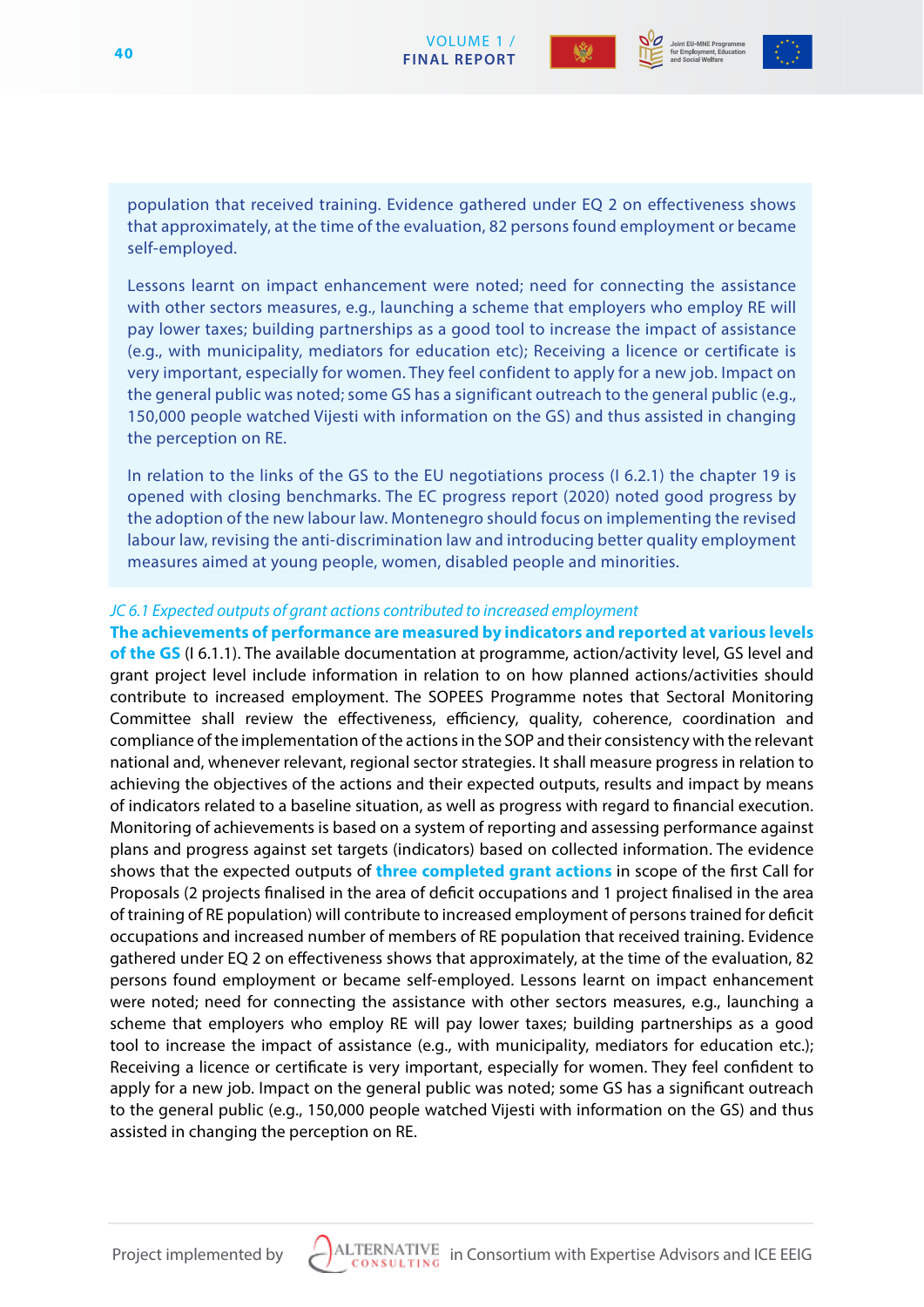



*JC 6.2 Expected contribution of outputs of Grant Scheme to the EU negotiations process (long term impact)* In relation to the links of the GS to the EU negotiations process (I 6.2.1) the chapter 19 is opened with closing benchmarks. The EC progress report (2020) noted good progress by the adoption of the new labour law. Montenegro should focus on implementing the revised labour law, revising the anti-discrimination law and introducing better quality employment measures aimed at your people, women, disables people and minorities.

EQ7 – EU Added Value: What is the added value of the EU intervention to support "Training and education activities for deficit occupations and for boosting employability of RE population in Montenegro" compared to interventions by member states, and/or other donors?

The analysis of EU added value are based on a question what is the added value of the EU intervention as compared to interventions by member states, and/or other donors. The assessment is based on the investigation of two factors (JC 7.1) extent to which similar results could have been achieved without EU support and (JC 7.2) extent to which further interventions in the area of deficit occupations and employability of RE population can be better tackled by EU action.

#### *EQ 7 Summary Findings*

The added value of the EU support was noted in regards clear rules and transparency of EU support; EU assistance covers a lot of issues and tries to think in a comprehensive way to cover various issues; the added value of EU support is in its approach to minority rights, position of the RE population, working with disabilities and the importance of the rule of law. At the same time, it was noted that the EU support has challenging reporting requiring time and human resources effort as compared to other donors and the duration of the grants (one year) is shorter as compared to other donors (e.g., two years with German assistance) for the same area of assistance covered.

Future EU assistance could make a difference if using the following approaches: including private sector in the grant scheme calls; EU stronger supporting the policy dialogue on the need for the tax exemptions for employers; taking into account the time needed to invest in the target group (before they can reach employment), e.g., there is a need to work individually with RE people who are missing skills (writing, literacy, local language, financial skills).

#### *JC 7.1 Extent to which similar results could have been achieved without EU support*

Field phase interviews provided the following observations on the added value of the EU support (I 7.1.1); the duration of the grant was shorter when compared with other MS assistance (e.g., German assistance projects in this field are implemented in two years); EU type of reporting is challenging and it requires dynamic responses and thus a lot of time is spent on reporting, the EU has clear rules and it is working in transparent manner; EU assistance covers a lot of aspects and EU tries to think in a comprehensive way to cover various issues related to employment. The added value of the EU support is in its approach to minority rights, position of the RE population, working with disabilities and the importance of the rule of law.

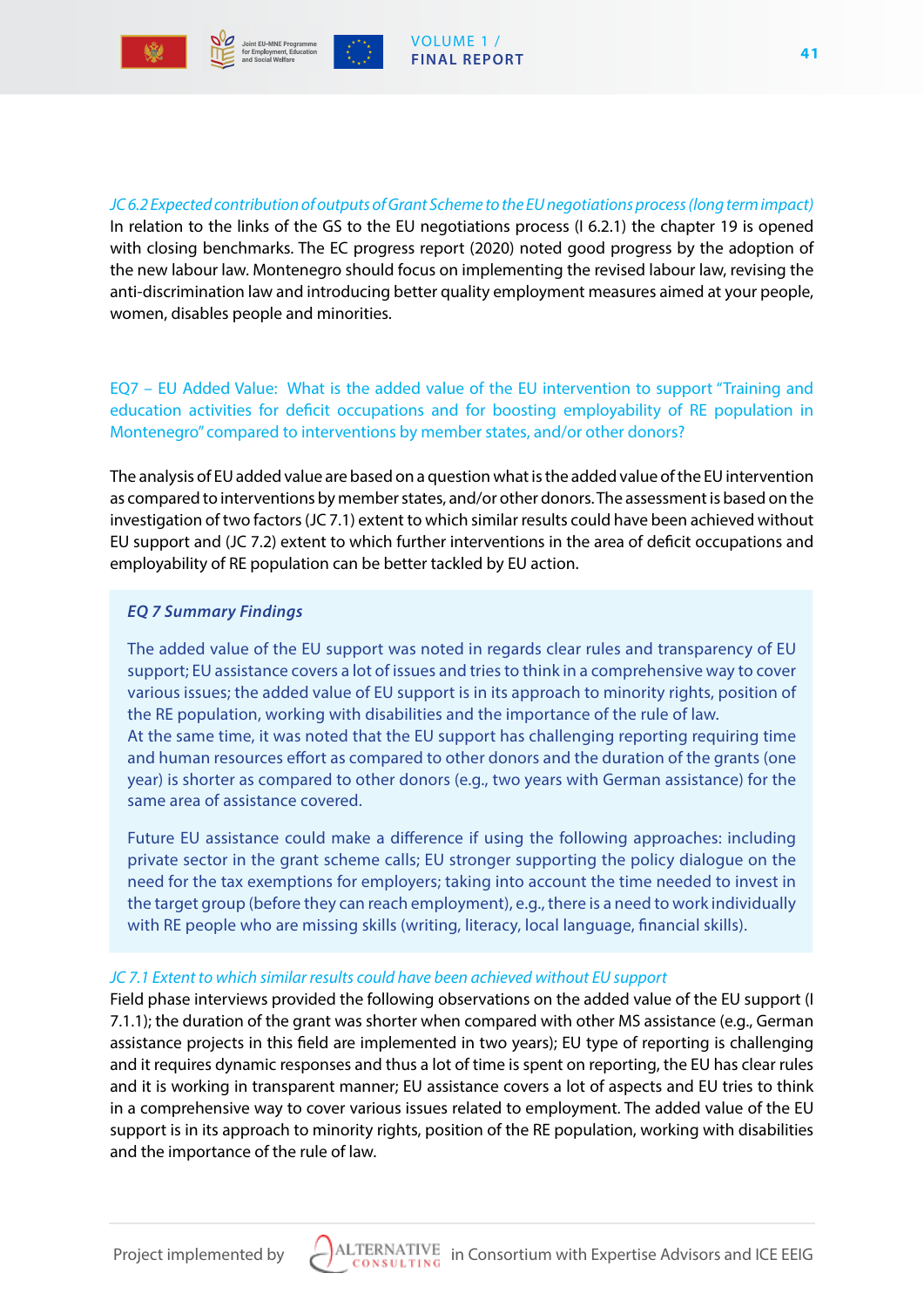





# *JC 7.2 Extent to which further interventions in the area of deficit occupations and employability of RE population can be better tackled by EU action*

In the future, the EU assistance could make a difference with the following approaches (I 7.2.1); private sector to be included in the grant scheme calls; EU could support policy dialogue on the need for the tax exemptions for employers; EU assistance should take into account the need for investing in the target group (i.e., there is a need to work individually with RE people who are missing skills (writing, literacy, local language, financial skills) in addition to the employment actions.

# EQ8 – Complementarity: To what extent is the scope of the EU support to deficit occupations and RE employability aligned with/ complements other interventions of other donors?

The analysis of complementarity are based on a question to what extent the scope of the EU support complements other interventions of other donors. The assessment is based on the investigation of two factors (JC 8.1) programming of grant scheme assistance as a coordinated process and (JC 8.2) extent to which donors complementarity and coordination exists and have effect on the EU assistance.

#### *EQ 8 Summary Findings*

The EU support to deficit occupations and RE employability was complementary to other assistance as noted in the relevant programming documents. The main donors active in the area include; UNDP, UNICEF, the Council of Europe Development Bank, KfW, the World Bank, British Council, Lux Development.

However, at the implementation phase there is limited evidence on sector donor coordination practices. The overall coordination has been performed by the Office of the Prime Minister, which has prepared and maintained the database for donor coordination purposes. A good experience with the working group under the Strategy for Roma inclusion was noted. In the working group, there are representatives of all institutions such as ministry of health, finance, education, and employment. There are regular meetings with the UN office and meetings with the donors of other projects.

#### *JC 8.1 Programming of Grant Scheme assistance was a coordinated process*

Coordination process with other donors took place at the time of programme design (I 8.1.1). There is an overview of other donors assistance conducted in the programming documents of SOPEES. The coordination process has been capitalized on the experience of the database for donor coordination prepared under the Office of the Prime Minister a few years ago. The main donors active in the area include; UNDP, UNICEF, the Council of Europe Development Bank, KfW, the World Bank, British Council, Lux Development.

*JC 8.2 Extent to which donors complementarity and coordination exist and have effect on the EU assistance* The is limited evidence on the donor coordination practices in the sector (I 8.2.1). The overall coordination has been performed by the Office of the Prime Minister, which has prepared and maintained the database for donor coordination purposes. There is a working group under the Strategy for Roma inclusion which is working well. There are representatives of all institutions such

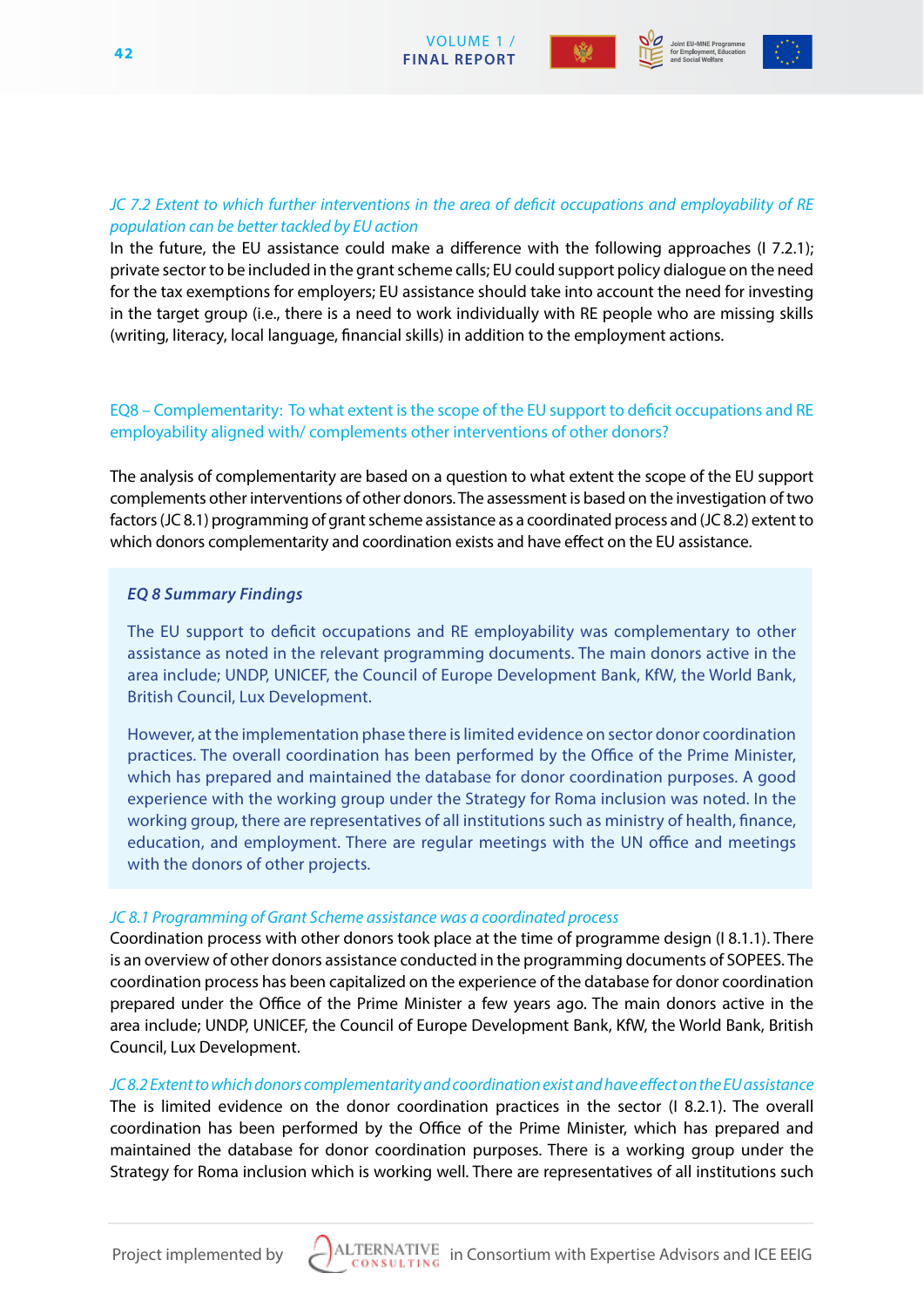

as ministry of health, finance, education, and employment. It was not confirmed that the Ministry of Economic Development takes part in the working group. Grant Beneficiaries cooperate with other donors, e.g., the Open Society, Council of Europe. There are regular meetings with the UN office and meetings with the donors of other projects.

# **Conclusions**

**Conclusion 1: Relevance of the Grant Scheme**

**EU support under the Grant Scheme has been clear and consistent with the country needs, valid in terms of design and implementation of the SOPEES as well as the reforms and institutional needs.** 

The Grant Scheme support relied on a comprehensive set of EU and national policies and strategy documents, which have been internally consistent. The objectives of the Grant Scheme correspond to the employment policy needs. The first priority policy need for Montenegro is to improve the regulatory environment and conditions for job creation, as well as increase employment opportunities for those what are inactive in the labour market. The individual grants' objectives are well aligned with the policy needs and focus on addressing issues like: reducing regional disparities, focus on increasing employment opportunities for youth and women, addressing deficit occupations (hospitality and tourism sector, construction sector) and focus on unemployed RE population. The relevance of the Grant Scheme was strengthened by the following approaches (1) possibility of receiving diploma/ certification (2) employers having a possibility to receive equipment to provide new services/ products. The Grant Scheme timing is relevant from the point of evolution of the needs of RE. The assistance focused initially on supporting adjustments in the legal system in relation to the status of foreigners, then on improving living conditions and now is starting to focus on increasing employment.

There is good consistency between the GS objectives and the accession priorities in relation to reducing regional disparities, focus on increasing employment opportunities for youth and women, addressing deficit occupations (hospitality and tourism sector) and focus on employment RE population. The quality of design of individual grants is adequate in terms of intervention logic and definition of indicators. The logical approach and indicators were used from the design phase and throughout the implementation of the grants.

The GS priorities remain valid in relation to the current policy needs. EC Progress Reports note the considerable regional disparities (North of Montenegro) affecting women and young people. There is a need for introducing better quality employment measures aiming at your people, women, disables people and minorities.

However, the National Employment Strategy 2021-2024 was not adopted as planned, and therefore the validity of the GS priorities with the new strategy could not be assessed.

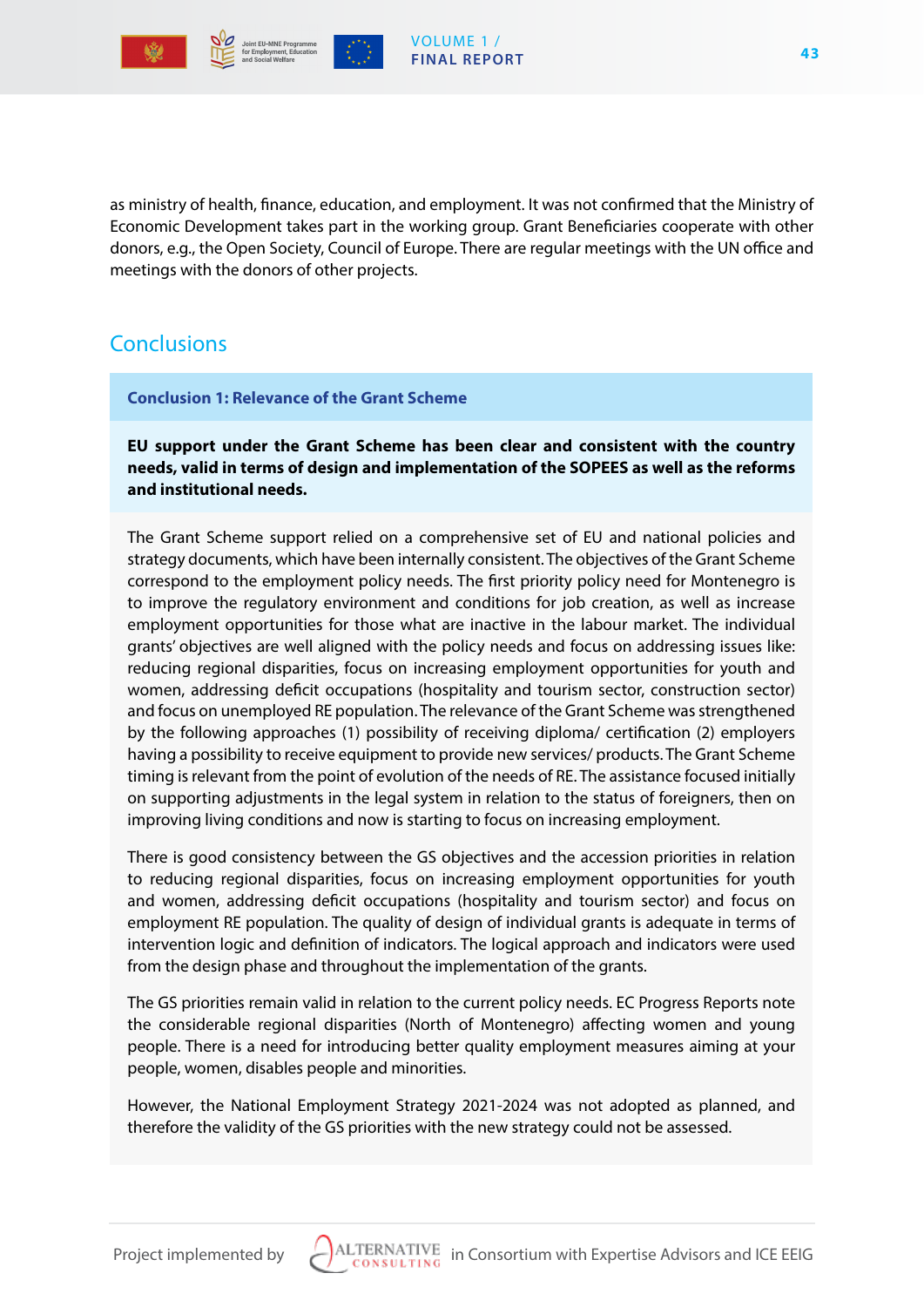





#### **Conclusion 2: Effectiveness of the Grant Scheme**

**At the midterm of Grant Scheme implementation its contribution to improvements in employment sector is visible. The expected results were achieved (for completed projects) or are expected to be achieved (for ongoing projects).** 

In the area of deficit occupations the expected results were achieved or are expected to be achieved. RE population participating in the GS was empowered to enter labour market. The anticipated results were achieved, and in several cases exceeded the target values.

Overall, the skills, knowledge and attitudes developed are proved by the official certifications and actual employment of the trainees of the grants. Based on the analysis of information available at the evaluation time, approximately 230 people received formal certificates/ training completion and out of which approximately 82 persons got employed/selfemployed.

Effectiveness of the support was increased by using the following approaches: (1) measuring people's motivation before the application process, (2) going beyond technical skills development (e.g. soft skills), (3) nominating mentor for theory and practice for each trainee, (4) development of motivational tools, e.g., workshops for the target group to attract and motivate candidates, (5) organising workshops for employers, (6) adjusting to COVID restrictions, e.g., smaller groups of trainees, (7) using RE assistants to support trainees.

Grant Beneficiary organisations to a great extent remained in contact with many trainees and followed up their employment history. At the time of evaluation, beneficiary organisations confirmed that majority of trainees stayed on the job, e.g., all welders and mechanics were working, trainees in the media stayed in the media business and some of them started own business in the media sector and will continue education. Feedback from the employers (e.g., hospitability industry) confirms that they were very satisfied with the trainees' knowledge and skills.

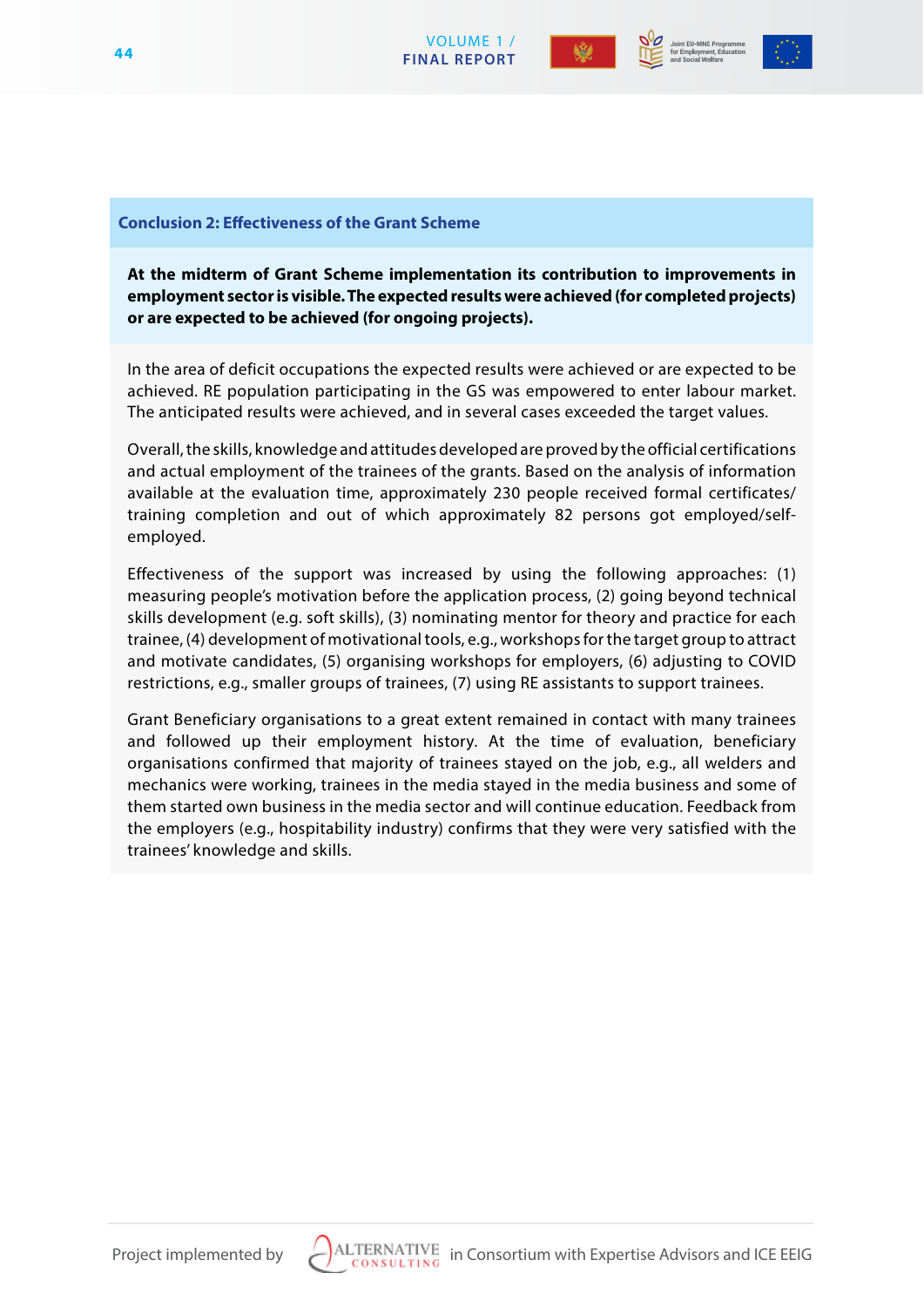



**Conclusion 3: Efficiency of the Grant Scheme (preparation and implementation of the Grant Scheme management)**

#### **Preparation and implementation of the scheme was managed adequately to some extent.**

Preparation of GS and implementation of grant actions management shows room for improvements. There was significant time elapsed between programming (i.e., date of SOPEES approved by CID) and tendering (first CfP for the GS launched) – 3.2 years and between programming and contracting – 4.15 years. Limited efficiency in the preparation and implementation of grant actions can be attributed to the process of assessment of the Montenegrin administration for indirect management of SOPEES, with ex-ante controls by DEU. 27 months passed from the submission of the request for EBIT until the signing of the FA which was pre-conditioned by the EC positive assessment of the readiness of the Montenegrin administration for indirect management of SOPEES programme.

There were some delays in ex-ante control of GfA for the first CfP, which was due to the quality of tender documents. As the amount of funds originally planned for the award of grant through the GS was much higher than the amount of grant awarded to selected Grant Beneficiaries, the beneficiary proposed that another CfP for deficit occupations is launched in scope of the GS, for the amount that remained available after the first CfP. It took 12 months between the proposal for FA Addendum and the launch of the second CfP. In November 2021, the evaluation report was not approved yet. Regarding the "n+5" rule that applies for SOPEES, it is worth noting that planned 12 month implementation period of grant actions selected under the second CfP might enter in the year 2023 and generate ineligible cost for SOPEES programme, if the contracts with selected GBs do not get signed by the end of 2021 and the actions completed by 2022.

COVID pandemics had a great impact on efficiency of the grants implementation. Deviations from work plans of grant actions have occurred in all nine grant projects. The main and generic reason for delays and changes in the implementation timelines relate to COVID-19 pandemic as the root cause. However, the grant actions' progress was not endangered by delays due to proactive measures taken by the Grant Beneficiaries to reduce its impact. GBs have modified their originally planned organisation strategy and adjusted their approach to the respective target groups in the manner, which to the maximum extent possible ensured the implementation of activities within the extended implementation period. The GBs managed the risk mitigations strategies addressing the new risks die to COVID-19 situation.

Grant actions awarded under the first CfP were completed. The perspectives for the award and completion of selected grant actions of the second CfP are positive, provided that contracts get signed before the end of 2021 and the actions are completed by the end of 2022.

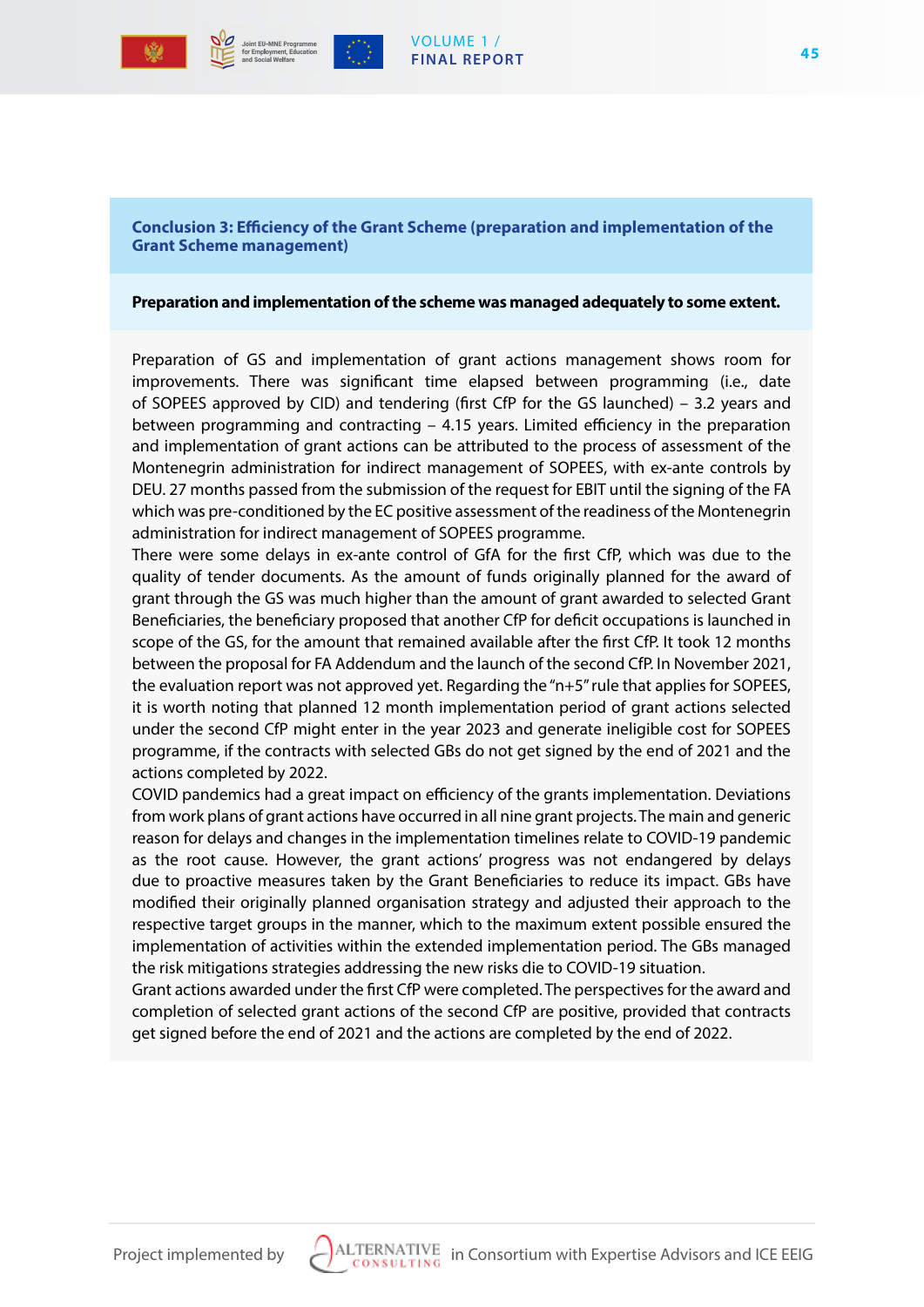



#### **Conclusion 4: Efficiency: Good use of financial and human resources**

**Grant actions will absorb the majority of grant contracted for selected grant actions and to a great extent made a good use of financial and human resources.** 

VOLUME 1 /

Grant Beneficiaries were entitled to receive pre-financing amount after the signature of the contract (e.g., 80% pre-financing of contracted grant amount). There were delays in payment of pre-financing (for three contracts) for almost five months, which in one case caused delays in implementation of some activities. Disbursements by GBs to large extent followed the work plan implementation in terms of timeliness related to project duration and the majority of GBs expected to receive the amount of grant contracted. However, for some grants the final amount of eligible cost recognised by the CA to some extent differed from the total amount of actual cost declared by GB.. The deductions by the CA extend from app 3% to 11% of cost declared by GBs.

Adjustments in the implementation of grant actions were necessary, in order to ensure grant actions' progress of implementations in spite of COVID-19 situation. Addenda to contracts were signed for extended project implementation beyond originally planned duration of 12 months for eight grant contracts out of nine.

All grants were implemented in the crisis situation requiring risk management. Grant Beneficiaries discussed regularly the risks and risk mitigation strategies were in place. Awarded GBs were required to report on a quarterly basis on their progress through Monitoring Information, which inter-alias include a section on risks identified during reporting period and corrective measures, either planned or undertaken by GB.

Standard EU visibility requirements were respected by all awarded GBs in scope of the GS. At programme level, SOPEES programme website exists, with a separate section on each GS financed in scope of the programme.

A good balance on gender equality was achieved. However, awarded GBs reported on challenging traditional issues in this regard, e.g., Roma girls do not obtain education and their early marriages by tradition, and some occupations are traditionally more interesting for men than for women.

Green economy aspects were not taken into account beyond the awarded Grant Beneficiaries own procedures (e.g., less printing).

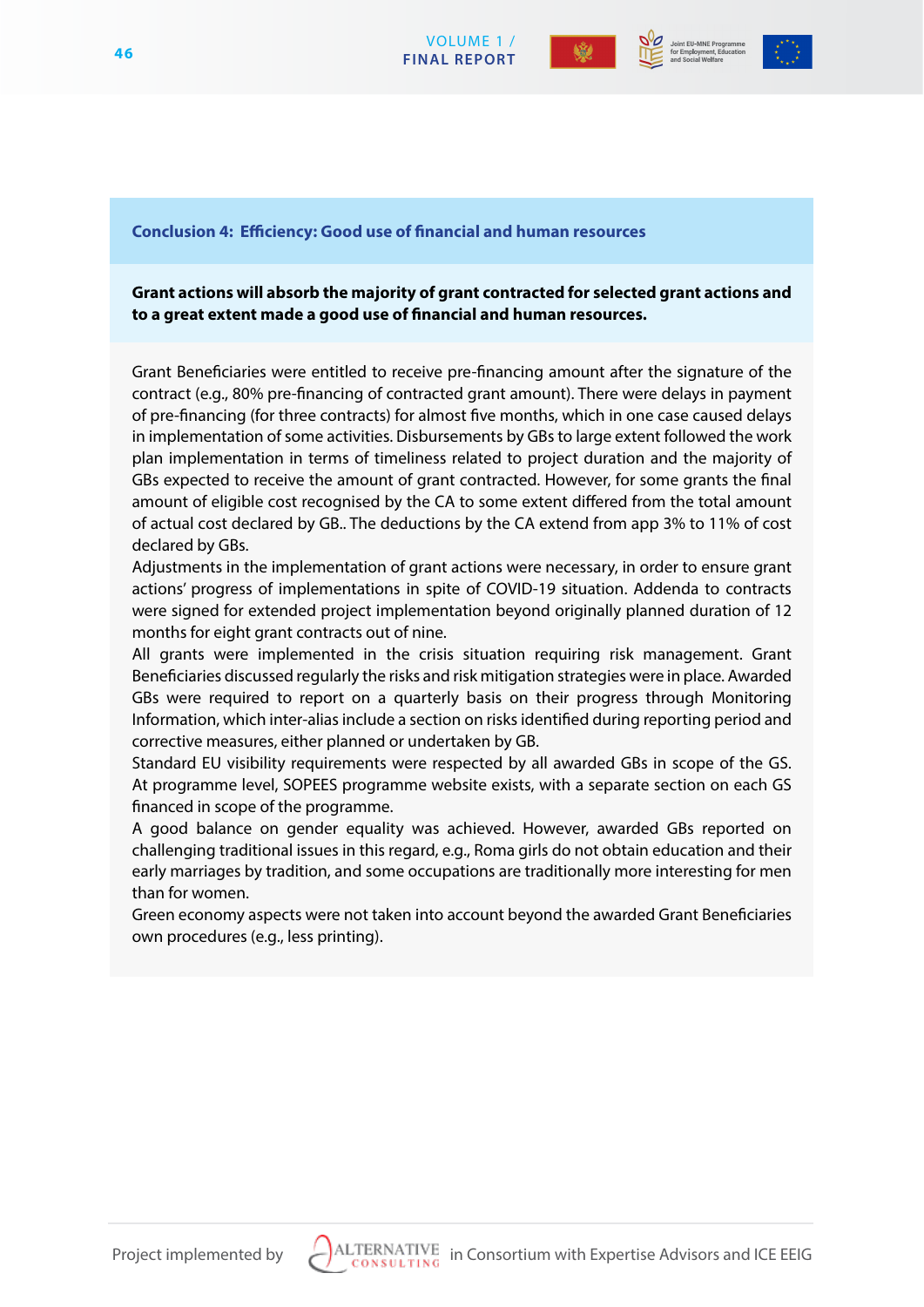



#### VOLUME 1 / **FINAL REPORT**

#### **Conclusion 5: Sustainability of the Grant Scheme**

# **At the midterm there are good prospects that the envisaged outcomes of the Grant Scheme are likely to produce effects after the end of EU funding.**

Sustainability issues were taken into account at the design phase of the interventions and followed up to the final reports on the implementation.

All Grant Beneficiary organisations remained in operation after the project completion (or during the final stages of implementation). No evidence was found that any of the GBs will have difficulties to be operational and adequately staffed after grant financing closure.

GBs plan follow up actions, e.g., developing a regional centre for training on tourism and there is a need for continuation of support, e.g., in other municipalities. Majority of GBs plan developing proposals to continue support to employment.

Future sustainability of the GS's outcomes is linked to the following issues: (1) comprehensive inter-sectoral approach including social housing, education and strategy for SMEs (selfemployed), (2) key role of education supporting employment, (3) role of community centres to support GS and to interconnect services at local level.

#### **Conclusion 6: Impact of the GS on increased employment in Montenegro**

**The assessment of impact of the GS on increased employment is limited at the mid-term. There is a good level of achievement performance measured by indicators and reported, thus the outputs and expected outputs will contribute to increased employment.** 

The expected outputs of the completed grant actions (at the time of the evaluation cut-off date) will contribute to increased employment of persons trained for deficit occupations and increased number of members of RE population that received training. Approximately 82 people found employment or became self-employed.

The GS also contributes to the EU negotiation process priorities under chapter 19 as there is a need for introducing quality employment measures aimed at young people, women, disabled people and minorities.

Impact on the outreach to general public was noted, e.g., 150,000 people watched Vijesti with information on the GS and thus assisted in changing the perception on RE population.

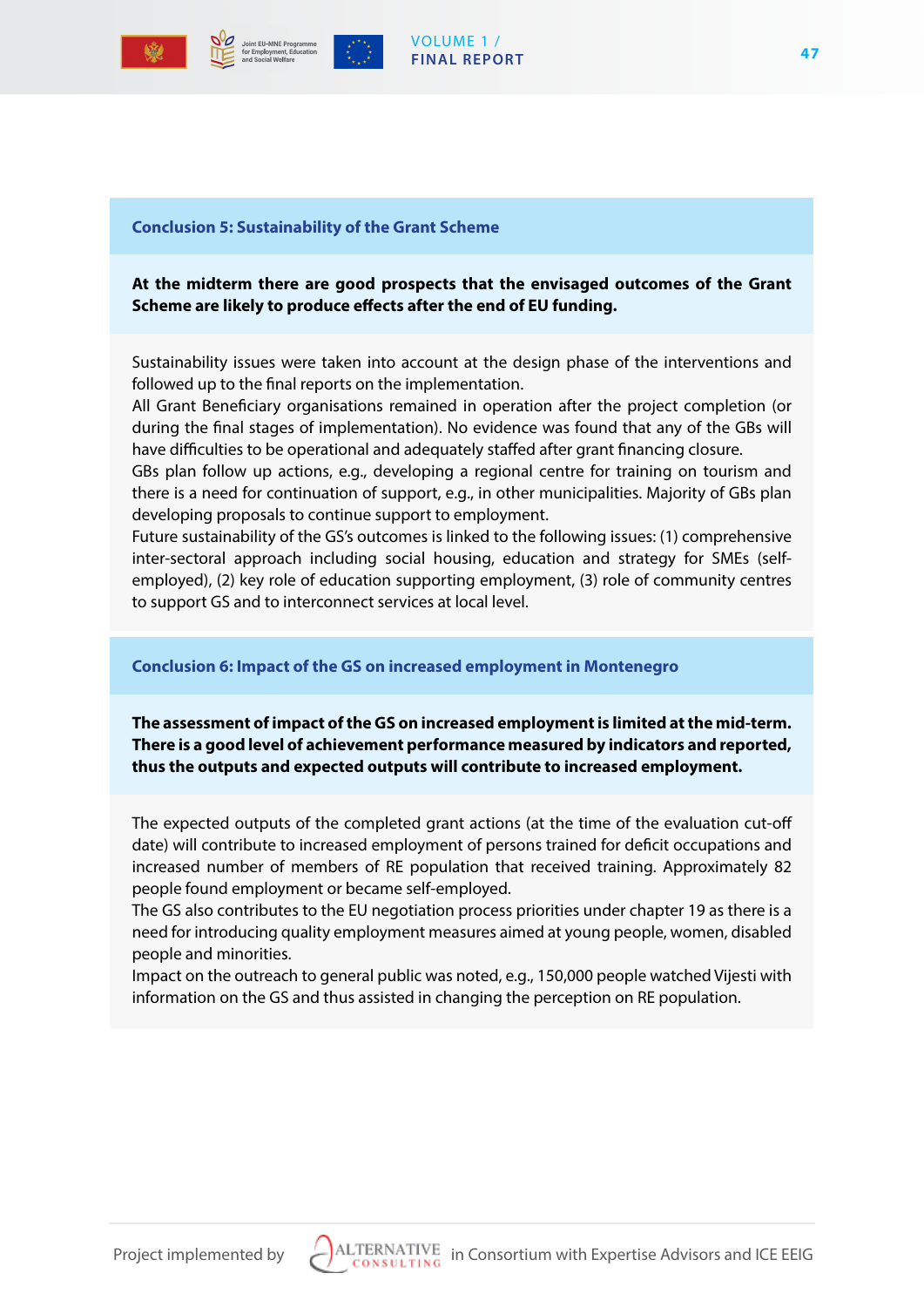



#### **Conclusion 7: Added value of EU support**

#### **To some extent there was an added value of EU support compared to other donors.**

VOLUME 1 /

The added value of the EU support was noted in regards to clear rules and transparency of EU support; EU assistance covers a lot of issues and tries to think in a comprehensive way to cover various issues; the added value of EU support is in its approach to minority rights, position of the RE population, working with disabilities and the importance of the rule of law. At the same time, it was noted that the EU support has challenging reporting, requiring time and human resources effort as compared to other donors and the duration of the grants (one year) is shorter compared to other donors (e.g., two years with German assistance) for the same area of assistance covered.

In the future, the EU could make a difference with (1) including private sector in the grant scheme calls, (2) supporting policy dialogue on the need for the tax exemptions for employers, (3) allowing for time needed to invest in the target group – enhancing missing skills (writing, literacy, local language, financial skills).

#### **Conclusion 8: Complementarity of the Grant Scheme assistance**

#### **The Grant Scheme assistance is complementary to other donors interventions to some extent.**

The EU support to deficit occupations and RE employability was complementary to other assistance as noted in the relevant programming documents. There is limited evidence on sector donor coordination practices. The overall coordination has been performed by the Office of the Prime Minister, which has prepared and maintained the database for donor coordination purposes. A good experience with the working group under the Strategy for Roma inclusion was noted. In the working group, there are representatives of all institutions such as ministry of health, finance, education, and employment.

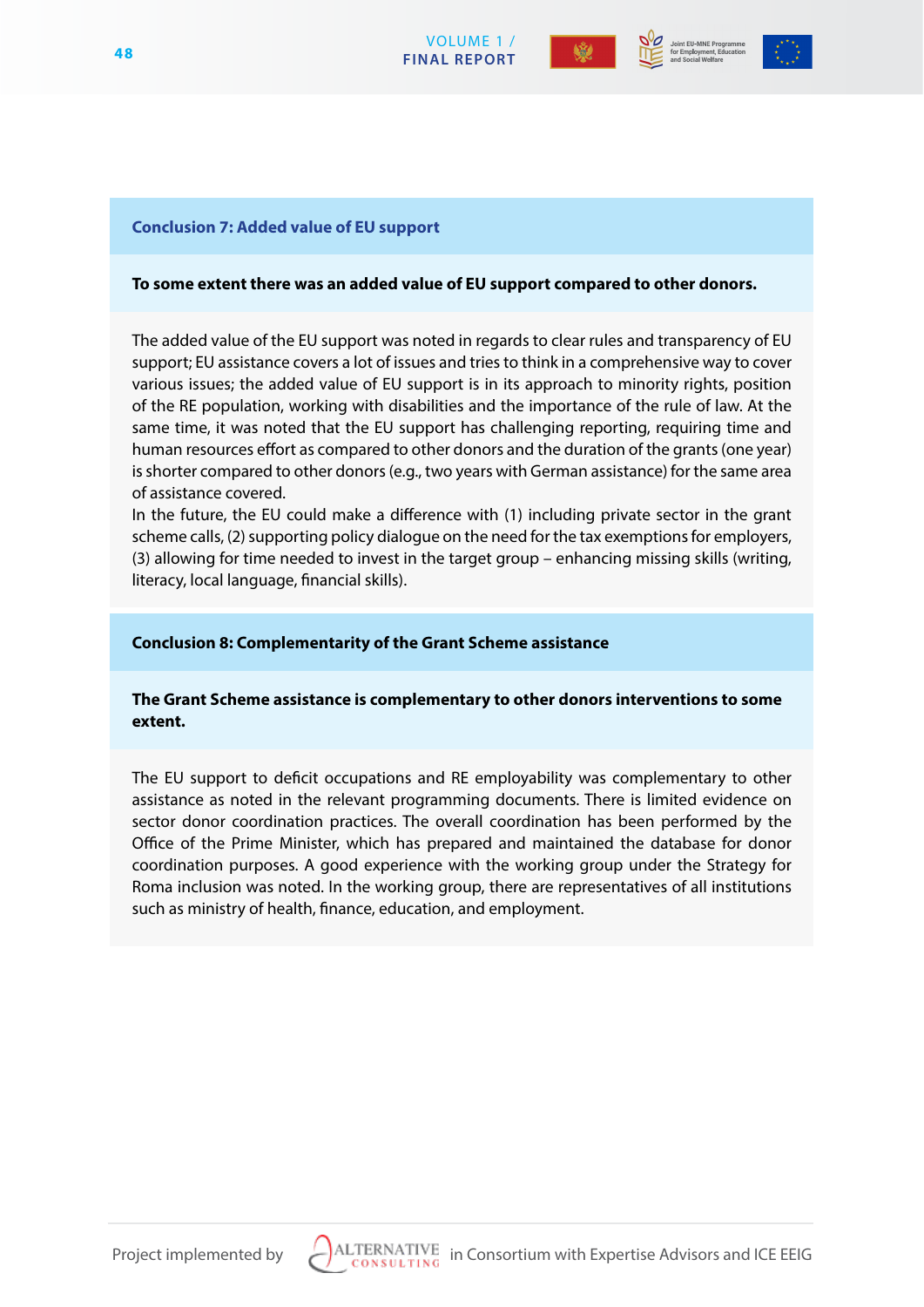



 $\begin{pmatrix} \frac{1}{2} & \frac{1}{2} & \frac{1}{2} \\ \frac{1}{2} & \frac{1}{2} & \frac{1}{2} \\ \frac{1}{2} & \frac{1}{2} & \frac{1}{2} \end{pmatrix}$ 

## VOLUME 1 / **FINAL REPORT**

# Recommendations

#### Cluster 1: Operational level recommendations

| <b>Recommendation 1</b>               | Close monitoring of timeline for the second CfP implementation                                                                                                                                                                                                                                                                                                                |
|---------------------------------------|-------------------------------------------------------------------------------------------------------------------------------------------------------------------------------------------------------------------------------------------------------------------------------------------------------------------------------------------------------------------------------|
| <b>Description</b>                    | MED and CFCU should closely monitor the timeline of implementation<br>of the grants under the second CfP.<br>The "n+5" rule that applies for SOPEES implies that all grants contracted<br>under the secodn CfP (in 2021) have to be completed by the end of<br>2022. Costs generated in 2023 will be ineligible.                                                              |
| <b>Implementation and</b><br>timeline | To implement this recommendation, the MED and CFCU will need to<br>take the following actions:<br>1. Reviewing quarterly monitoring reports to ensure lack of<br>delays<br>2. Taking pro-active role in supporting GBs to overcome delays.<br>Timeline: During 2022                                                                                                           |
| <b>Recommendation 2</b>               | <b>Guidance on eligible costs</b>                                                                                                                                                                                                                                                                                                                                             |
| <b>Description</b>                    | MED (and CFCU) to provide timely identification of ineligible costs in<br>order to avoid deductions of the final grant amounts.                                                                                                                                                                                                                                               |
| <b>Implementation and</b><br>timeline | To implement this recommendation, the MED/ CFCU will need to take<br>the following actions:<br>1. To provide feedback and guidance on problematic cases of<br>non-eligible costs identified under the first CfP.<br>Timeline: second CfP implementation and next Calls for Proposals                                                                                          |
| <b>Recommendation 3</b>               | <b>Stronger involvement of the private sector</b>                                                                                                                                                                                                                                                                                                                             |
| <b>Description</b>                    | To ensure greater involvement of the private sector (employers) in the<br>GS implementation.                                                                                                                                                                                                                                                                                  |
| <b>Implementation and</b><br>timeline | To implement this recommendation, the MED will need to take the<br>following actions:<br>1. Including the potential employers in the grant scheme calls that<br>more assistance is to be channelled through companies;<br>2. Providing workshops/trainings for employers on how to conduct<br>training schemes and provide internships.<br>Timeline: Next calls for proposals |

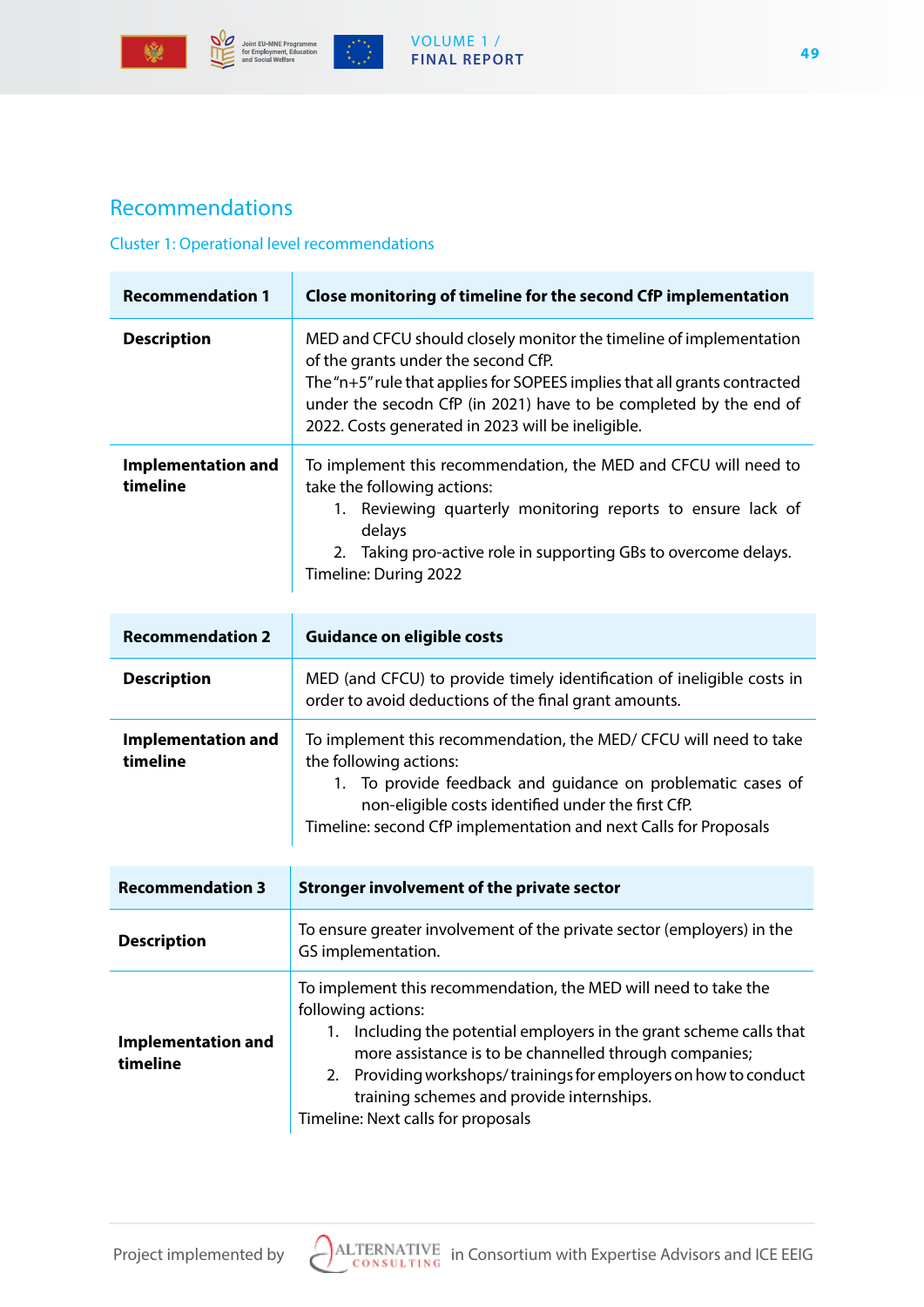



Joint EU-MNE Programme<br>for Employment, Education<br>and Social Welfare



| <b>Recommendation 4</b>               | <b>Guidance on green economy</b>                                                                                                                                                                                                                                                                                                                                                                                                                                                                                 |
|---------------------------------------|------------------------------------------------------------------------------------------------------------------------------------------------------------------------------------------------------------------------------------------------------------------------------------------------------------------------------------------------------------------------------------------------------------------------------------------------------------------------------------------------------------------|
| <b>Description</b>                    | MED to provide more guidance on green economy aspects to be<br>taken into account during GSs implementation.                                                                                                                                                                                                                                                                                                                                                                                                     |
| Implementation<br>and timeline        | To implement this recommendation, MED will need to take the<br>following actions:<br>1. To develop a guidance document on green economy<br>aspects including training modules to be included in<br>training activities in scope of the grant actions.<br>Timeline: 2022 onwards                                                                                                                                                                                                                                  |
| <b>Recommendation 5</b>               | <b>Exchange of good practices and lessons learnt</b>                                                                                                                                                                                                                                                                                                                                                                                                                                                             |
| <b>Description</b>                    | There is a need for supporting exchange of good practices and<br>lessons learnt during implementation of the first CfP as well as for<br>identification of the needs on the ground for the future calls.                                                                                                                                                                                                                                                                                                         |
| <b>Implementation and</b><br>timeline | To implement this recommendation, MED will need to take the<br>following actions:<br>1. To support exchange of good practices (workshops, round<br>tables) among GBs and to give possibility to discuss the<br>needs on the ground that could be taken into account when<br>planning or preparing of the next call for proposals;<br>2. To support establishment of a network of GBs;<br>3. To consider planning longer than 12 months duration of<br>implementation period of grants.<br>Timeline: 2022 onwards |

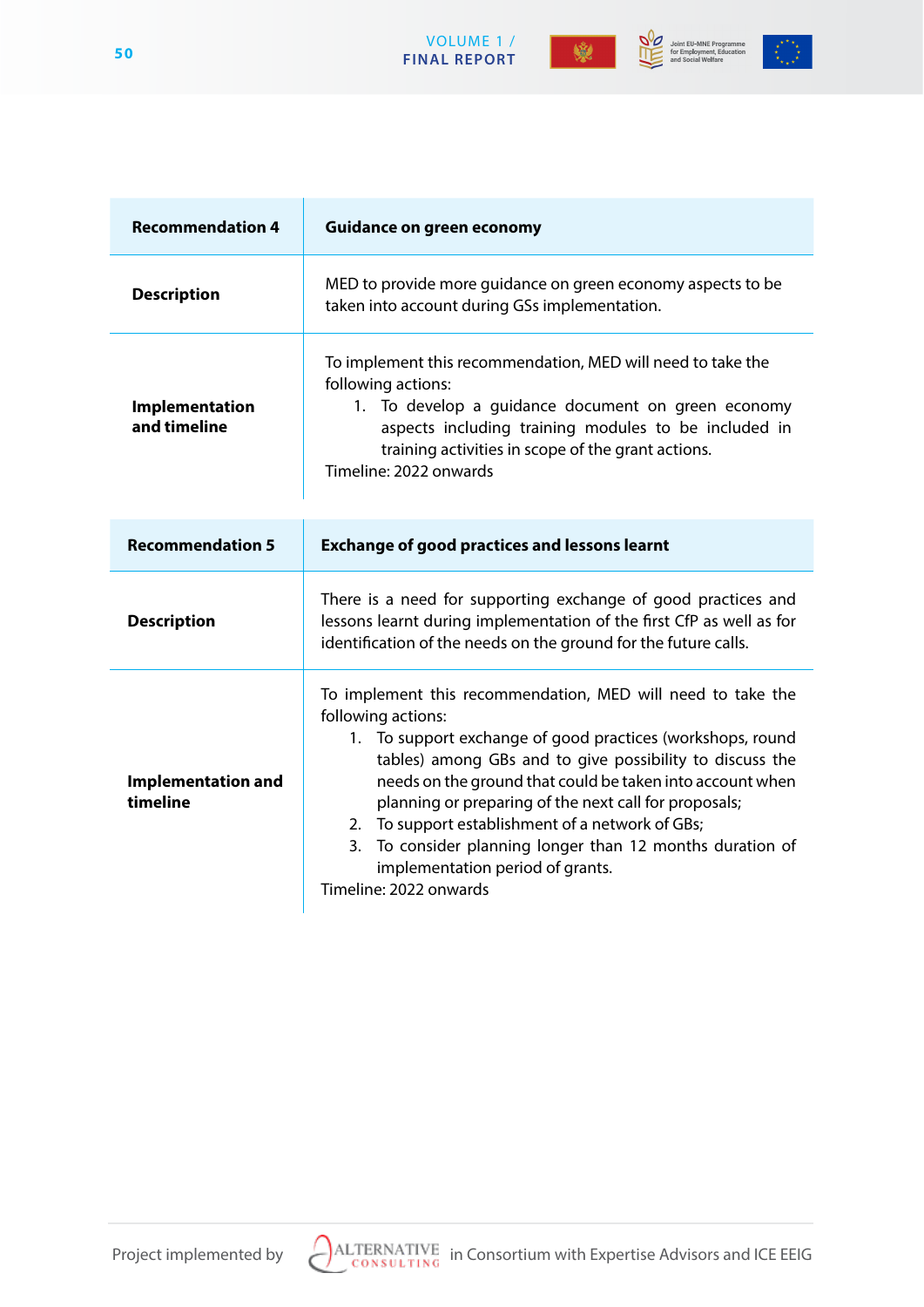



#### VOLUME 1 / **FINAL REPORT**

## Cluster 2: System level recommendations

| <b>Recommendation 1</b>        | Strengthen policy dialogue on employment                                                                                                                                                                                                                                                                                                                                                            |
|--------------------------------|-----------------------------------------------------------------------------------------------------------------------------------------------------------------------------------------------------------------------------------------------------------------------------------------------------------------------------------------------------------------------------------------------------|
| <b>Description</b>             | EUD to conduct stronger policy dialogue on a comprehensive<br>/ inter-sectoral support to employment in order to increase the<br>employability measures.                                                                                                                                                                                                                                            |
| Implementation<br>and timeline | To implement this recommendation, EUD will need to take the<br>following actions:<br>1. Stronger support the policy dialogue, e.g., on the need for<br>the tax exemptions for employers who employ people for<br>deficit occupations or RE candidates;<br>2. Stronger support to the need for inter-sectoral cooperation,<br>e.g., on support measures for self-employed.<br>Timeline: 2022 onwards |
|                                |                                                                                                                                                                                                                                                                                                                                                                                                     |
| <b>Recommendation 2</b>        | To strengthen comprehensive inter-sectoral approach to<br>employment challenge                                                                                                                                                                                                                                                                                                                      |
| <b>Description</b>             | MED to strengthen the inter-service cooperation to support<br>employment measures including with social housing, education,<br>strategy for SMEs (self-employed).                                                                                                                                                                                                                                   |



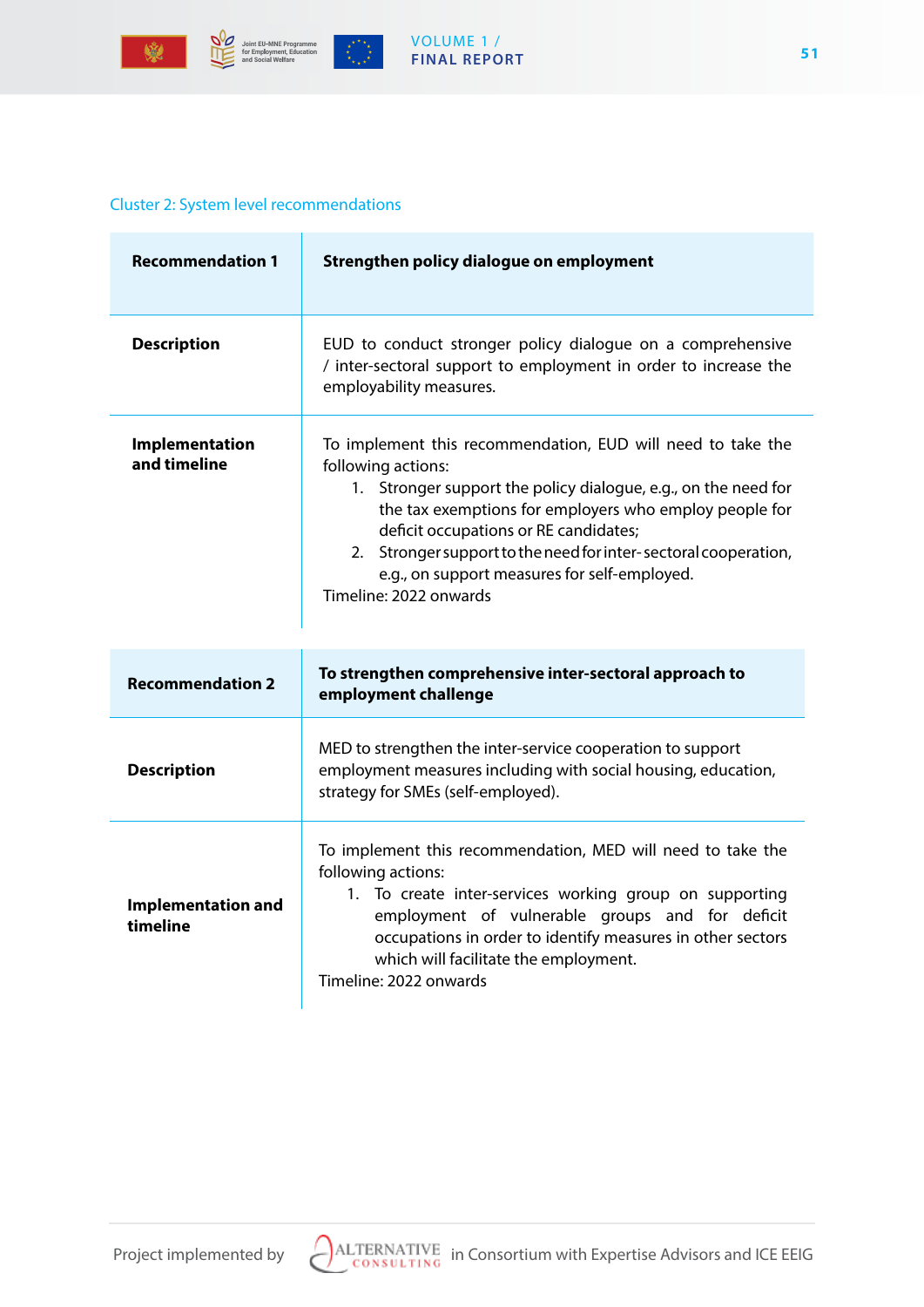





| <b>Recommendation 3</b> | MED should strengthen linkages with donors community<br>and strengthen its sectoral donor coordination to ensure<br>complementarity of cunnort to employment |
|-------------------------|--------------------------------------------------------------------------------------------------------------------------------------------------------------|

|                                | complementarity of support to employment                                                                                                                                                                                                                                                                                                                                                                                                                                                                                                                                                                                                                                                                                                    |
|--------------------------------|---------------------------------------------------------------------------------------------------------------------------------------------------------------------------------------------------------------------------------------------------------------------------------------------------------------------------------------------------------------------------------------------------------------------------------------------------------------------------------------------------------------------------------------------------------------------------------------------------------------------------------------------------------------------------------------------------------------------------------------------|
| <b>Description</b>             | The evaluation evidence shows that the donor coordination for the<br>employment sector is done to a limited extent and does not go<br>beyond programming phase. The complementarity and efficiency<br>of support to employment can benefit from stronger donor<br>coordination conducted by MED.                                                                                                                                                                                                                                                                                                                                                                                                                                            |
| Implementation<br>and timeline | To implement this recommendation, the MED will need to take the<br>following actions:<br>1. Follow on a good experience with the working group under<br>the Strategy for Roma inclusion where the representatives<br>of all institutions such as ministry of health, finance and<br>education are present;<br>To ensure coordination/exchange of information between<br>2.<br>the working group set up for the development of both<br>the National Employment Strategy and the Employment<br>Action Plans, and the working group under the Strategy for<br>Roma inclusion. Information on the RE needs in relation to<br>employability should taken into account in the preparation<br>of Employment Action Plans.<br>Timeline: During 2022 |
| <b>Recommendation 4</b>        | <b>Support of the Employment Agency of Montenegro regarding</b><br><b>RE</b> candidates                                                                                                                                                                                                                                                                                                                                                                                                                                                                                                                                                                                                                                                     |
| <b>Description</b>             | To ensure that the Employment Agency of Montenegro can provide<br>support to identification of RE candidates for future trainings. At<br>present, the Agency does not have ethnic origin data for selection<br>of candidates.                                                                                                                                                                                                                                                                                                                                                                                                                                                                                                               |
| <b>Implementation</b>          | To implement this recommendation, MED will need to take the                                                                                                                                                                                                                                                                                                                                                                                                                                                                                                                                                                                                                                                                                 |

**Implementation and timeline**

following actions: 1. Support the EAM to find the best ways in selecting unemployed RE candidates.

Timeline: 2022 onwards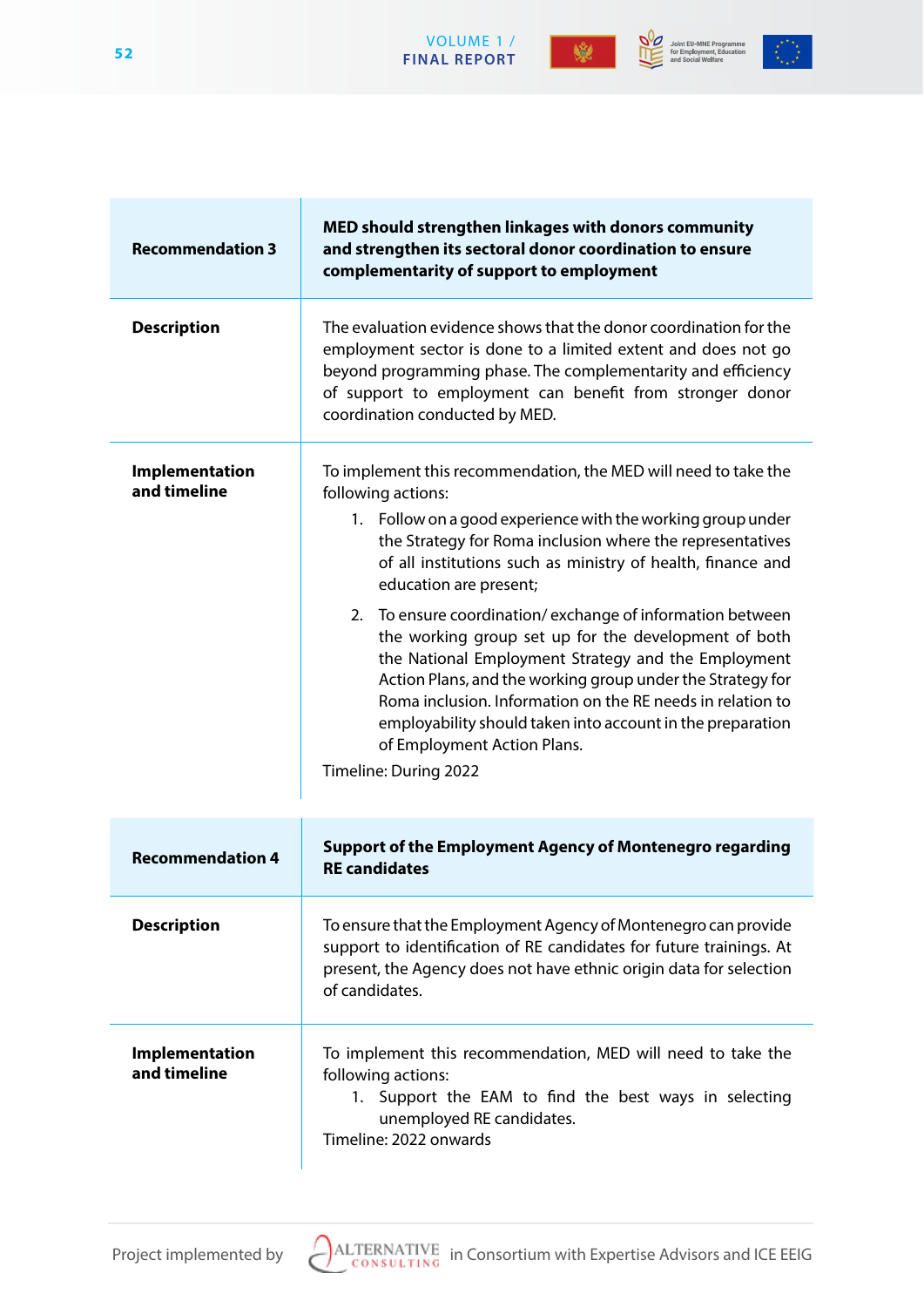





# Annexes

Annex 1 Evaluation matrix

[Presented as Volume 2 of the report]

# Annex 2 Further details on the methodology

This evaluation builds on information gathered at Grant Scheme level and Grant contracts level.

Analytical tools used for the evaluation

| <b>Evaluation Questions</b> | <b>Description</b>                                                                                                                                                                                                                                                                                                                                                                                                                                                                                                                              |  |
|-----------------------------|-------------------------------------------------------------------------------------------------------------------------------------------------------------------------------------------------------------------------------------------------------------------------------------------------------------------------------------------------------------------------------------------------------------------------------------------------------------------------------------------------------------------------------------------------|--|
| EQ 1 - Relevance            | Relevance is usually understood as the extent to which<br>the aims of an intervention are pertinent to the needs,<br>problems, and issues to be addressed. In this evaluation,<br>we understand relevance as the extent to which the<br>objectives of the Grant Scheme are still pertinent to the<br>needs, problems, and issues to be addressed in the area<br>of Employment policies in Montenegro.                                                                                                                                           |  |
| EQ 2 - Effectiveness        | Effectiveness is commonly understood as the extent to<br>which the aims of a programme are achieved. In this mid-<br>term evaluation, we measure how far the Grant Scheme<br>results were used or their potential benefits were already<br>realised/ are expected to be realised. The key question<br>is what difference the Grant Scheme made or is making<br>in practice, as measured by how far the intended<br>target groups really benefited/ expect to benefit from<br>the products or services the projects made/will make<br>available. |  |
| EQ 3 - Efficiency           | Efficiency refers to the cost-effectiveness. In the case of<br>this Grant Scheme 1, the key question is how well the<br>various grants transformed the available resources into                                                                                                                                                                                                                                                                                                                                                                 |  |
| EQ 4 - Efficiency           | the intended results so far. Efficiency addresses value-<br>for-money that is whether similar results could have<br>been achieved by other means at lower costs.                                                                                                                                                                                                                                                                                                                                                                                |  |
| EQ 5 - Sustainability       | Sustainability refers to whether the positive outcomes<br>of the Grant Scheme are likely to continue after external<br>funding ends and whether envisaged impacts can be<br>sustained. In this mid-term evaluation, we look at the<br>probability of continued long-term benefits                                                                                                                                                                                                                                                               |  |

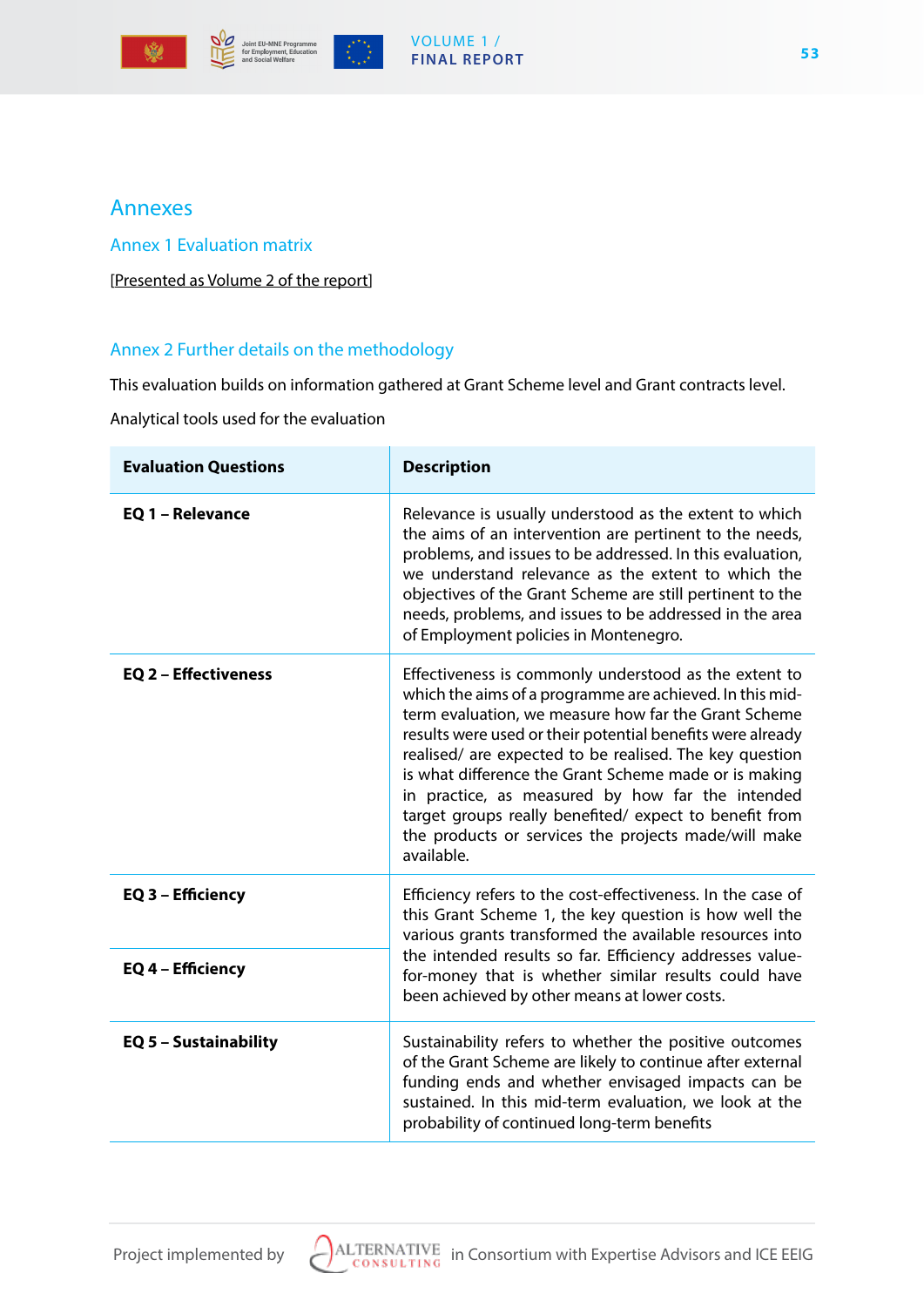





| EQ 6 - Impact               | Impact denotes the relationship between the Grant<br>Scheme purpose and overall objective. The extent to<br>which the benefits received by the target beneficiaries<br>had wider overall effect on larger numbers of people in<br>the sector or county as a whole. |
|-----------------------------|--------------------------------------------------------------------------------------------------------------------------------------------------------------------------------------------------------------------------------------------------------------------|
| EQ 7 - EU Added value       | EU Added Value requires consideration of the value and<br>improvements which are caused by the EU rather than<br>another party taking action.                                                                                                                      |
| <b>EQ 8-Complementarity</b> | Under this evaluation, complementarity is understood as<br>the connection between the Grant Scheme intervention<br>and other donors' initiatives in Montenegro in the deficit<br>occupations and employability of RE population area.                              |

VOLUME 1 /

The table below presents ranking to be used to assess the strengths of evidence.

| <b>Ranking</b>                   | <b>Explanation</b>                                                                                                                                                                                                                                                                                                                                                                                          |
|----------------------------------|-------------------------------------------------------------------------------------------------------------------------------------------------------------------------------------------------------------------------------------------------------------------------------------------------------------------------------------------------------------------------------------------------------------|
| <b>Strong</b>                    | The finding is consistently supported by a range of evidence sources,<br>including documentary sources, quantitative analysis and qualitative<br>evidence; or the evidence sources, while not comprehensive, are of high<br>quality and reliable to draw findings/conclusion (e.g., the evidence is based<br>on a wide range of reliable qualitative sources, across which there is good<br>triangulation). |
| <b>More than</b><br>satisfactory | There are at least two different sources of evidence with good triangulation,<br>but the coverage of the evidence is not complete.                                                                                                                                                                                                                                                                          |
| Indicative but<br>not conclusive | There is only one evidence source of good quality, and no triangulation<br>with other sources of evidence.                                                                                                                                                                                                                                                                                                  |
| Weak                             | There is no triangulation and/or evidence is limited to a single source.                                                                                                                                                                                                                                                                                                                                    |

#### *Evaluation steps*

The main steps of the evaluation are:

- 1. evaluation inception phase,
- 2. desk phase,
- 3. field phase,
- 4. synthesis phase,
- 5. dissemination phase.

The description of the steps including outputs and meetings envisaged and provisional timeline is presented in the evaluation work plan below.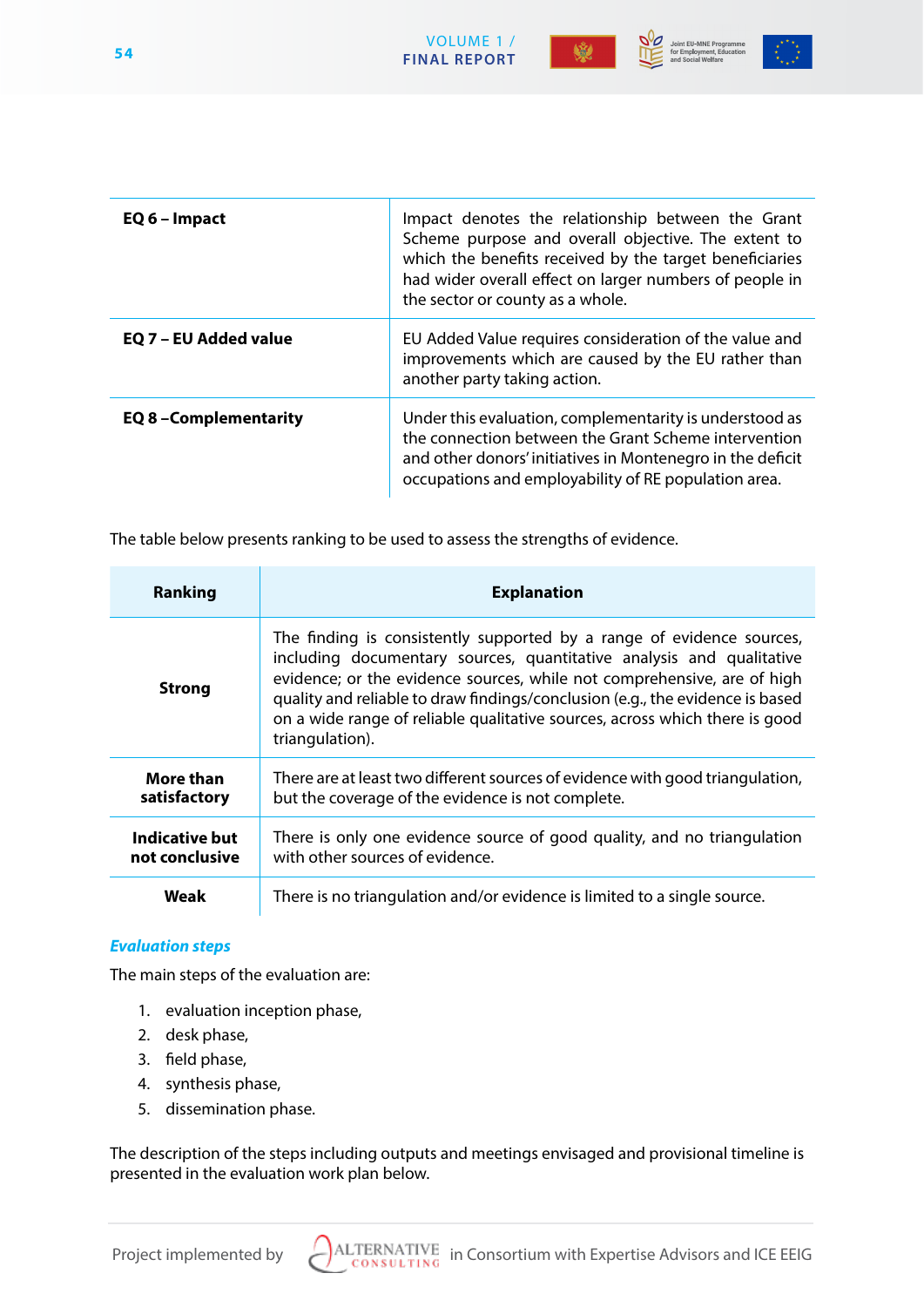



意

#### VOLUME 1 / **FINAL REPORT**

## *Evaluation timeline*

| MTE stages                                         | Description                                                                                                                                                                                                              | <b>Outputs and meetings</b>                                                                                                                   | Provisional<br><b>Timeline</b>                       |
|----------------------------------------------------|--------------------------------------------------------------------------------------------------------------------------------------------------------------------------------------------------------------------------|-----------------------------------------------------------------------------------------------------------------------------------------------|------------------------------------------------------|
| Inception phase<br>(27 April - 31<br>May 2021)     | Initial document/data<br>collection<br>• Stakeholders' analysis<br>Reconstruction/<br>construction of the<br>intervention logic<br>Methodological design of<br>$\bullet$<br>the evaluation (evaluation<br>questions etc) | Kick off meeting<br>Establishment of the<br><b>Evaluation Steering Group</b><br>(ESG)<br>Inception note                                       | 27 <sup>th</sup> April<br>2021<br>End of May<br>2021 |
| Desk phase<br>(June – July<br>2021)                | In-depth document<br>analysis (focused on<br>evaluation questions)<br>Interviews (if relevant)<br>Identification of<br>information gaps and<br>hypothesis<br>Methodological design of<br>$\bullet$<br>the Field phase    | Presentation of the<br>findings and gaps to the<br>ESG<br><b>Draft evaluation matrix</b>                                                      | June to<br>Mid-July<br>2021                          |
| Field phase<br>(September –<br>October 2021)       | Gathering of primary<br>evidence<br>• Case studies<br>development (if relevant)<br>Data collection and<br>analysis                                                                                                       | Meetings and interviews<br>with stakeholders<br>Presentation of key<br>findings to the ESG<br><b>Final evaluation matrix</b>                  | September<br>- October<br>2021<br>October<br>2021    |
| Synthesis phase<br>November 2021<br>- January 2022 | Final analysis of the<br>$\bullet$<br>findings<br>Formulation of the overall<br>assessment, conclusions<br>and recommendations                                                                                           | <b>Draft final report</b><br><b>Executive Summary</b><br><b>Final report</b><br>Presentation of key<br>findings/recommendations<br>to the ESG | November<br>$2021 -$<br>January<br>2022              |
| Dissemination<br>phase<br>November 2021            | Final presentation<br>of the findings/<br>recommendations                                                                                                                                                                | Final<br>presentation<br>to<br>broader audience<br>Publishing the final report                                                                | January –<br>February<br>2022                        |

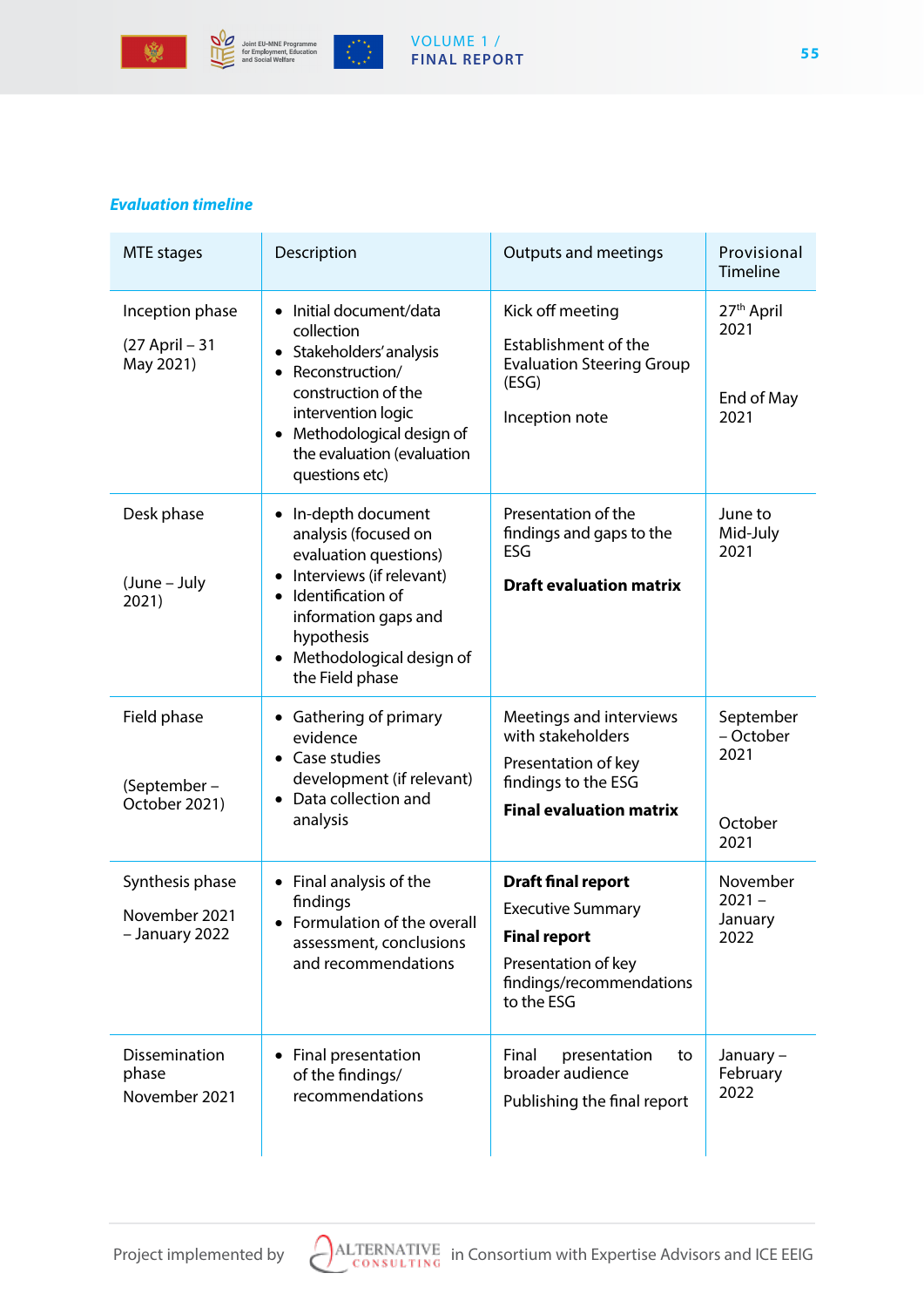

Joint EU-MNE Programme<br>for Employment, Education



# Annex 3 List of People Interviewed

| <b>Name</b>          | <b>Organisation</b>     | <b>Position/Unit</b>      | <b>Date</b> |
|----------------------|-------------------------|---------------------------|-------------|
| Nedjeljka Sindik     | <b>HELP</b>             | Project Coordinator       | 17.09.2021  |
| Dzenan Demic         | <b>HELP</b>             | Project Assistant         | 17.09.2021  |
| Teodora Kusovac      | Capital city Podgorica  | Project Manager           | 17.09.2021  |
| Albina Medjedovic    | Capital city Podgorica  | <b>Financial Manager</b>  | 17.09.2021  |
| Snezana Radenovic    | Red Cross of Montenegro | Project Coordinator       | 21.09.2021  |
| Aleksandar Radunovic | <b>Guru Plast</b>       | Project Coordinator       | 22.09.2021  |
| Mirjana Maslovar     | <b>HEC</b>              | Project Coordinator       | 22.09.2021  |
| Slaven Cipranic      | <b>ZOPT</b>             | Director                  | 22.09.2021  |
| <b>Ahmat Muric</b>   | <b>ZOPT</b>             | Project Administrator     | 22.09.2021  |
| Vukosava Pekovic     | <b>ZOPT</b>             | <b>Team Leader</b>        | 22.09.2021  |
| Milka Tadic Mijovic  | <b>CIN</b>              | President                 | 23.09.2021  |
| Zeljana Kandic       | <b>CIN</b>              | Project Manager           | 23.09.2021  |
| Natasa Pavlicic      | Pamark                  | <b>Executive Director</b> | 12.10.2021  |
| Miguel Magro Gomez   | <b>DEU</b>              | Task Manager              | 23.11.2021  |
| Mladenka Tesic       | <b>DEU</b>              | <b>Task Manager</b>       | 23.11.2021  |

# Annex 4 List of main documents consulted

# *Policy documents*

- EC Progress report on Montenegro (2020) (2021)
- Employment and Social Reform Programme for Montenegro (2015-2020)
- Indicative Strategy Papers for Montenegro (2014 and revised in 2018)
- $\triangleright$  Economic Reform Programmes (ERPs)
- EC Assessment of the ERP of Montenegro 2021-2023 (SWD(2021) 94)
- The Financing Agreement for SOPEES (2018)
	- Addendum No.1 to Financing Agreement 2015-2017 Multi-annual action programme for Montenegro on Employment, Education, and Social policies (CRIS no. 2015/037-895.
- $\triangleright$  Screening Report for Montenegro for Chapter 19
- $\triangleright$  IPA II Regulation
- Montenegro Development Directions
- Employment and Social Reform Programme 2015-2020
	- Montenegro National Strategy for Employment and Human Resources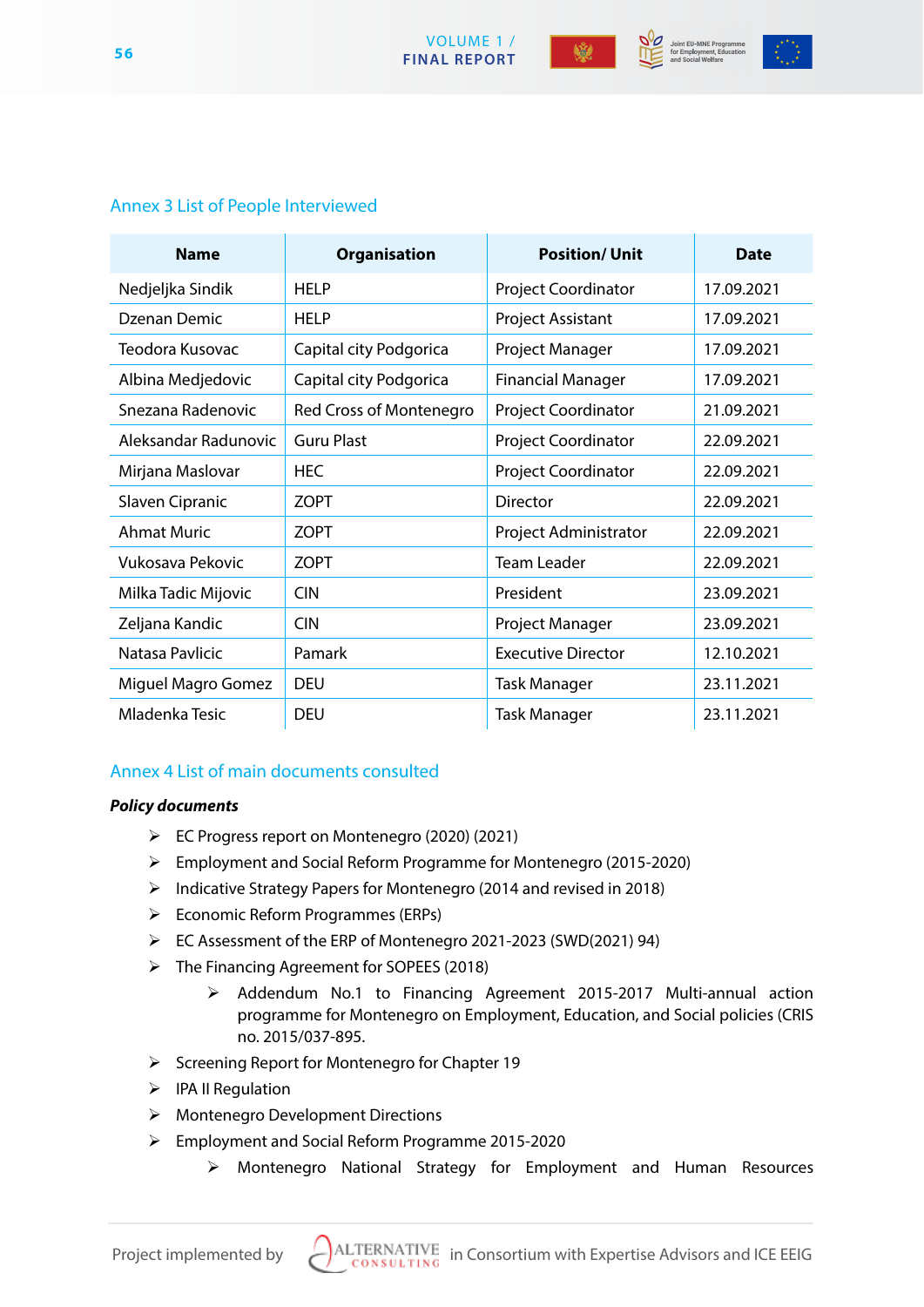

## VOLUME 1 / **FINAL REPORT**

Development (2016-2020)

- $\triangleright$  National Strategy for Adult Education and Training (2015-2020):
- Government Action Plan "Decade for Roma Inclusion" 2005-2015
- IPA Annual Implementation Reports (2019 and 2020)
- $\triangleright$  Expenditure verification reports
	- $\triangleright$  Ex-post evaluation of the Operational programme for Human Resources Development 2012-2013 (IPA Component IV)
- Operation Identification Sheet: Implementation of Active labour Market Measures.

# *Grant Scheme documents*

- $\triangleright$  Grant Scheme 1st call Training and education activities for deficit occupations and for boosting employability of RE population (EuropeAid/163191/ID/ACT/ME) (2019)
- $\triangleright$  Grant Scheme 2nd call Implementation of training and education for deficit occupations (EuropeAid/171432/ID/ACT/ME) (2021)
- $\triangleright$  Grant application forms (for all grants under the 1st call)
- $\triangleright$  Monitoring reports (quarterly) and final reports (as available)
- $\triangleright$  Procurement plans (CFCU)

# Annex 5 Other evaluation related documents

# Annex 5.1 Assessment and evaluation plan finalised in March 2021 in scope of project activity 1.6.1

Planned Project Output: Evaluation plan developed based on prior assessment of SOPEES actions/ activities to be subject of evaluation

# **1.0 Introduction**

By the original project ToR, an external mid-term result oriented programme evaluation should be conducted in scope of the Activity 1.6.

In IPA II, the evaluation to be organised by the IPA II Beneficiary Country is mid-term evaluation. Montenegro is obliged to ensure interim evaluation of SOPEES, the on-going programme managed by Montenegro under indirect management. Taking into consideration the launch of programme implementation in December 2018 after signing of FA and the time needed for implementation of activities within programme, originally the beginning of 2021 has been anticipated as the most plausible timing for evaluation activities. In the inception phase of the TA project, i.e. in May 2019, it has been agreed that the Action or Activity within SOPEES that will be subject of evaluation will be selected in close cooperation with the main beneficiary and the EIO, in charge of preparing the overall Evaluation Plan for IPA II programmes in Montenegro. At that stage, it has been preliminary indicated by the ministry that one of the GSs of Action 1 or Action 3 would be relevant for conduct of interim evaluation.

The implementation start of Activity 1.6 was planned for November 2020 and for reasons explained below, the actual implementation started in March 2021.

Due to given situation in relation with COVID-19 pandemics, since April 2020 project activities have been implemented remotely. At the end of October 2020, CA rejected the request for home-based

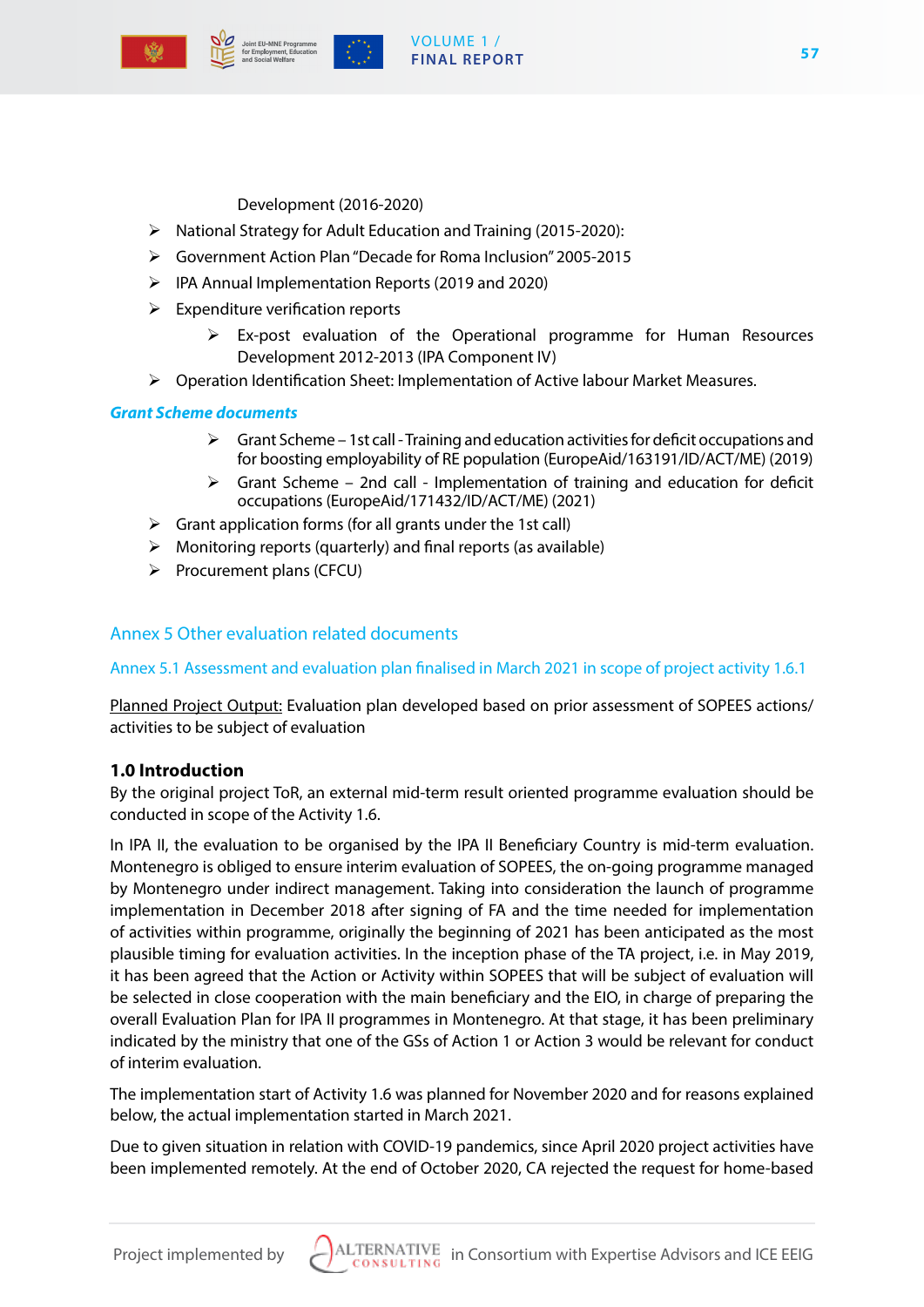



work by the experts and initiated preparation of an amendment to the contract, for changing daily fees for the work performed from home base. The Contract Addendum was finally signed on 03 March 2021. As the signing of Contract Addendum conditioned the approval of work from home base, immediately after its signing the CA issued the approval for remote work as from 08 March 2021, allowing for legitimate usage of available project resources. In spite of continues support provided by the project to the main beneficiary in relation to SOPEES implementation, formally there was a standstill in project implementation from November 2020 until the beginning of March 2021.

# **2.0 Assessment and evaluation plan**

Elaboration of evaluation plan included the following:

# • **Co-ordination arrangements for planned interim evaluation**

Considering the originally planned time lines for conduct of evaluation, in November 2020 the main beneficiary requested from NIPAC/EIO information in relation to SOPEES related evaluation, eventually planned in the overall evaluation plan. In their reply, the EIO explained that no actions/ activities related to SOPEES have been planned for mid-term evaluation and invited the lead ministry to their sole decision on the Action/Activity that would be subject to mid-term evaluation for assessment of mid-term results.

# **Consultation of IPA II MoP, Chapter on Programme Evaluation**

In scope of project activities, the IPA II MoP, Chapter on Programme Evaluation and its Annexes have been consulted for relevant information to be considered in relation to planned evaluation. This included main evaluation criteria for selection of activity/GS that should be subject to evaluation, the outline of the Evaluation Plan and preparatory activities including drafting of ToR/mission plan for NKE's assistance in planned evaluation.

# **Selection of evaluation subject**

Based on the Results-oriented Monitoring Handbook (ROM Handbook), the following key criteria for selection of operation that should be subject to interim evaluation have been taken into consideration:

- *The implementation has already started (C1),*
- *Have more than 6 months of implementation life outstanding (C2),*
- *Differently performing projects, i.e. balanced representation of underperforming projects and those which are going well (C3),*
- *Diverse size of EC contribution (C4),*
- *60% of projects being evaluated for the first time (C5.,*

For the assessment, an overview of contracts in scope of SOPEES has been prepared and analysed (Annex I).

Guided by the decision of project main beneficiary to evaluate one of the GSs in Action 1 or in Action 3, the following analysis has been made:

Originally, there were two GSs in scope of Action 1 ("Training and education activities for deficit occupations and for boosting employability of RE population" and "Support to employment in less developed

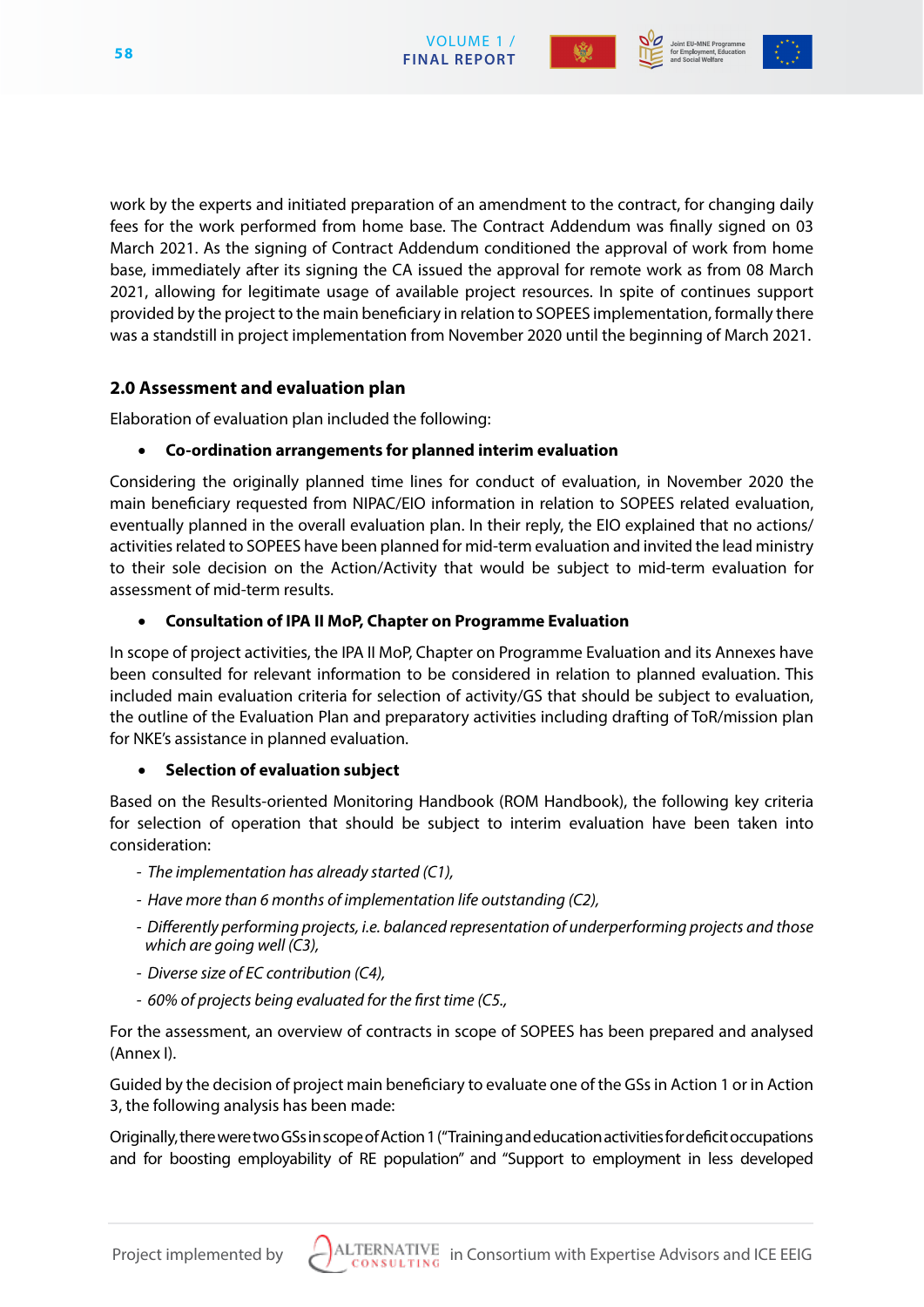

municipalities") and one GS in scope of Action 3 ("Support to social and child protection services").

For the first GS of Action 1, the Call for Proposals for GS "Training and education activities for deficit occupations and for boosting employability of RE population" was published on 01 March 2019. Nine projects have been selected for funding and contracted in the period from November 2019 to February 2020, with duration from 12 to 14 months and EU contribution from 89.000 to 150.000 EUR. According to the payment plan (last updated in March 2021), some of the projects have finished by the end of 2020. Due to COVID-19 pandemics, some were extended to May, June or July 2021. After selection of GBs, savings have occurred and based on it, another Call for Proposals in relation to this GS has been planned, for "Training and education activities for deficit occupations". The  $2^{nd}$  call was published in February 2021 and contracts are planned to be signed by December 2021.

The second GS of Action 1, the GS for "Support to employment in less developed municipalities" was published in September 2020. Evaluation has been ongoing and contracts are planned to be signed by September 2021.

Under the Action 3 GS "Support to Provision of Social and Child Protection Services", the Call for Proposals was published on 05 March 2019.17 projects have been selected for funding and contracted in the period from February to March 2020, most of them with duration of 22-24 months and EU contribution of 180.000 EUR in average. The last contract was signed in December 2020.

Considering the above criteria, the **GS "Training and education activities for deficit occupations**  and for boosting employability of RE population" is more suitable for evaluation: (1) Implementation of contracts under the 1<sup>st</sup> Call for Proposals is coming to its end and will be followed by contracts selected under the 2<sup>nd</sup> Call for Proposals (2). Some of the projects have been extended due to COVID-19 situation, with performance below expected, where some projects have not faced problems in implementation (3.) There is diverse size of EC contribution granted to selected projects (4). The selected GS would be evaluated for the first time (5).

#### **Evaluation related activities**

For actual start of evaluation conduct, other evaluation-related activities are necessary, which also need to be planned and implemented prior to evaluation.

In this connection, ToR/mission plan for NKE's input shall be prepared and relevant expert selected for conduct of evaluation. The ToR/mission plan will be finalised in March 2021 and upon main beneficiary's agreement with the mission plan, procedure for selection of NKE will be launched.

For assessment and conduct of mid-term evaluation, the following project resources are available (as planned in the Inception Report):

- 1. 20 WDs for TL-KE1,
- 2. 20 WDs for NKE's support,
- 3. 5 WDs for KE2.

Indicative timetable for evaluation related activities is April - November 2021.

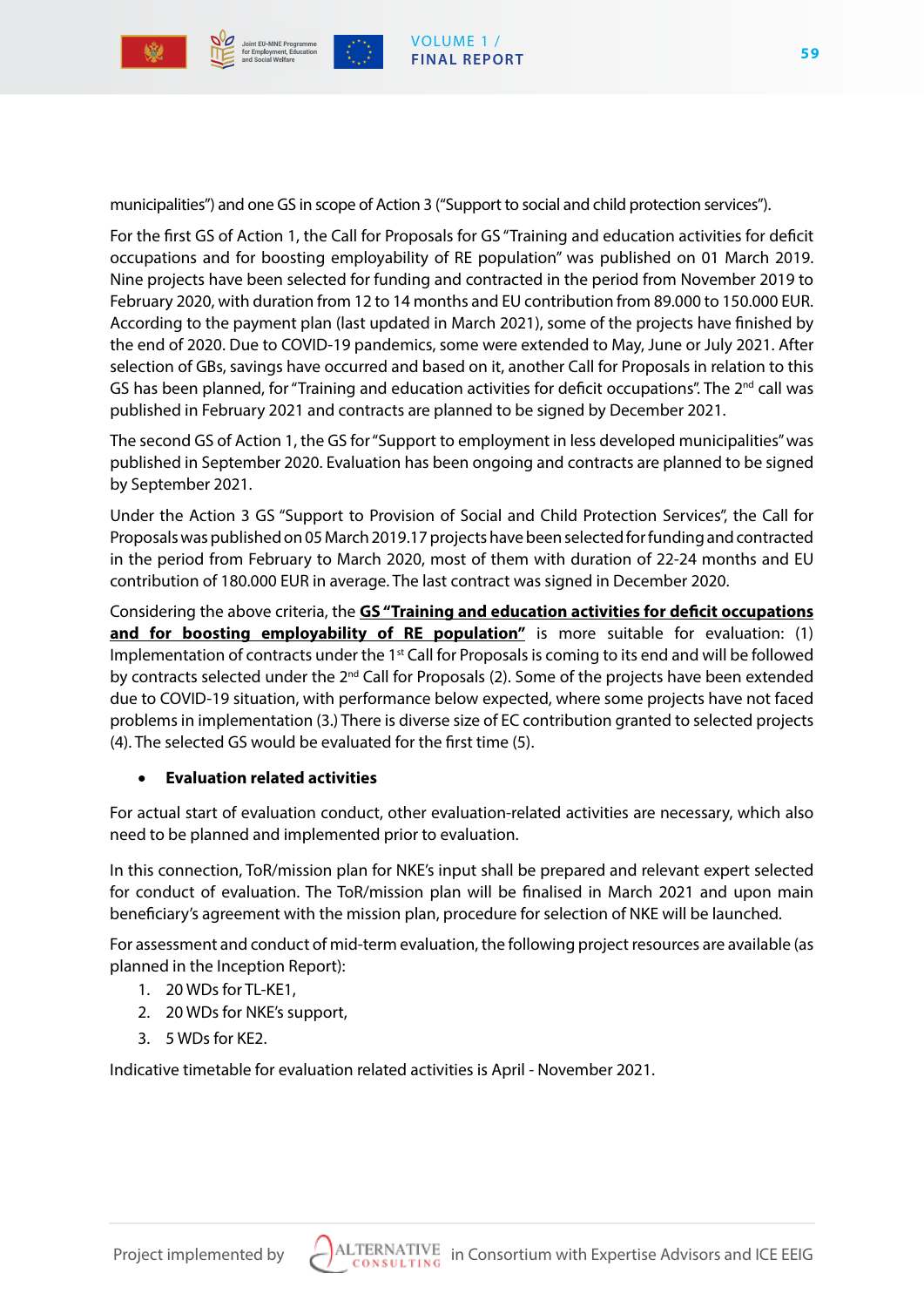







Joint EU-MNE Programme<br>for Employment, Education<br>and Social Welfare

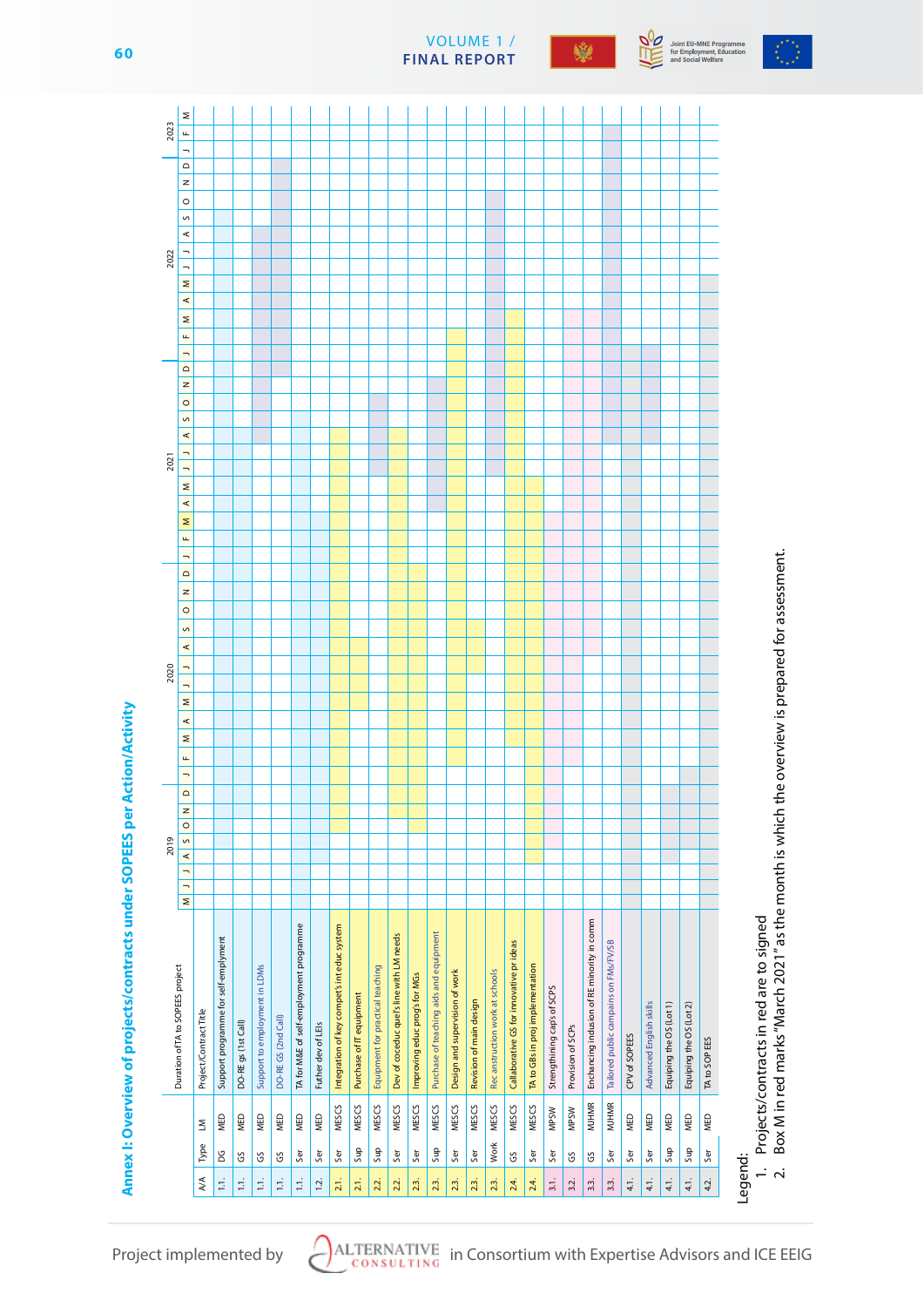

## VOLUME 1 / **FINAL REPORT**

#### Annex 5.2 Kick-off meeting summary points

**Minutes of the kick-off meeting in relation with mid-term results oriented evaluation in scope of SOPEES (Activity 1.6.2)**

**Meeting venue:** online meeting via zoom platform

**Date:** 27 April 2021, from 10:00 to 11:15 hrs

#### **Attendants:**

- Granica Simičević, MED-PIU
- Ljulje Dušaj, MED-PIU
- Edina Dešić, MED
- Sladjana Pešić, MFSW-CFCU
- Vesna Lučić, MFSW-CFCU
- Maja Stanaj; MFSW-CFCU
- Tijana Marković, MFSW-CFCU
- Dragomir Marković, MFSW-CFCU
- Marko Krivokapić, MLSW-CFCU
- Marko Dragaš, OEI-NIPAC Office
- Joanna Fiedler-Morotz, SNKE-AC
- Mojca Grošelj, TL-KE1, AC
- Radmila Bobić, PD-AC
- Bojana Laković, PM-ICE

#### **Subject: Introduction of conduct of mid-term results oriented evaluation under SOPEES**

#### Summary:

Based on the assessment and the evaluation plan finalised in March 2021 by the TL-KE1, the GS "Training and education activities for deficit occupations and for boosting employability of RE population" in scope of Action 1, Activity 1 of SOPEES has been selected for mid-term evaluation. For the conduct of evaluation, SNKE has been selected and approved for performance of services planned by the mission plan/ToR agreed with the beneficiary. The evaluation will be performed by the Evaluation Team represented by TL-KE1 and SNKE, assisted by Office Manager and KE2-GSE, as appropriate. The implementation period for the conduct of evaluation (Activity 1.6.2 PWP) is planned from April to November 2021.

For the kick-off meeting, agenda and the presentation in power point has been prepared and presented by the TL-KE1 and SNKE to the representatives of the main beneficiary, CFCU and NIPAC Office. The presentation covered the following topics:

- Introduction to evaluation and presentation of the evaluators team
- Overview of the current status of GS Contracts (based on procurement plan of April 2021, requiring the most recent update/information on eventual changes from CFCU)

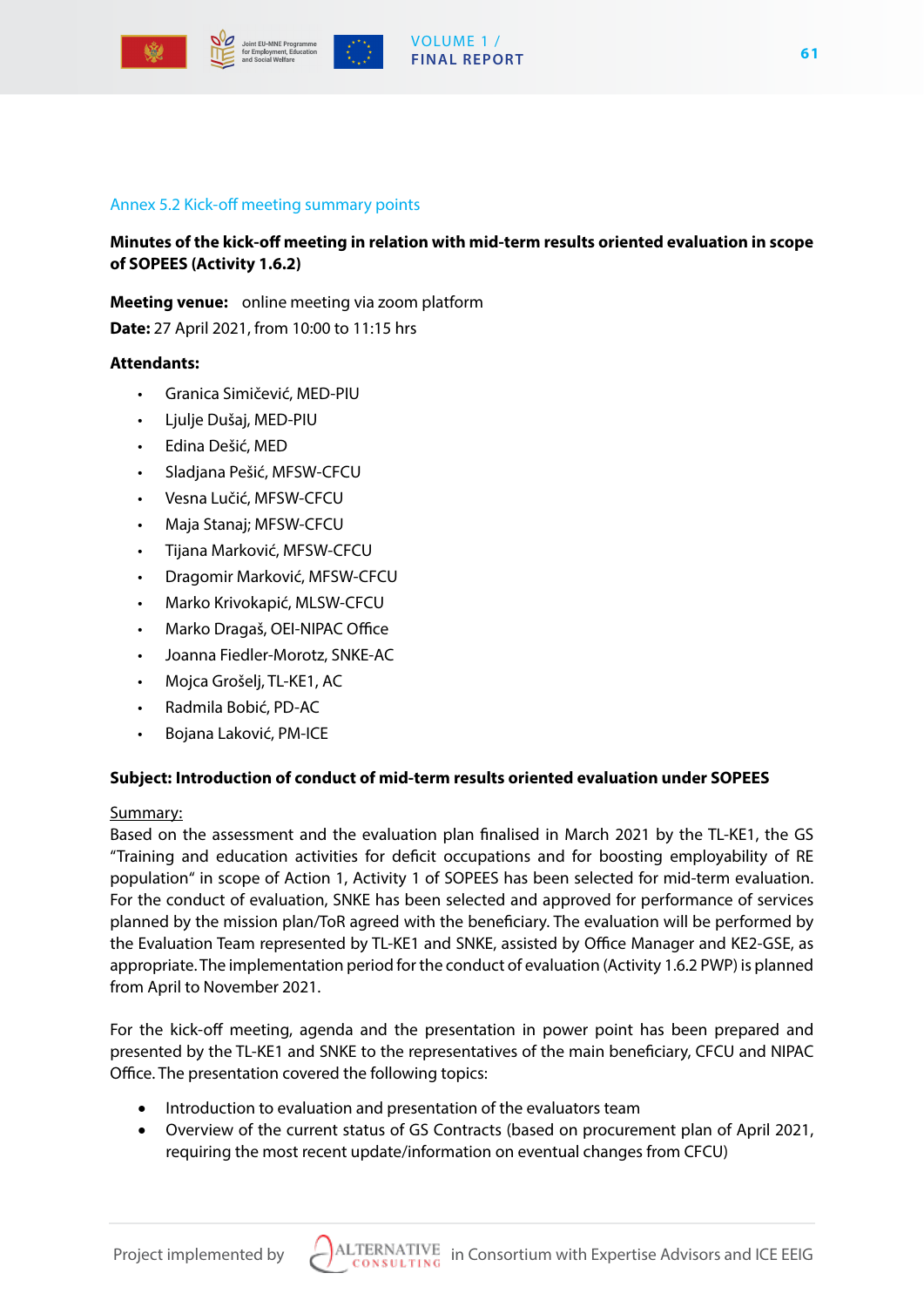





- Methodology for conducting evaluation (general aspects of evaluation methodology based on OECD/DAC criteria (Relevance, Effectiveness, Efficiency, Sustainability, Impact) and additional criteria for the EU funds (EU added value, Complementarity) and evaluation matrix
- Scope of an evaluation in terms of objectives, scope, cut off dates, specific aspects to be considered
- Evaluation phases (inception phase, desk phase, field phase, synthesis phase, dissemination phase), with description of relating activities and initial planning proposed for the evaluation concerned
- Details of evaluation inception phase and related actions (Launch of the Evaluation Steering Group by the beneficiary and the need for the follow up meetings).

After the presentation, the attendants of the meeting had no specific questions or comments to proposed evaluation plan and provisional timelines of the phases of evaluation. They all expressed their willingness for cooperation with Evaluation Team and their support during the conduct of evaluation, which in view of capacity building can offer an opportunity for their better understanding/ knowledge of evaluation process at programme level, as mentioned by the TL-KE1 at the wrap-up of the meeting.

# **Key points:**

# **The aim of the Inception phase**

The Inception phase of the evaluation will aim at elaboration of:

- the specific objectives of the evaluation
- scope of the evaluation (specific aspects to be evaluated)
- intervention logic and narrative explanation of the logic
- evaluation matrix (evaluation questions with judgement criteria, indicators and methods of data collection and analysis)
- In the inception phase, documents to be analysed will be identified and the cut-off date for mid-term evaluation defined in agreement with the beneficiary.

The output of the evaluation phase will be the **Inception note**.

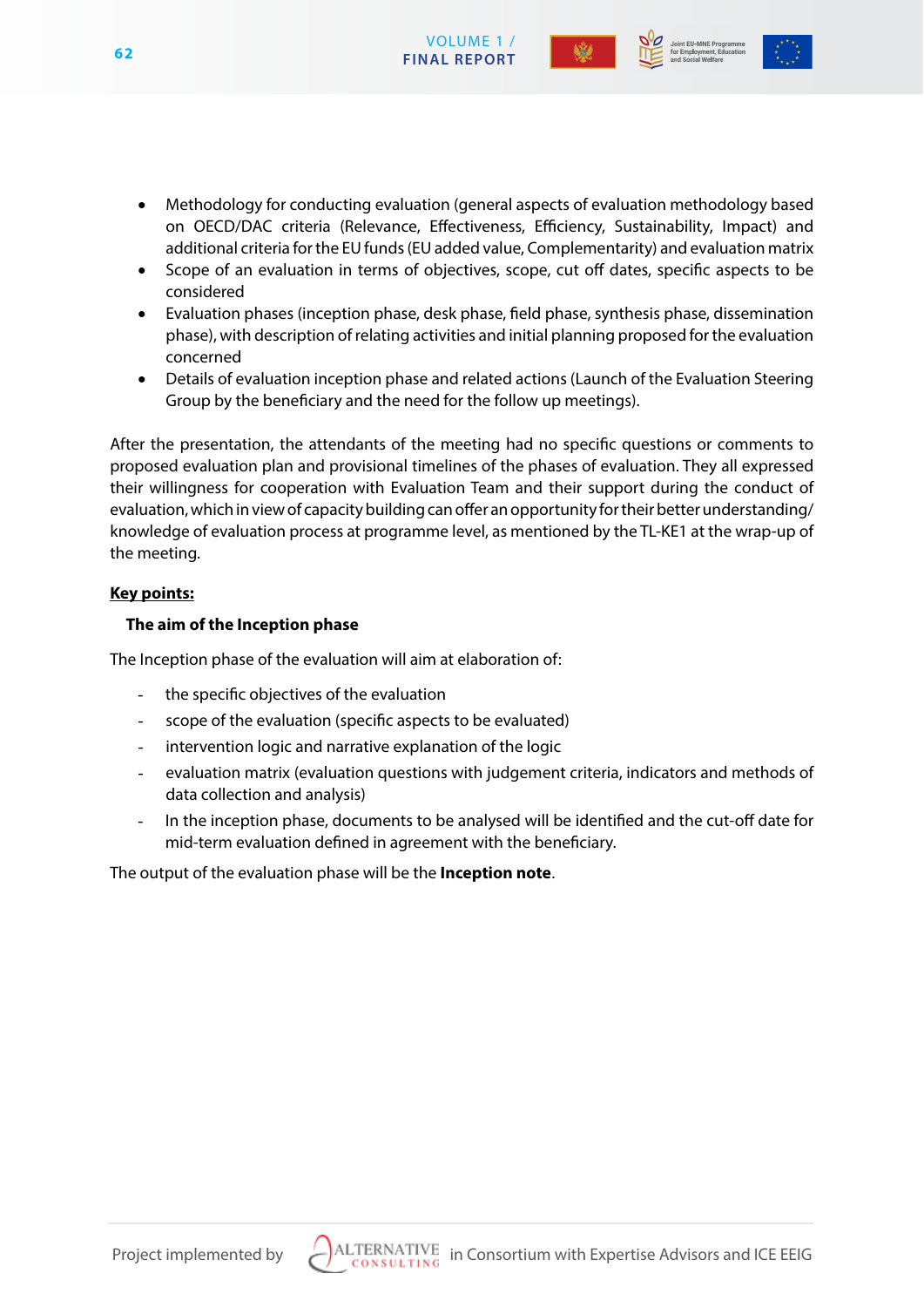

# VOLUME 1 / **FINAL REPORT**

# **Provisional timeline of the phases of the evaluation proposed by the evaluation team**

| <b>MTE</b> stages                                        | Description                                                                                                                                                                                                                                        | Outputs and meetings                                                                                                                              | Provisional<br>Timeline                    |
|----------------------------------------------------------|----------------------------------------------------------------------------------------------------------------------------------------------------------------------------------------------------------------------------------------------------|---------------------------------------------------------------------------------------------------------------------------------------------------|--------------------------------------------|
| <b>Inception</b><br>phase<br>(27 April - 31<br>May 2021) | • Initial document/data<br>collection<br>Stakeholders' analysis<br>$\bullet$<br>Reconstruction/<br>$\bullet$<br>construction of the<br>intervention logic<br>Methodological design of<br>$\bullet$<br>the evaluation (evaluation<br>questions etc) | Kick off meeting<br>Establishment of the<br><b>Evaluation Steering Group</b><br>(ESG)<br>Inception note                                           | 27th April 2021<br>End of May<br>2021      |
| <b>Desk phase</b><br>(June – July<br>2021)               | In-depth document<br>$\bullet$<br>analysis (focused on<br>evaluation questions)<br>Interviews (if relevant)<br>Identification of<br>$\bullet$<br>information gaps and<br>hypothesis<br>Methodological design of<br>$\bullet$<br>the Field phase    | Presentation of the findings<br>and gaps to the ESG<br><b>Draft evaluation matrix</b>                                                             | June to Mid-<br><b>July 2021</b>           |
| <b>Field phase</b><br>(September-<br>October 2021)       | Gathering of primary<br>$\bullet$<br>evidence<br>Data collection and<br>$\bullet$<br>analysis                                                                                                                                                      | Meetings and interviews<br>with stakeholders<br>Presentation of key findings<br>to the ESG<br><b>Final evaluation matrix</b>                      | September-<br>October 2021<br>October 2021 |
| <b>Synthesis</b><br>phase<br>November 2021               | Final analysis of the<br>$\bullet$<br>findings<br>Formulation of the overall<br>assessment, conclusions<br>and recommendations                                                                                                                     | <b>Draft final report</b><br><b>Executive Summary</b><br><b>Final report</b><br>Presentation of key findings/<br>recommendations<br>to the<br>ESG | November<br>2021                           |
| <b>Dissemination</b><br>phase<br>November 2021           | • Final presentation<br>of the findings/<br>recommendations                                                                                                                                                                                        | Final<br>presentation<br>to<br>broader audience (? - TBA)<br>Publishing the final report<br>(?)                                                   | November<br>2021                           |

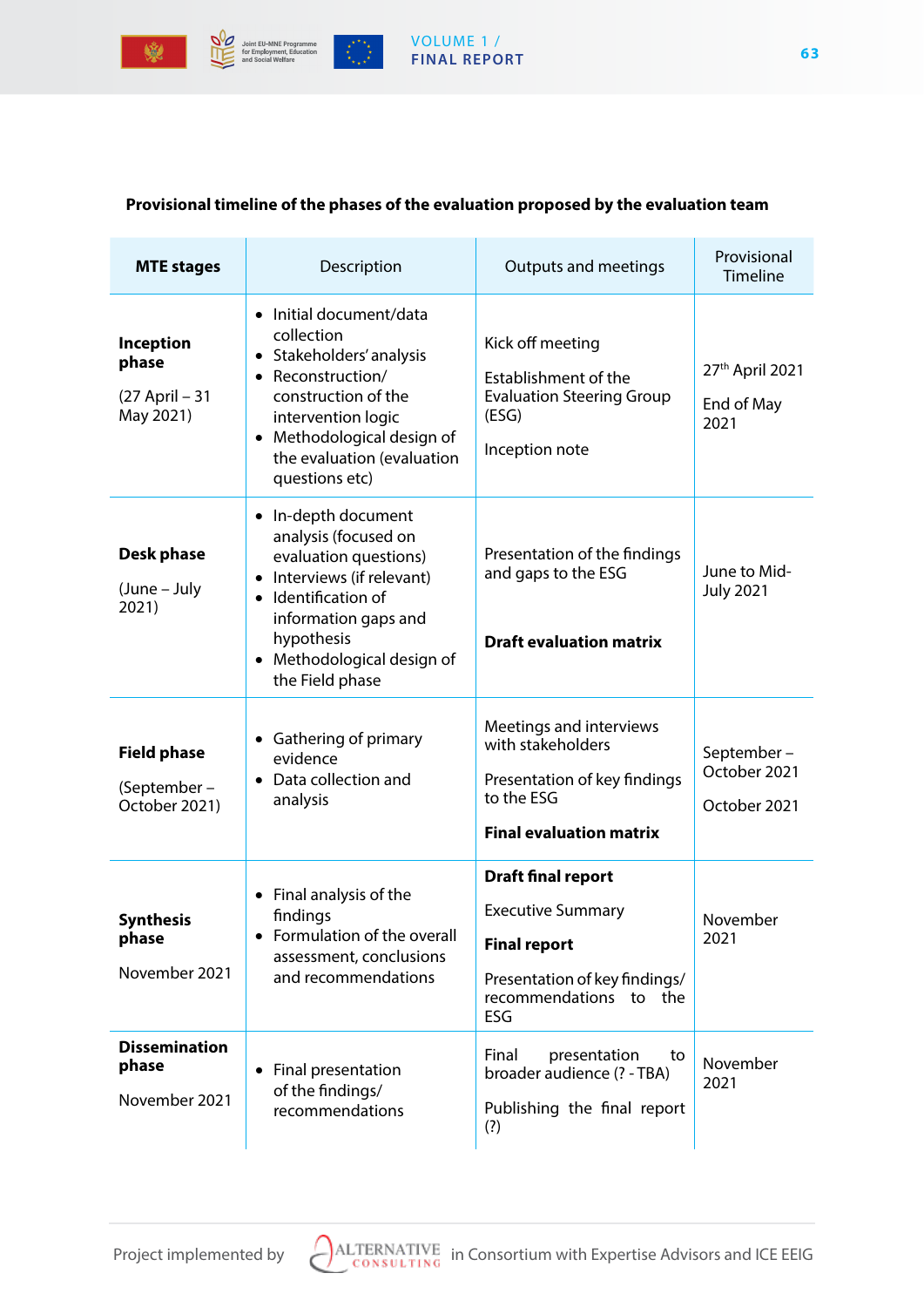







#### **The appointment of Evaluation Steering Group by the beneficiary**

At the latest by the end of Inception phase, the Evaluation Steering Group should be appointed by the beneficiary and its members communicated to the project evaluation team.

#### **Next steps for the evaluation**

- Preparation of the Inception note by (Evaluation Team) by end of May 2021;
- Collection of documents and information through interviews, if needed, for preparation of Inception note;
- Presentation of the Inception note to the Evaluation Steering Group (end of May 2021).

Prepared by: Mojca Grošelj, TL-KE1 Joanna Fiedler Morotz, SNKE

# Annex 5.3 Summary notes of the meeting with ESG members on preliminary conclusions and emerging recommendations

**Meeting venue:** online meeting via google meet platform **Date:** 26 November 2021, from 10:00 to 11:30 hrs

#### **Attendants:**

- Granica Simičević, MED-PIU
- Ljulje Dušaj, MED-PIU
- Edina Dešić, MED
- Jelena Vujadinović, MFSW-CFCU
- Marko Dragaš, OEI-NIPAC Office
- Joanna Fiedler-Morotz, SNKE-AC
- Mojca Grošelj, TL-KE1, AC

#### **Subject: Preliminary conclusions and emerging recommendations**

#### Summary:

#### Background information:

Following the desk phase of the mid-term result oriented evaluation under SOPEES, with Desk phase note presented in the beginning of September 2021, the field phase has been completed after the conduct of interviews with GBs and other relevant counterparts. The evaluation is currently in the synthesis phase, meaning that the team has worked on preliminary conclusions and recommendations that should be presented to the ESG members.

For the meeting, the presentation in power point has been prepared and presented by the SNKE and the TL-KE1 to the members of ESG. The presentation covered:

- The results of the analysis and the field phase observations relating to:
	- • Relevance
	- • Effectiveness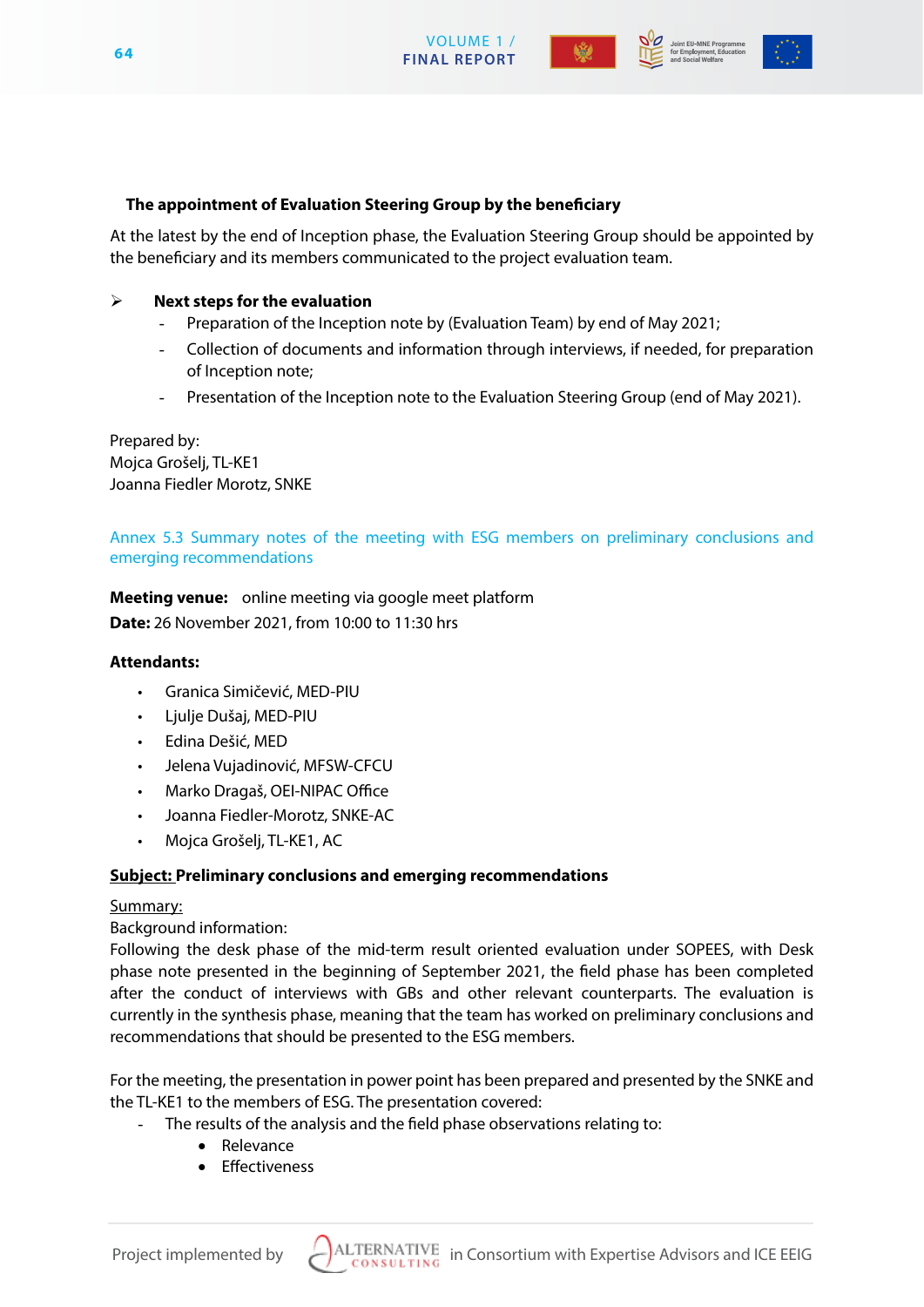





- • Efficiency
- • Sustainability
- • Impact
- • EU Added Value
- Complementarity,
- The directions of recommendations, for discussion with ESG members.

In their feedback to the presentation, the ESG members agreed with the direction of proposed recommendations. In their opinion, it was useful to hear about the field phase observations as this information comes from the angle of GBs which is very useful and relevant in view of future grant schemes.

The ESG members agreed with proposed timing for dissemination phase of the evaluation that has been planned for January 2022.

#### **The key points agreed** are as follows:

- The direction of proposed recommendations are relevant.
- The results of the evaluation analyses will be presented in Evaluation Report and Evaluation Matrix.
- • Detailed feedback received from the ESG Members will be taken into account by the Evaluation team for the final formulation of the recommendations.
- • Dissemination phase is planned for January 2022.

Prepared by: Mojca Grošelj, TL-KE1 Joanna Fiedler Morotz, SNKE